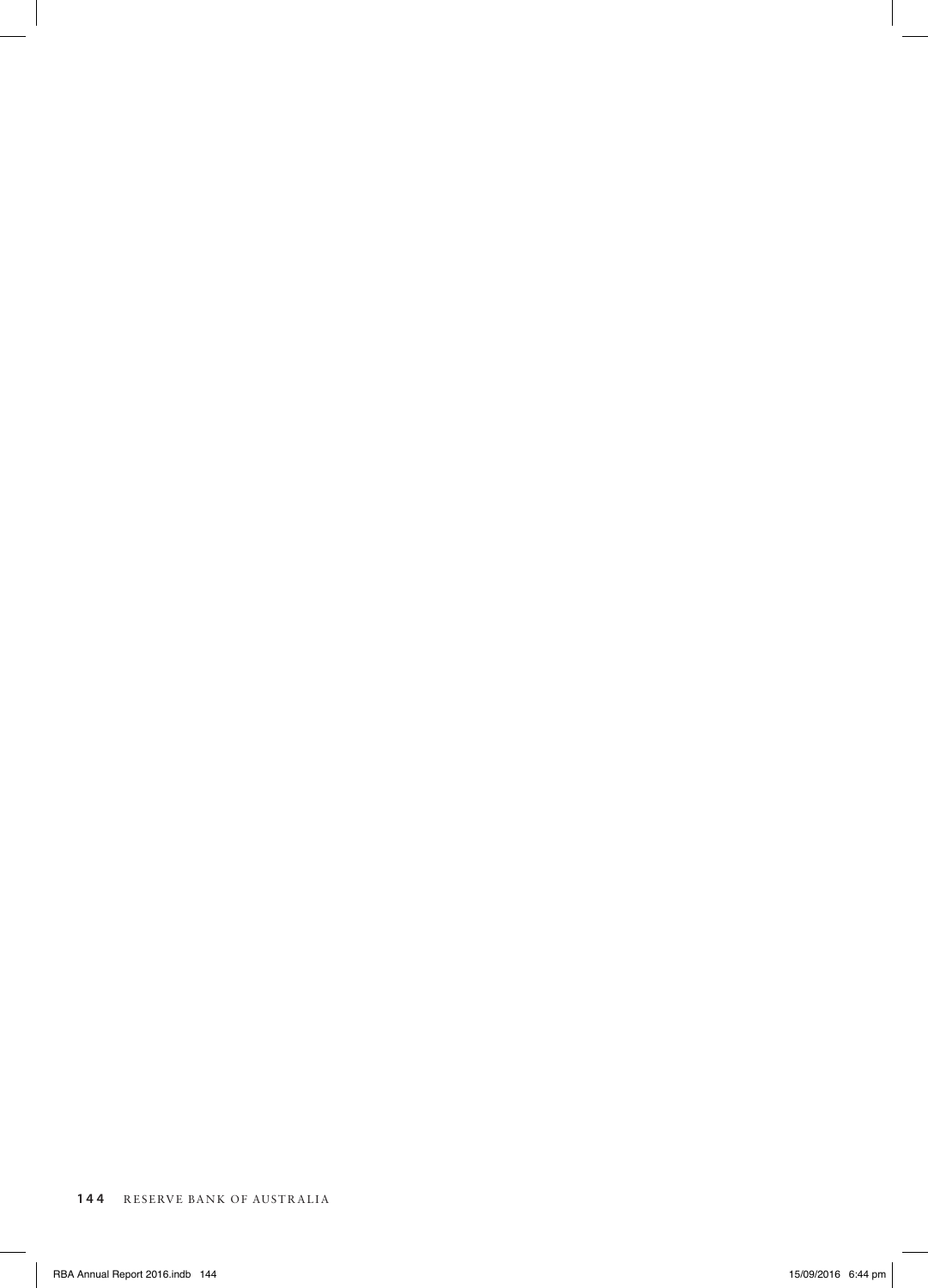# Statement of Assurance

In the opinion of each of the Governor, as the accountable authority of the Reserve Bank of Australia, and the Assistant Governor (Corporate Services), the financial statements for the year ended 30 June 2016 present fairly the Reserve Bank's financial position, financial performance and cash flows, comply with the accounting standards and any other requirements prescribed by the rules made under section 42 of the *Public Governance, Performance and Accountability Act 2013* and have been prepared from properly maintained financial records. These financial statements have been approved by a resolution of the Reserve Bank Board on 2 August 2016.

Gren R Staren

Glenn Stevens AC Frank Campbell

18 August 2016

Johall.

Governor and Chair, Reserve Bank Board **Assistant Governor (Corporate Services**)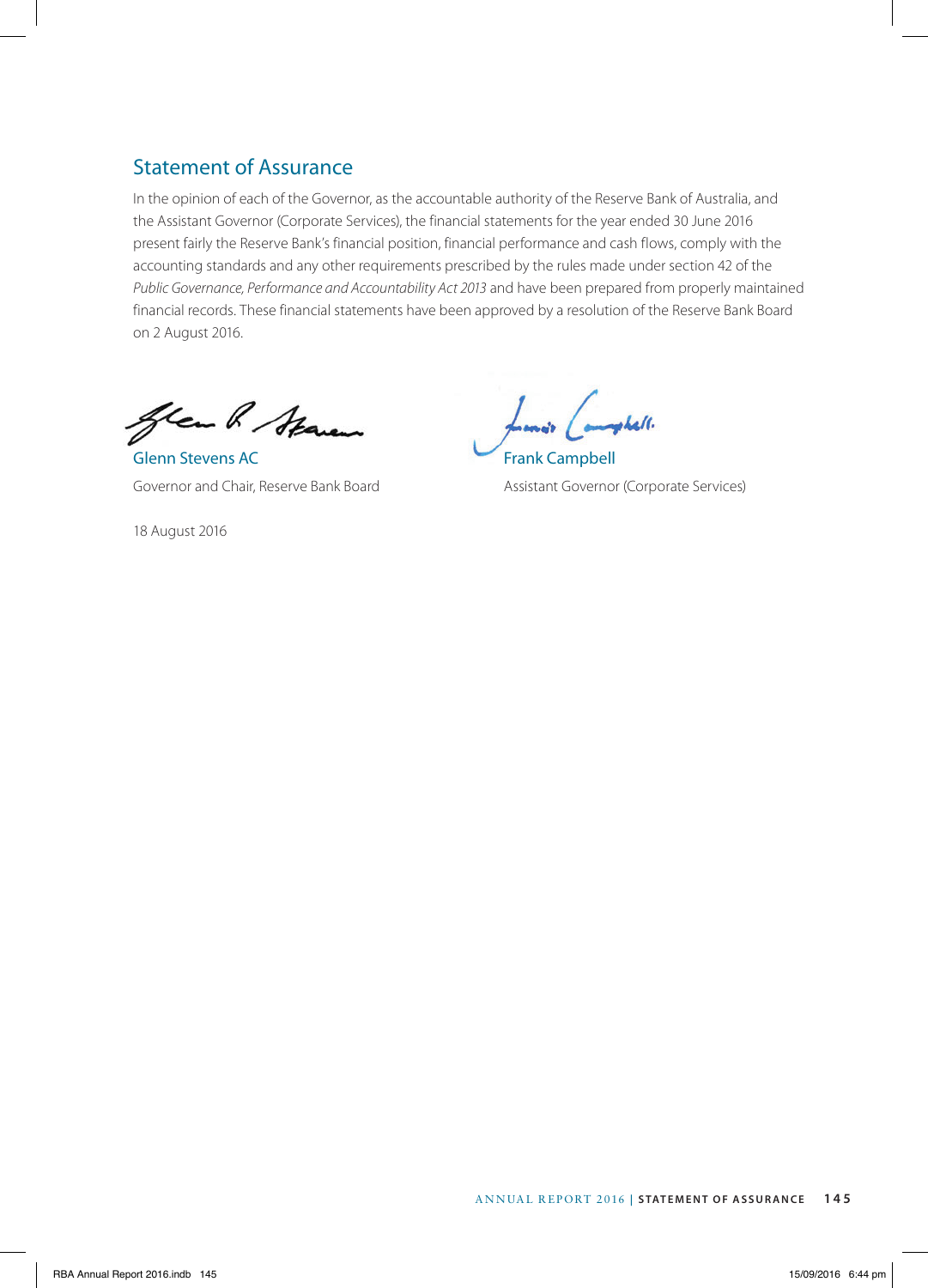# Statement of Financial Position – as at 30 June 2016

# Reserve Bank of Australia and Controlled Entity

|                                          | <b>Note</b> | 2016<br>\$M | 2015<br>\$M |
|------------------------------------------|-------------|-------------|-------------|
| Assets                                   |             |             |             |
| Cash and cash equivalents                | 6           | 367         | 438         |
| Australian dollar investments            | $1(b)$ , 15 | 88,500      | 86,294      |
| Foreign currency investments             | $1(b)$ , 15 | 72,879      | 65,241      |
| Gold                                     | $1(d)$ , 15 | 4,567       | 3,915       |
| Property, plant and equipment            | $1(e)$ , 8  | 640         | 549         |
| Other assets                             | 7           | 536         | 476         |
| <b>Total Assets</b>                      |             | 167,489     | 156,913     |
| <b>Liabilities</b>                       |             |             |             |
| Deposits                                 | $1(b)$ , 9  | 61,210      | 60,486      |
| Distribution payable to the Commonwealth | $1(h)$ , 3  | 3,222       | 2,501       |
| Australian banknotes on issue            | 1(b)        | 70,209      | 65,481      |
| Other liabilities                        | 10          | 8,936       | 4,576       |
| <b>Total Liabilities</b>                 |             | 143,577     | 133,044     |
| <b>Net Assets</b>                        |             | 23,912      | 23,869      |
| <b>Capital and Reserves</b>              |             |             |             |
| Reserves:                                |             |             |             |
| Unrealised profits reserve               | 1(g)        | 4,861       | 6,590       |
| Asset revaluation reserves               | $1(g)$ , 5  | 5,074       | 4,376       |
| Superannuation reserve                   | 1(q)        | (182)       | 134         |
| Reserve Bank Reserve Fund                | 1(q)        | 14,119      | 12,729      |
| Capital                                  | 1(g)        | 40          | 40          |
| <b>Total Capital and Reserves</b>        |             | 23,912      | 23,869      |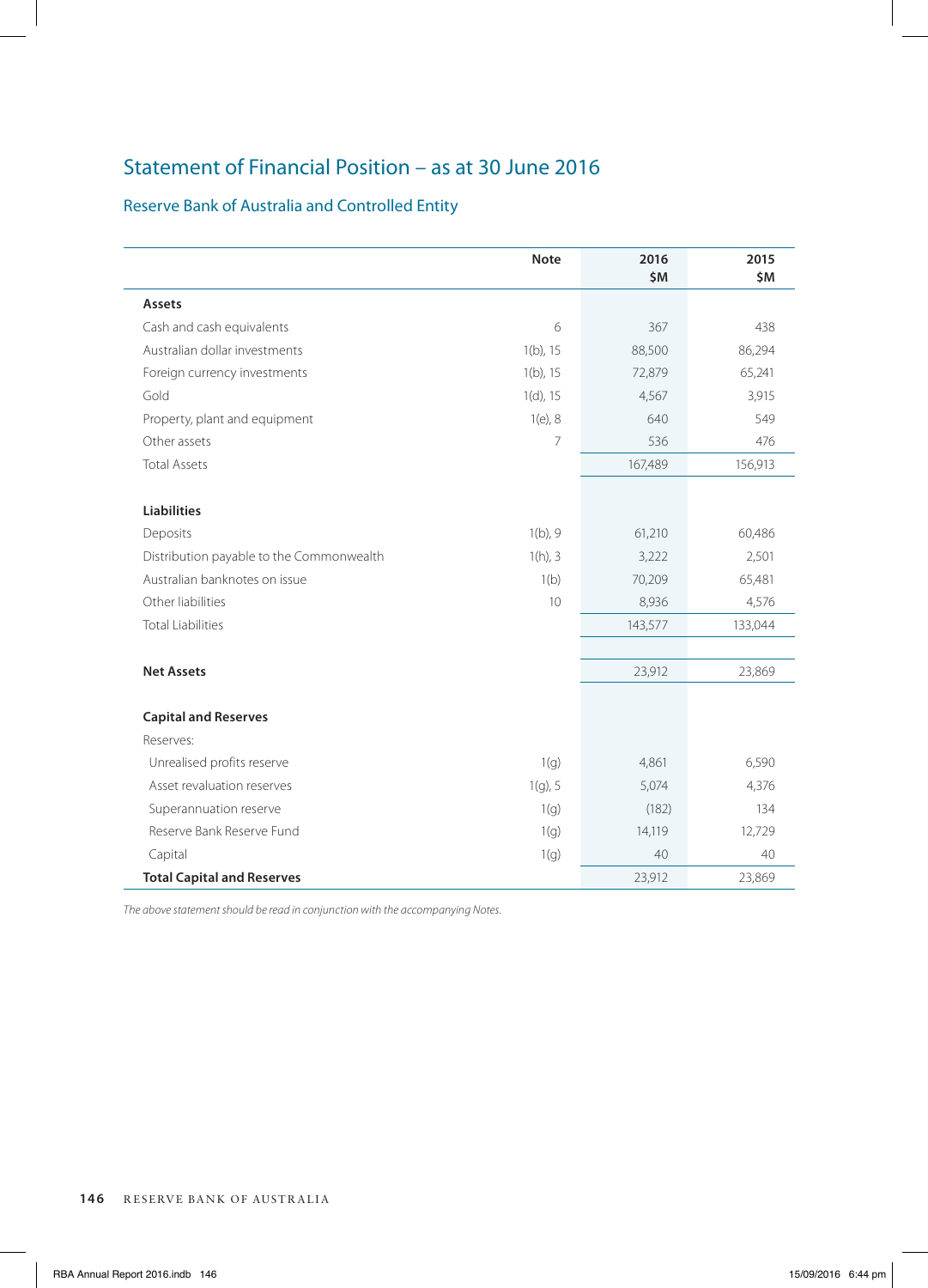# Statement of Comprehensive Income – for the year ended 30 June 2016

# Reserve Bank of Australia and Controlled Entity

|                                                       | <b>Note</b>    | 2016  | 2015  |
|-------------------------------------------------------|----------------|-------|-------|
|                                                       |                | \$M   | \$M   |
| Net interest income                                   | $\overline{2}$ | 1,193 | 920   |
| Net gains/(losses) on securities and foreign exchange | $\overline{2}$ | 1,660 | 6,056 |
| Fees and commission income                            | $\overline{2}$ | 508   | 324   |
| Other income                                          | $\overline{2}$ | 66    | 65    |
| General administrative expenses                       | $\overline{2}$ | (405) | (340) |
| Other expenses                                        | $\overline{2}$ | (139) | (137) |
| <b>Net Profit</b>                                     |                | 2,883 | 6,888 |
|                                                       |                |       |       |
| <b>Other Comprehensive Income</b>                     |                |       |       |
| Items that may be reclassified to profit or loss      |                |       |       |
| Gains/(losses) on:                                    |                |       |       |
| Gold                                                  |                | 651   | 331   |
| Shares in international and other institutions        |                | 14    | 52    |
|                                                       |                | 665   | 383   |
| Items that will not be reclassified to profit or loss |                |       |       |
| Gains/(losses) on:                                    |                |       |       |
| Property, plant and equipment                         |                | 33    | 15    |
| Superannuation                                        |                | (316) | 157   |
|                                                       |                | (283) | 172   |
| Total Other Comprehensive Income                      |                | 382   | 555   |
|                                                       |                |       |       |
| <b>Total Comprehensive Income</b>                     |                | 3,265 | 7,443 |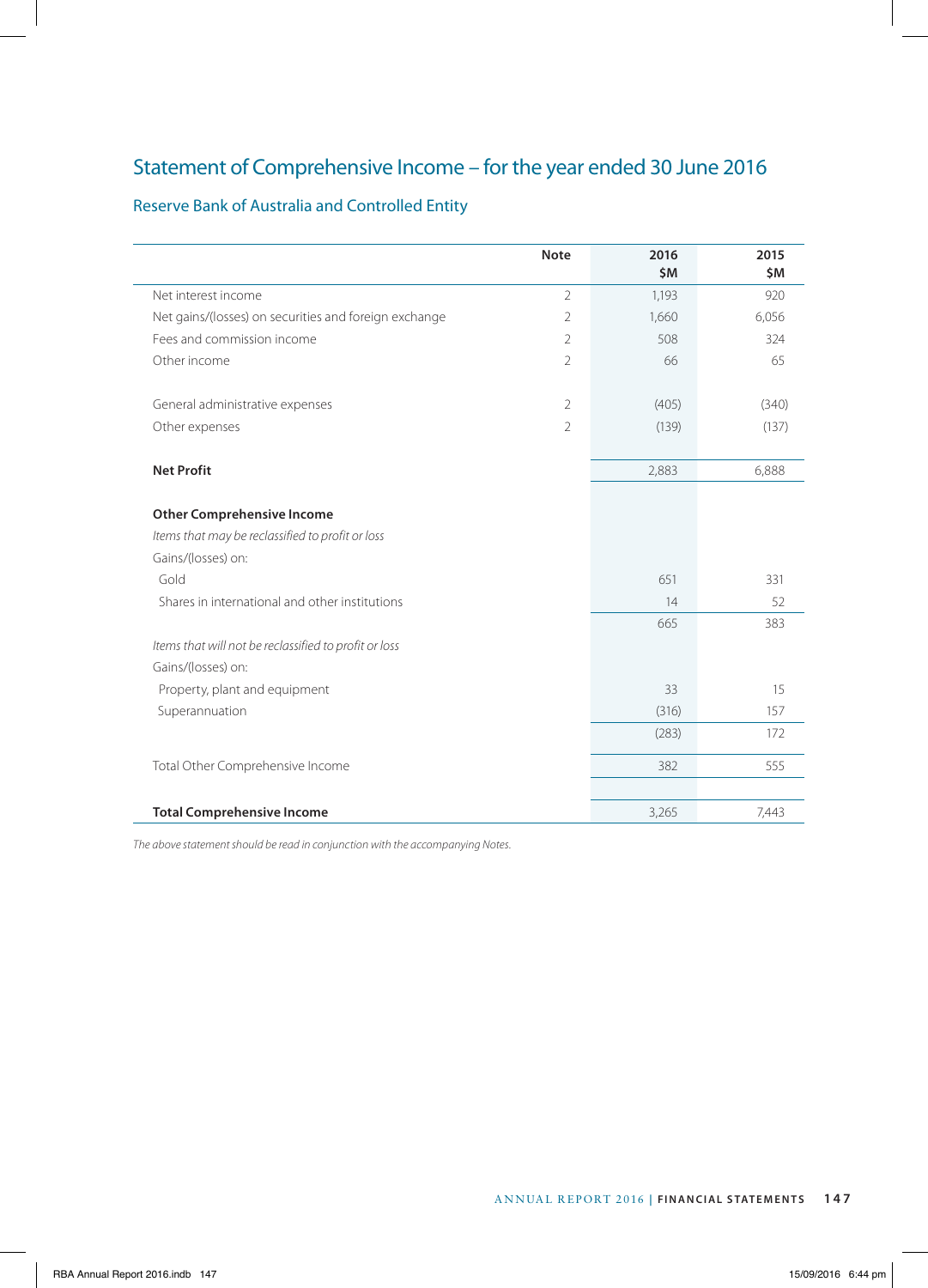# Statement of Distribution – for the year ended 30 June 2016

# Reserve Bank of Australia and Controlled Entity

|                                               | <b>Note</b> | 2016<br>\$M | 2015<br>\$M |
|-----------------------------------------------|-------------|-------------|-------------|
| <b>Net Profit</b>                             |             | 2,883       | 6,888       |
| Transfer from/(to) unrealised profits reserve |             | 1,729       | (3,434)     |
| Earnings available for distribution           |             | 4,612       | 3,454       |
|                                               |             |             |             |
| Distributed as follows:                       |             |             |             |
| Transfer to Reserve Bank Reserve Fund         |             | 1,390       | 1,570       |
| Payable to the Commonwealth                   | 3           | 3,222       | 1,884       |
|                                               |             | 4,612       | 3.454       |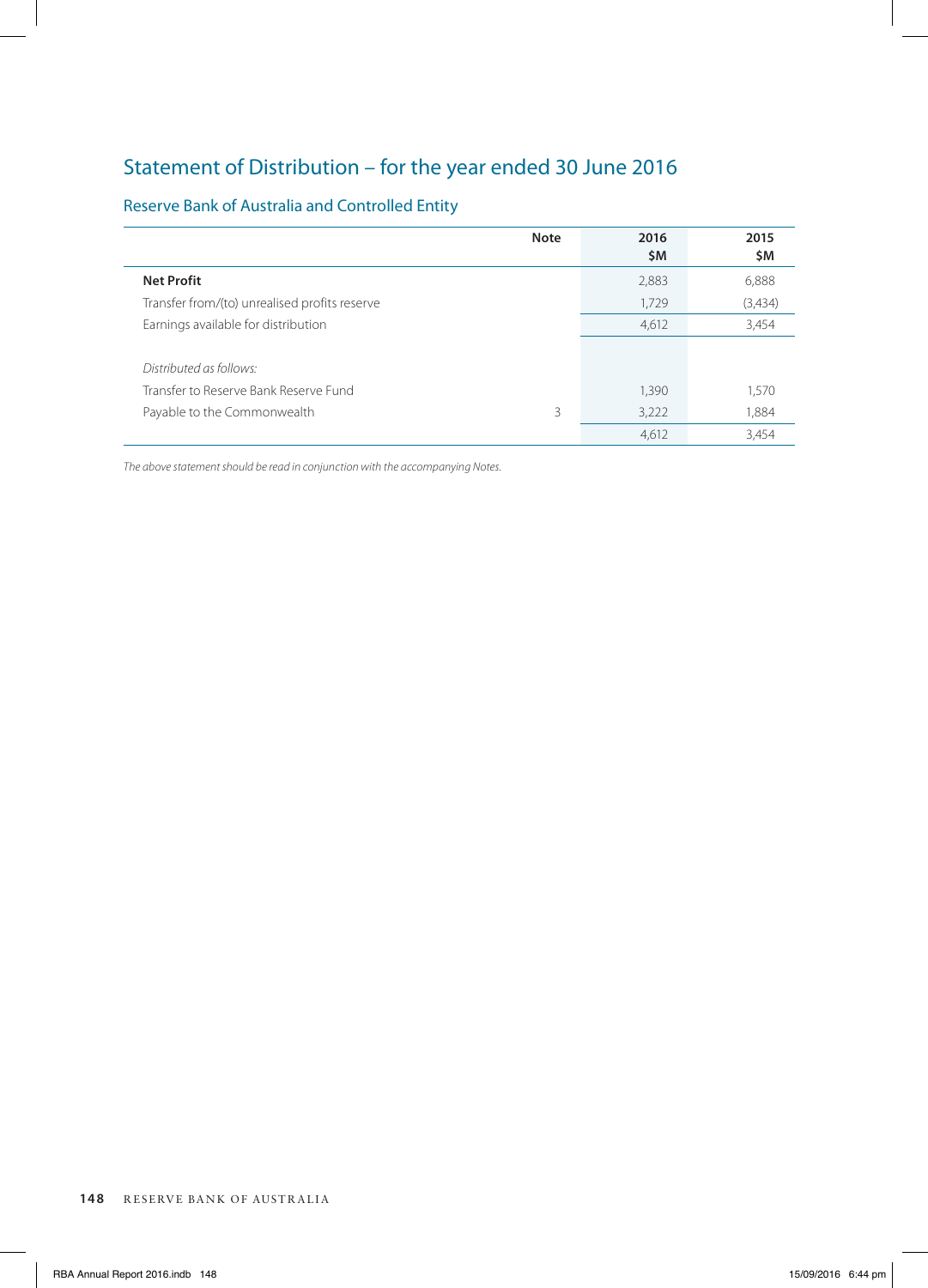|                                                         | Note                    | profits<br>reserve<br>ŠM<br>Unrealised | revaluation<br>reserves<br>ŠM | reserve<br>ŠM<br>Asset Superannuation | Earnings<br>ŠM<br>available for<br>distribution | Reserve Bank<br>Reserve Fund<br>ŠM | ŠM<br>Capital   | reserves<br>ŠM<br><b>Total</b><br>capital and                                                                                                                                                                                                                                                                                                                                    |
|---------------------------------------------------------|-------------------------|----------------------------------------|-------------------------------|---------------------------------------|-------------------------------------------------|------------------------------------|-----------------|----------------------------------------------------------------------------------------------------------------------------------------------------------------------------------------------------------------------------------------------------------------------------------------------------------------------------------------------------------------------------------|
| Balance as at 30 June 2014                              |                         | 3,156                                  | 3,978                         | (23)                                  | I                                               | 11,159                             | $\overline{a}$  | 18,310                                                                                                                                                                                                                                                                                                                                                                           |
| Net Profit/(Loss)                                       | $1(h)$                  | 3,434                                  |                               |                                       | 3,454                                           |                                    |                 | 6,888                                                                                                                                                                                                                                                                                                                                                                            |
| Gains/(losses) on:                                      |                         |                                        |                               |                                       |                                                 |                                    |                 |                                                                                                                                                                                                                                                                                                                                                                                  |
| Gold                                                    | 1(d)                    |                                        | 331                           |                                       |                                                 |                                    |                 | 331                                                                                                                                                                                                                                                                                                                                                                              |
| Shares in international and other institutions          | 1(b)                    |                                        | 52                            |                                       |                                                 |                                    |                 | 52                                                                                                                                                                                                                                                                                                                                                                               |
| Property, plant and equipment                           | 1(e)                    |                                        | $\overline{5}$                |                                       |                                                 |                                    |                 | $\overline{1}$                                                                                                                                                                                                                                                                                                                                                                   |
| Superannuation                                          | $\widehat{=}$           |                                        |                               | 157                                   |                                                 |                                    |                 | 157                                                                                                                                                                                                                                                                                                                                                                              |
| Other comprehensive income                              |                         |                                        | 398                           | 157                                   |                                                 |                                    |                 | 555                                                                                                                                                                                                                                                                                                                                                                              |
| Total comprehensive income for 2014/15                  |                         |                                        |                               |                                       |                                                 |                                    |                 | 7,443                                                                                                                                                                                                                                                                                                                                                                            |
| Transfer to Reserve Bank Reserve Fund                   | $1(g)$ , $3$            |                                        |                               |                                       | (1,570)                                         | 1,570                              |                 | $\overline{1}$                                                                                                                                                                                                                                                                                                                                                                   |
| Transfer to distribution payable to the<br>Commonwealth | $1(h)$ , $3$            |                                        |                               |                                       | (1,884)                                         |                                    |                 | (1,884)                                                                                                                                                                                                                                                                                                                                                                          |
| Balance as at 30 June 2015                              |                         | 6,590                                  | 4,376                         | 134                                   | I                                               | 12,729                             | $\overline{4}$  | 23,869                                                                                                                                                                                                                                                                                                                                                                           |
| Net Profit/(Loss)                                       | $1(h)$                  | (1,729)                                |                               |                                       | 4,612                                           |                                    |                 | 2,883                                                                                                                                                                                                                                                                                                                                                                            |
| Gains/(losses) on:<br>Gold                              | 1(d)                    |                                        | 651                           |                                       |                                                 |                                    |                 | 651                                                                                                                                                                                                                                                                                                                                                                              |
| Shares in international and other institutions          | $\left(\bigcirc\right)$ |                                        | $\overline{4}$                |                                       |                                                 |                                    |                 | $\overline{4}$                                                                                                                                                                                                                                                                                                                                                                   |
| Property, plant and equipment                           | $\left(\bigcirc\right)$ |                                        | 33                            |                                       |                                                 |                                    |                 | $\approx$                                                                                                                                                                                                                                                                                                                                                                        |
| Superannuation                                          | $\widehat{=}$           |                                        |                               | (316)                                 |                                                 |                                    |                 | (316)                                                                                                                                                                                                                                                                                                                                                                            |
| Other comprehensive income                              |                         |                                        | 698                           | (316)                                 |                                                 |                                    |                 | 382                                                                                                                                                                                                                                                                                                                                                                              |
| Total comprehensive income for 2015/16                  |                         |                                        |                               |                                       |                                                 |                                    |                 | 3,265                                                                                                                                                                                                                                                                                                                                                                            |
| Transfer to Reserve Bank Reserve Fund                   | $1(g)$ , $3$            |                                        |                               |                                       | (1,390)                                         | 1,390                              |                 | $\begin{array}{c} \rule{0pt}{2.5ex} \rule{0pt}{2.5ex} \rule{0pt}{2.5ex} \rule{0pt}{2.5ex} \rule{0pt}{2.5ex} \rule{0pt}{2.5ex} \rule{0pt}{2.5ex} \rule{0pt}{2.5ex} \rule{0pt}{2.5ex} \rule{0pt}{2.5ex} \rule{0pt}{2.5ex} \rule{0pt}{2.5ex} \rule{0pt}{2.5ex} \rule{0pt}{2.5ex} \rule{0pt}{2.5ex} \rule{0pt}{2.5ex} \rule{0pt}{2.5ex} \rule{0pt}{2.5ex} \rule{0pt}{2.5ex} \rule{0$ |
| Transfer to distribution payable to the<br>Commonwealth | $1(h)$ , $3$            |                                        |                               |                                       | (3,222)                                         |                                    |                 | (3,222)                                                                                                                                                                                                                                                                                                                                                                          |
| Balance as at 30 June 2016                              |                         | 4,861                                  | 5,074                         | (182)                                 | I                                               | 14,119                             | $\overline{40}$ | 23,912                                                                                                                                                                                                                                                                                                                                                                           |

Statement of Changes in Capital and Reserves - for the year ended 30 June 2016 Statement of Changes in Capital and Reserves – for the year ended 30 June 2016

Reserve Bank of Australia and Controlled Entity Reserve Bank of Australia and Controlled Entity

The above statement should be read in conjunction with the accompanying Notes. *The above statement should be read in conjunction with the accompanying Notes.*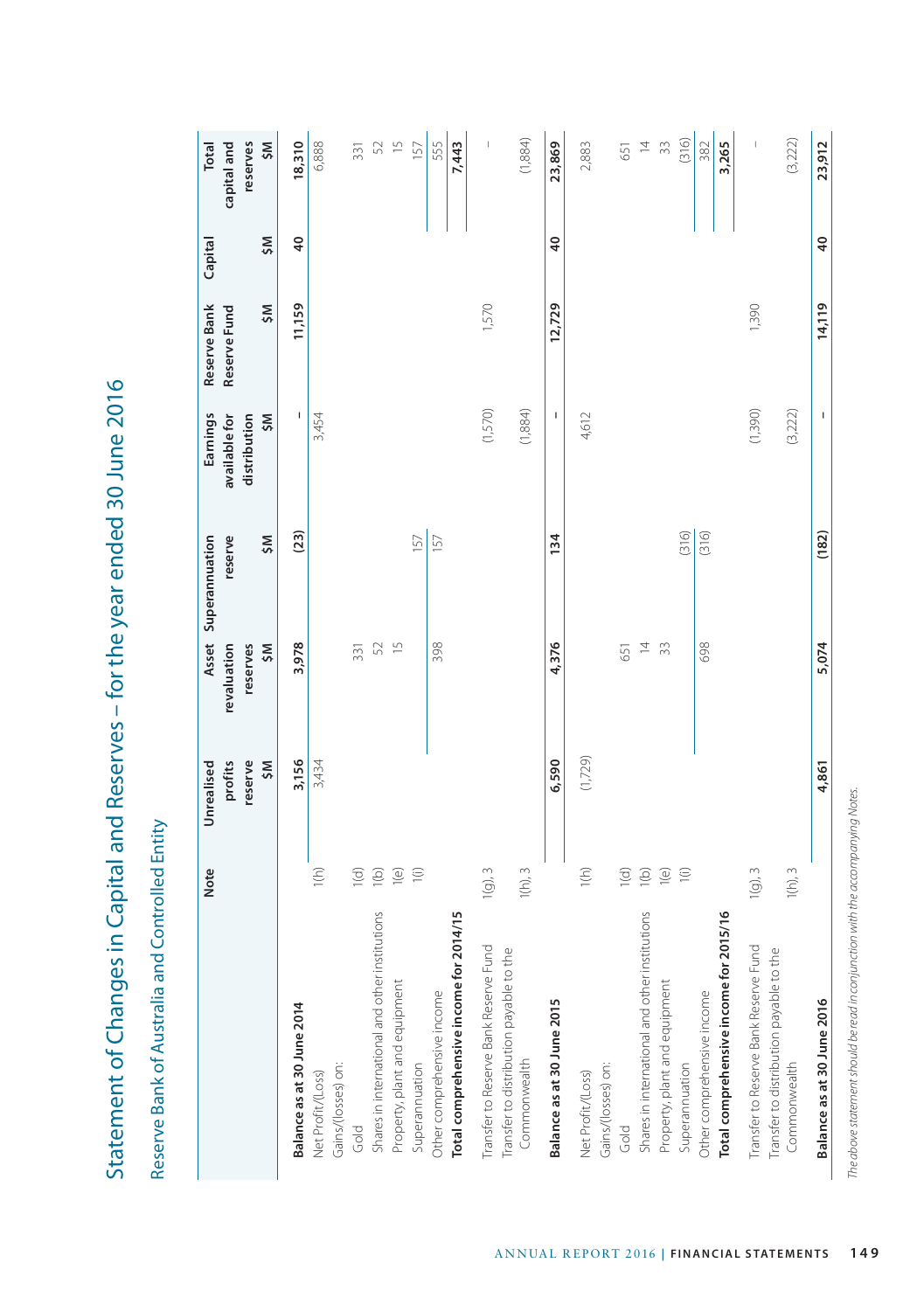# Cash Flow Statement – for the year ended 30 June 2016

# Reserve Bank of Australia and Controlled Entity

For the purposes of this statement, cash includes the banknotes and coin held at the RBA and overnight settlement balances due from other banks.

|                                                  | <b>Note</b> | 2016<br>Inflow/<br>(outflow)<br>\$M | 2015<br>Inflow/<br>(outflow)<br>\$M |
|--------------------------------------------------|-------------|-------------------------------------|-------------------------------------|
| Cash flows from operating activities             |             |                                     |                                     |
| Interest received                                |             | 2,299                               | 2,176                               |
| Interest paid                                    |             | (1,095)                             | (1,259)                             |
| Net fee income received                          |             | 423                                 | 278                                 |
| Net payments for investments                     |             | (1, 194)                            | (12, 243)                           |
| Net cash collateral received/(pledged)           |             | (3,002)                             | 545                                 |
| Other                                            |             | (361)                               | (296)                               |
| Net cash used in operating activities            | 6           | (2,930)                             | (10,799)                            |
| Cash flows from investment activities            |             |                                     |                                     |
| Proceeds from the sale of Securency              |             | 1                                   | 8                                   |
| Net expenditure on property, plant and equipment |             | (93)                                | (42)                                |
| Net cash used in investment activities           |             | (92)                                | (34)                                |
| Cash flows from financing activities             |             |                                     |                                     |
| Distribution to the Commonwealth                 | 3           | (2,501)                             | (618)                               |
| Net movement in deposit liabilities              |             | 724                                 | 6,912                               |
| Net movement in loans and advances               |             |                                     |                                     |
| Net movement in banknotes on issue               |             | 4,728                               | 4,703                               |
| Net cash provided by financing activities        |             | 2,951                               | 10,998                              |
| Net increase/(decrease) in cash                  |             | (71)                                | 165                                 |
| Cash at beginning of financial year              |             | 438                                 | 273                                 |
| Cash at end of financial year                    | 6           | 367                                 | 438                                 |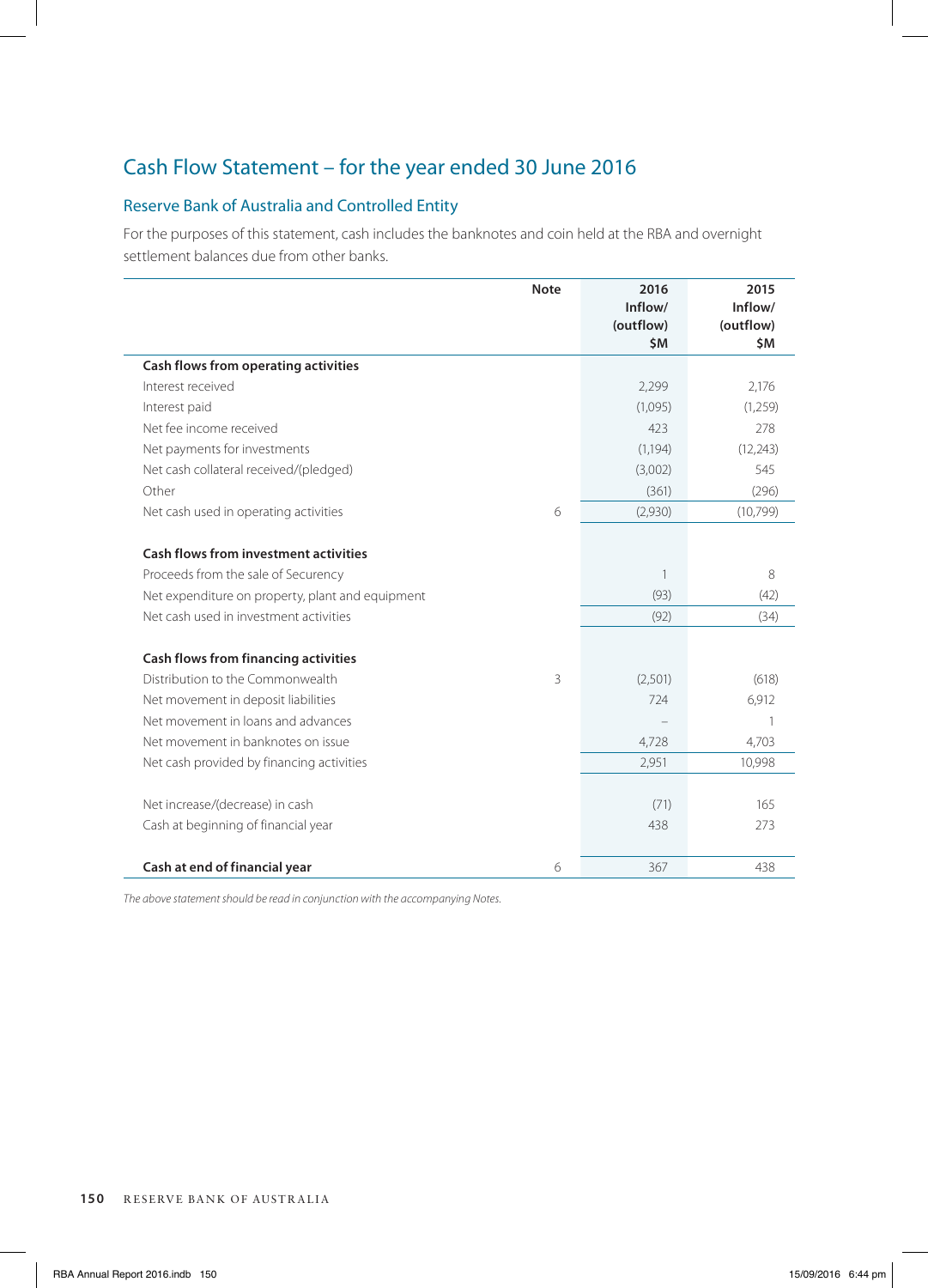# Notes to and Forming Part of the Financial Statements – for the year ended 30 June 2016

# Reserve Bank of Australia and Controlled Entity

# Note

| 1              | <b>Accounting Policies</b>               | 152 |
|----------------|------------------------------------------|-----|
| $\overline{2}$ | Net Profit                               | 160 |
| 3              | Distribution Payable to the Commonwealth | 161 |
| 4              | Interest Income and Interest Expense     | 162 |
| 5              | <b>Asset Revaluation Reserves</b>        | 162 |
| 6              | Cash and Cash Equivalents                | 163 |
| 7              | Other Assets                             | 163 |
| 8              | Property, Plant and Equipment            | 164 |
| 9              | Deposits                                 | 164 |
| 10             | Other Liabilities                        | 165 |
| 11             | Contingent Assets and Liabilities        | 165 |
| 12             | Key Management Personnel                 | 166 |
| 13             | Auditor's Remuneration                   | 168 |
| 14             | Superannuation Funds                     | 169 |
| 15             | Financial Instruments and Risk           | 173 |
| 16             | Fair Value                               | 180 |
| 17             | Subsequent Events                        | 182 |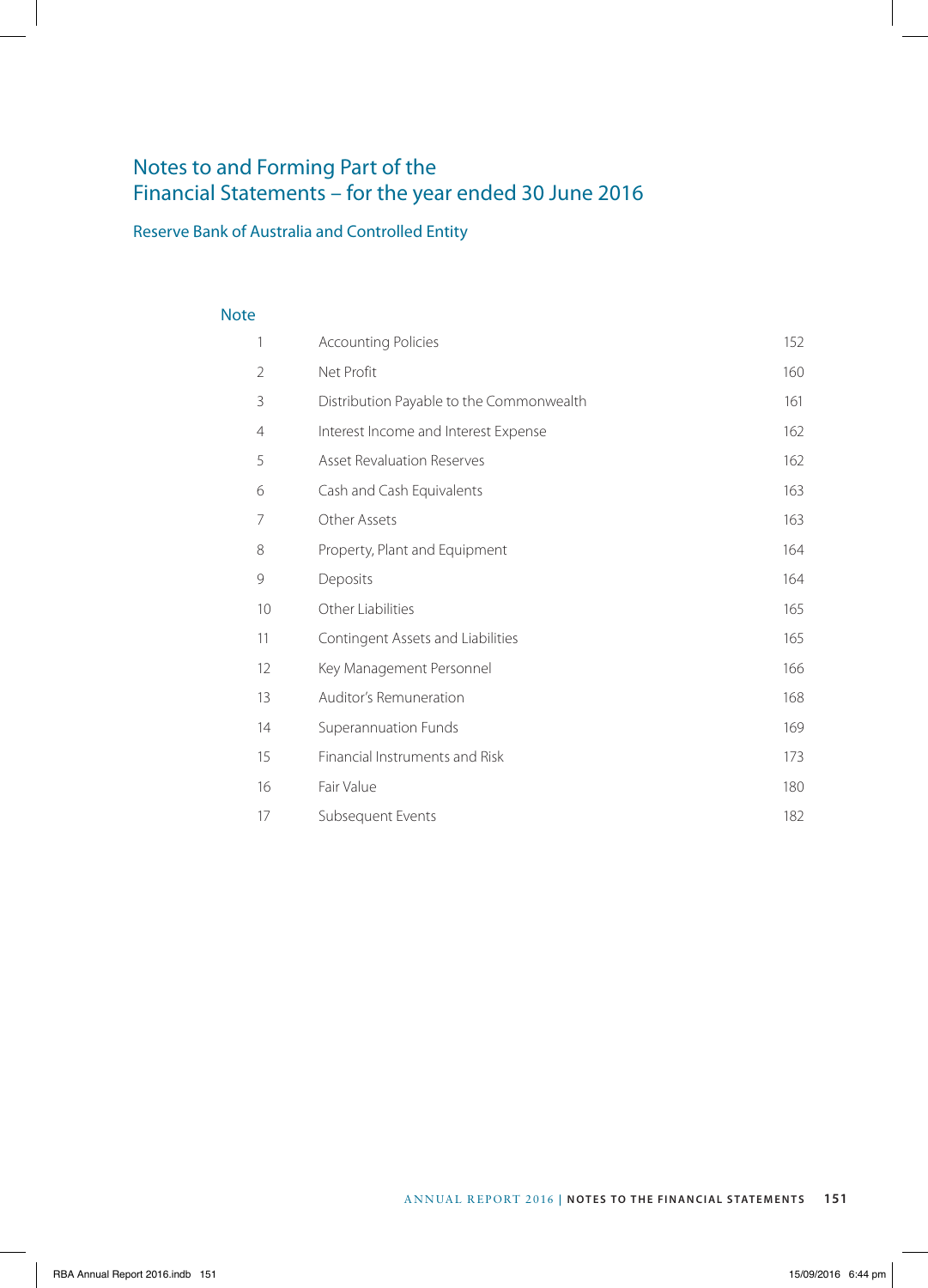# Note 1 – Accounting Policies

The Reserve Bank of Australia (RBA) reports its consolidated financial statements in accordance with the *Reserve Bank Act 1959* and the *Public Governance, Performance and Accountability Act 2013* (PGPA Act). These financial statements for the year ended 30 June 2016 have been prepared under Australian Accounting Standards (AAS), other accounting standards and accounting interpretations issued by the Australian Accounting Standards Board, in accordance with the *Public Governance, Performance and Accountability (Financial Reporting) Rule 2015* (FRR), which is issued pursuant to the PGPA Act. These financial statements comply with International Financial Reporting Standards. In preparing them, the RBA has not 'early adopted' new accounting standards or amendments to current standards that apply from 1 July 2016.

These financial statements and accompanying notes are a general purpose financial report prepared in accordance with relevant AAS. Specific elections of accounting treatment under AAS are noted appropriately. All amounts are expressed in Australian dollars, the functional and presentational currency of the RBA, unless another currency is indicated. The RBA is classified as a for-profit public sector entity for purposes of financial disclosure. Fair values are used to measure the RBA's major assets, including Australian dollar and foreign marketable securities, gold and foreign currency, and property, plant and equipment. Revenue and expenses are brought to account on an accruals basis. All revenues, expenses and profits of the RBA are from ordinary activities.

These financial statements were approved by a resolution of the Reserve Bank Board on 2 August 2016 in accordance with the Reserve Bank Act.

# **(a) Consolidation and joint venture**

The financial statements show information for the economic entity only; this reflects the consolidated results for the parent entity, the Reserve Bank of Australia, and its wholly owned subsidiary, Note Printing Australia Limited (NPA). The results of the parent entity do not differ materially from the economic entity and have therefore not been separately disclosed.

# *Note Printing Australia Limited*

NPA was incorporated as a wholly owned subsidiary of the RBA on 1 July 1998, with an initial capital of \$20.0 million. The RBA provided NPA with additional capital of \$15.0 million in July 2008 and a further \$25.0 million in July 2009.

| <b>NPA Balance Sheet</b> | 2016<br>\$M | 2015<br>\$M |
|--------------------------|-------------|-------------|
| Assets                   | 159.6       | 144.2       |
| Liabilities              | 30.9        | 19.2        |
| Equity                   | 128.7       | 125.0       |

The assets, liabilities and results of NPA have been consolidated with the accounts of the parent entity in accordance with AASB 10 – *Consolidated Financial Statements*. All internal transactions and balances have been eliminated on consolidation. These transactions include items relating to the purchase of Australian banknotes, lease of premises and the provision of general administrative services.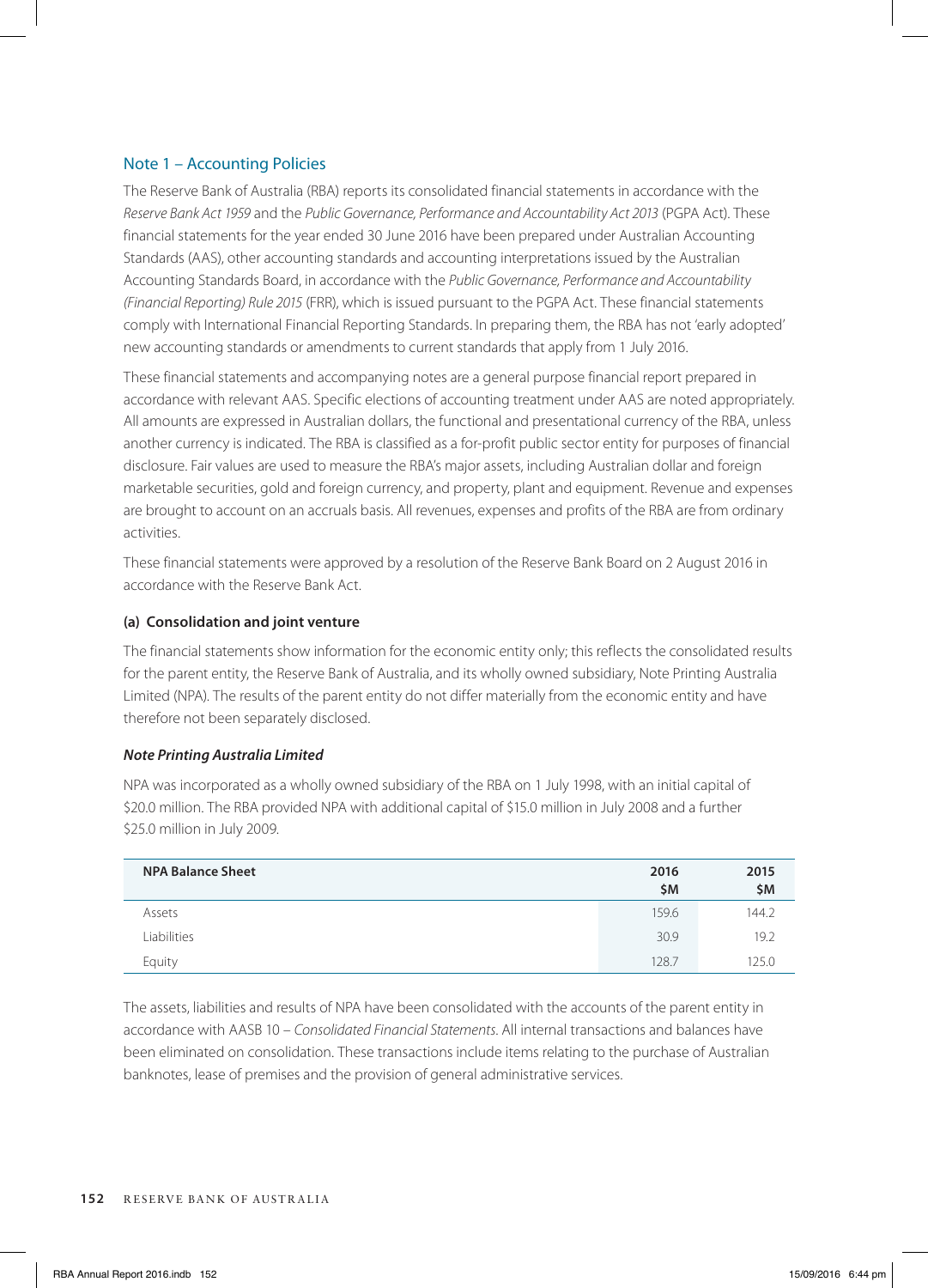# *Innovia Security Pty Ltd (formerly Securency International Pty Ltd)*

In February 2013, the RBA completed the sale of its 50 per cent interest in Securency International Pty Ltd (Securency). The sale of the RBA's shares was made to a related entity of Innovia Films, a UK-based film manufacturer, which had previously owned the other half of Securency. Under the terms of the sale agreement, additional payments arising from the sale may be made to the RBA in future periods, including if Innovia Security exceeded certain earnings benchmarks in the period to 31 December 2015. Under these arrangements, an amount of \$6.0 million was recognised in the Statement of Comprehensive Income in 2015/16 (\$7.7 million in 2014/15). These amounts are shown in Note 2 as the Gain on sale of Securency. Other potential payments relating to the sale remain uncertain at the reporting date and are, therefore, not recognised in these financial statements.

# *Legal issues*

Charges were laid against NPA and Securency and against former employees of these companies in the period between 2011 and 2013. These charges relate to allegations that these employees and the companies had conspired to provide, or offered to provide, benefits to foreign public officials that were not legitimately due. The RBA has accounted for these matters in accordance with the relevant accounting standards. Specific information about these charges and the associated costs has not been disclosed in the notes to the accounts as these legal matters remain before the courts.

# **(b) Financial instruments**

A financial instrument is defined as any contract that gives rise to both a financial asset of one entity and a financial liability or equity instrument of another entity. The RBA's financial instruments include its Australian dollar securities, foreign government securities, repurchase agreements, deposits with the Bank for International Settlements (BIS) and other central banks, interest rate futures, foreign currency swap contracts, holdings in the Asian Bond Fund (ABF), a shareholding in the BIS, gold loans, cash and cash equivalents, Australian banknotes on issue and deposit liabilities. The RBA accounts for its financial instruments in accordance with AASB 139 – *Financial Instruments: Recognition and Measurement* and reports these instruments under AASB 7 – *Financial Instruments: Disclosures* and AASB 13 – *Fair Value Measurement*.

The RBA brings its securities transactions and foreign exchange transactions to account on a trade date basis. Deposits and repurchase agreements are brought to account on settlement date.

# *Financial assets*

# **Australian dollar securities**

The RBA holds on an outright basis Australian Government Securities and securities issued by the central borrowing authorities of state and territory governments.

Australian dollar securities, except those held under reverse repurchase agreements, are classified under AASB 139 as 'at fair value through profit or loss', as they are held to conduct monetary policy and may be sold or lent, typically for short terms, under repurchase agreements. The securities are valued at market bid prices on balance date; valuation gains or losses are taken to profit. Interest earned is accrued over the term of the security and included as revenue in the Statement of Comprehensive Income.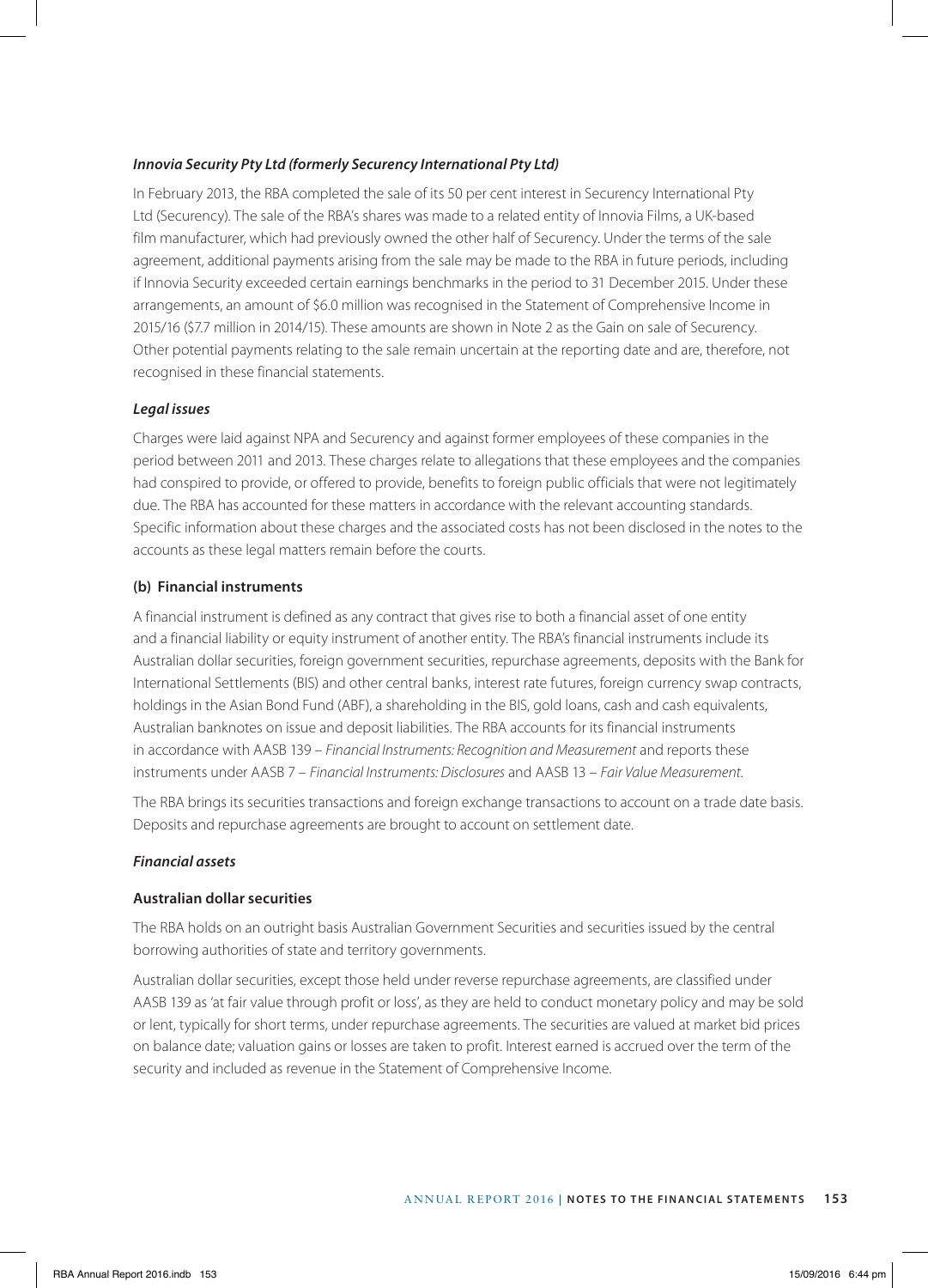#### **Repurchase agreements and reverse repurchase agreements**

In carrying out operations to manage domestic liquidity and foreign reserves, the RBA enters into repurchase agreements and reverse repurchase agreements in Australian dollar and foreign currency securities. A repurchase agreement involves the sale of securities with an undertaking to repurchase them on an agreed future date at an agreed price. In a reverse repurchase agreement, securities are initially bought and this transaction is reversed at an agreed price in the second leg. As a reverse repurchase agreement provides the RBA's counterparties with cash for the term of the agreement, the RBA treats it as an asset by recording a cash receivable. Repurchase agreements result in cash being paid to the RBA and are treated as a liability, reflecting the obligation to repay cash. This treatment of repurchase agreements is discussed further below.

Securities purchased and contracted for sale under reverse repurchase agreements are classified under AASB 139 as 'loans and receivables' and valued at amortised cost, the equivalent of fair value. The difference between the purchase and sale price is accrued over the term of the agreement and recognised as interest revenue.

RBA open repurchase agreements were introduced in November 2013 to assist eligible financial institutions manage their liquidity after normal business hours following the introduction of same-day settlement of Direct Entry payments. An RBA open repurchase agreement is an Australian dollar reverse repurchase agreement without an agreed maturity date. The RBA accrues interest daily on open repurchase agreements at the target cash rate.

# **Foreign government securities**

Foreign government securities, except those held under reverse repurchase agreements, are classified under AASB 139 as 'at fair value through profit or loss', as they are available to be traded in managing the portfolio of foreign exchange reserves. These securities are valued at market bid prices on balance date and valuation gains or losses are taken to profit. Interest earned on securities is accrued as revenue in the Statement of Comprehensive Income.

# **Foreign deposits**

Some foreign currency reserves are invested in deposits with the BIS and other central banks, while small working balances are also maintained with a small number of commercial banks. Deposits are classified as 'loans and receivables' under AASB 139 and recorded at face value, which is equivalent to their amortised cost using the effective interest method. Interest is accrued over the term of deposits and is received periodically or at maturity. Interest accrued but not received is included in Accrued interest (Note 15).

#### **Foreign currency swaps**

The RBA uses foreign currency swaps with market counterparties both to assist daily domestic liquidity management and in managing foreign reserve assets. A foreign currency swap is the simultaneous purchase and sale of one currency against another currency for a specified maturity. The cash flows are the same as borrowing one currency for a certain period and lending another currency for the same period. The pricing of the swap therefore reflects the interest rates applicable to these money market transactions. Interest rates are implicit in the swap contract but interest itself is not paid or received.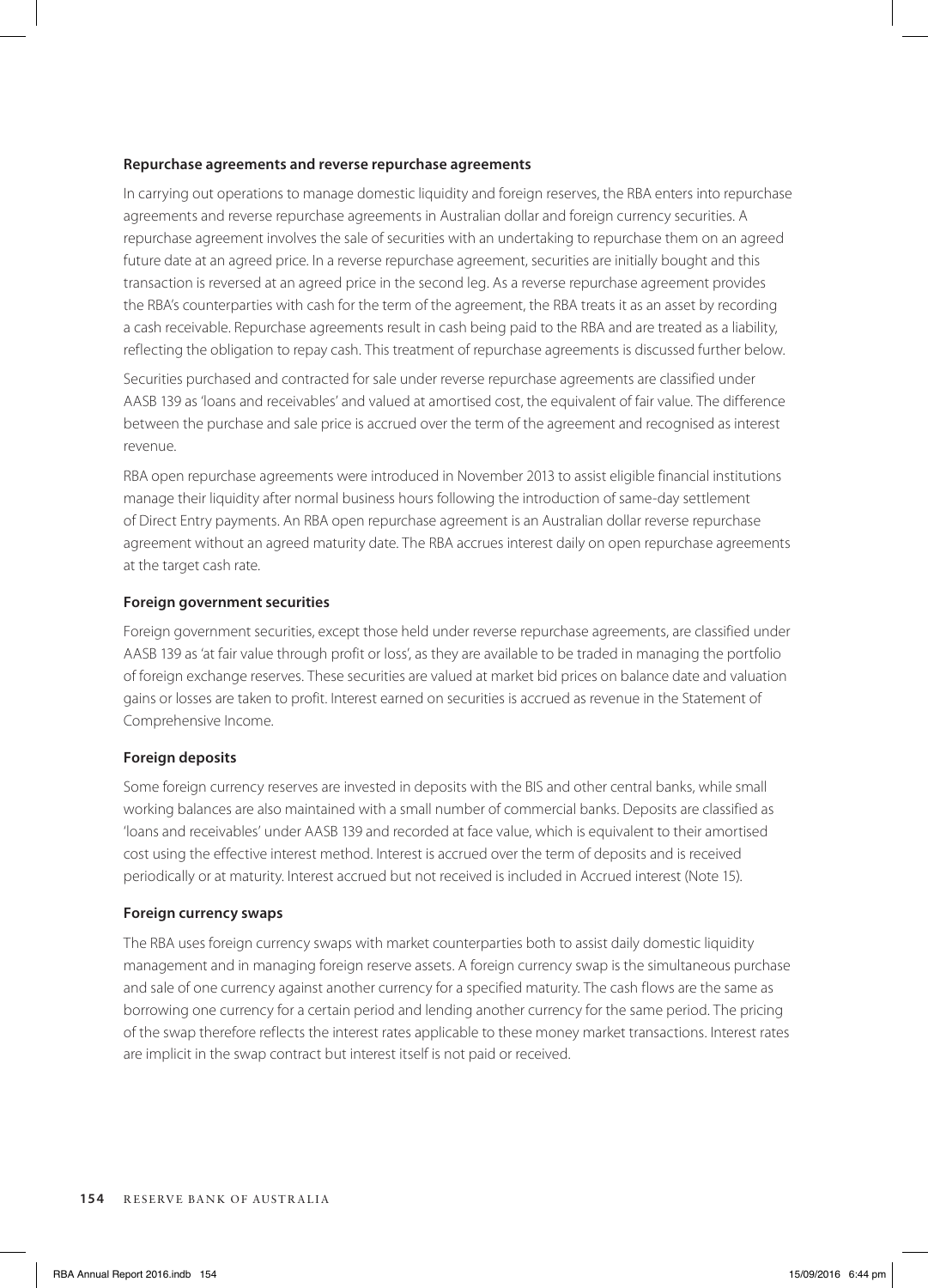# **Interest rate futures**

The RBA uses interest rate futures contracts on overseas exchanges to manage interest rate risk on its portfolio of foreign securities. An interest rate futures contract is a contract to buy or sell a specific amount of securities for a specific price on a specific future date.

Interest rate futures positions are classified under AASB 139 as 'at fair value through profit or loss'. Futures positions are marked to market on balance date at the relevant market price and valuation gains and losses are taken to profit.

# **Asian Bond Fund**

The RBA invests in a number of non-Japan Asian debt markets through participation in the EMEAP Asian Bond Fund. The RBA had modest holdings in the US dollar-denominated fund, ABF1, and the local currencydenominated fund, ABF2. The two funds are classified under AASB 139 as 'at fair value through profit or loss'. The funds are valued on balance date at the relevant unit price of the fund and valuation gains and losses are taken to profit.

Following agreement among member central banks, EMEAP announced the closure of ABF1 in July 2016. The funds of member central banks, including the RBA, invested in ABF1 were transferred to ABF2.

# **Bank for International Settlements**

The RBA holds shares in the BIS. The purpose of this membership is to maintain and develop strong relationships with other central banks. Shares in the BIS are owned exclusively by the central banks and monetary authorities that are its members. Under AASB 139, the RBA's shareholding in the BIS is classified as 'available for sale'. The shareholding is valued at fair value and revaluation gains and losses are transferred directly to the revaluation reserve for shares in international and other institutions (Note 5). Dividends are recognised as revenue in the Statement of Comprehensive Income.

#### *Financial liabilities*

#### **Deposit liabilities**

Deposits are classified as financial liabilities under AASB 139. Deposits include both deposits 'at call' and term deposits. Deposit balances are shown at their amortised cost, which is equivalent to their face value. Interest is accrued over the term of deposits and is paid periodically or at maturity. Interest accrued but not paid is included in Other Liabilities (Note 10). Details of deposits are included in Note 9.

# **Australian banknotes on issue**

Banknotes on issue are recorded at face value.

The RBA pays interest on working balances of banknotes held by banks under cash distribution arrangements. Details of the interest expense are included in Note 4.

Costs related to the production of banknotes are included in Other expenses in Note 2.

# **Repurchase agreements**

Securities sold and contracted for repurchase under repurchase agreements are classified under AASB 139 as 'at fair value through profit or loss', as these securities are held for trading, and reported on the balance sheet within the relevant investment portfolio. The counterpart obligation to repurchase the securities is reported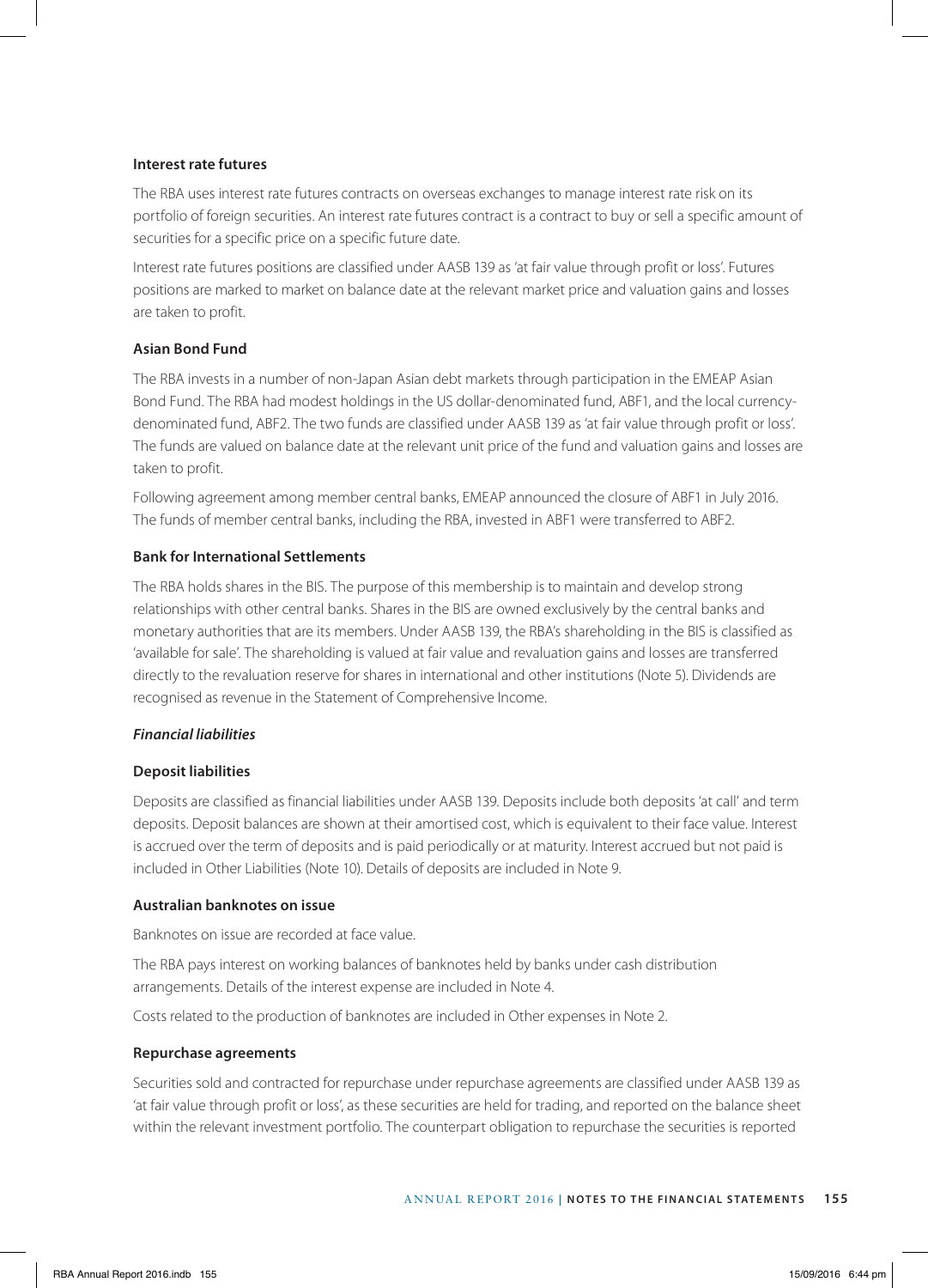in Other Liabilities (Note 10) at amortised cost; the difference between the sale and purchase price is accrued over the term of the agreement and recognised as interest expense.

# **(c) Foreign exchange translation**

Assets and liabilities denominated in foreign currency are converted to Australian dollar equivalents at the relevant market exchange rate ruling on balance date in accordance with AASB 121 – *The Effects of Changes in Foreign Exchange Rates*. Valuation gains or losses on foreign currency are taken to profit. Interest revenue and expenses and revaluation gains and losses on foreign currency assets and liabilities are converted to Australian dollars using the relevant market exchange rate on the date they are accrued or recognised.

# **(d) Gold**

Gold holdings (including gold on loan to other institutions) are valued at the Australian dollar equivalent of the 3 pm fix in the London gold market on balance date. Revaluation gains and losses on gold are transferred to the asset revaluation reserve for gold. The RBA lends gold to institutions that participate in the gold market. As outlined in Note 1(b), gold loans are a financial instrument and the RBA accounts for them in accordance with AASB 139 and reports them under AASB 7.

# **(e) Property, plant and equipment**

The RBA accounts for its property, plant and equipment at fair value in accordance with AASB 116 – *Property, Plant and Equipment* and AASB 13. Valuation gains (losses) are generally transferred to (from) the relevant asset revaluation reserve. Any part of a valuation loss that exceeds the balance in the relevant asset revaluation reserve is expensed. Subsequent valuation gains that offset losses that were previously treated as an expense are recognised as revenue in the Statement of Comprehensive Income.

# **Property**

The RBA's Australian properties are formally valued annually by an independent valuer; overseas properties are independently valued on a triennial basis. The most recent independent valuation of overseas properties was at 30 June 2016. Reflecting its specialised nature, the RBA's Business Resumption Site is valued at depreciated replacement cost. Annual depreciation is calculated on a straight line basis using assessments of the remaining useful life of the relevant asset.

# **Plant and equipment**

Plant and equipment is valued by an independent valuer every three years. The most recent independent valuation was at 30 June 2014. Between revaluations, plant and equipment is carried at the most recent valuation less any subsequent depreciation. Annual depreciation is calculated on a straight line basis using the RBA's assessments of the remaining useful life of individual assets.

Depreciation rates for each class of depreciable assets are based on the following range of useful lives:

|                           | Years                    |
|---------------------------|--------------------------|
| <b>Buildings</b>          | $20 - 50$                |
| Fit-out and furniture     | $5 - 10$                 |
| Computer hardware         | $3 - 5$                  |
| Motor vehicles            | $\overline{\phantom{a}}$ |
| Plant and other equipment | $4 - 20$                 |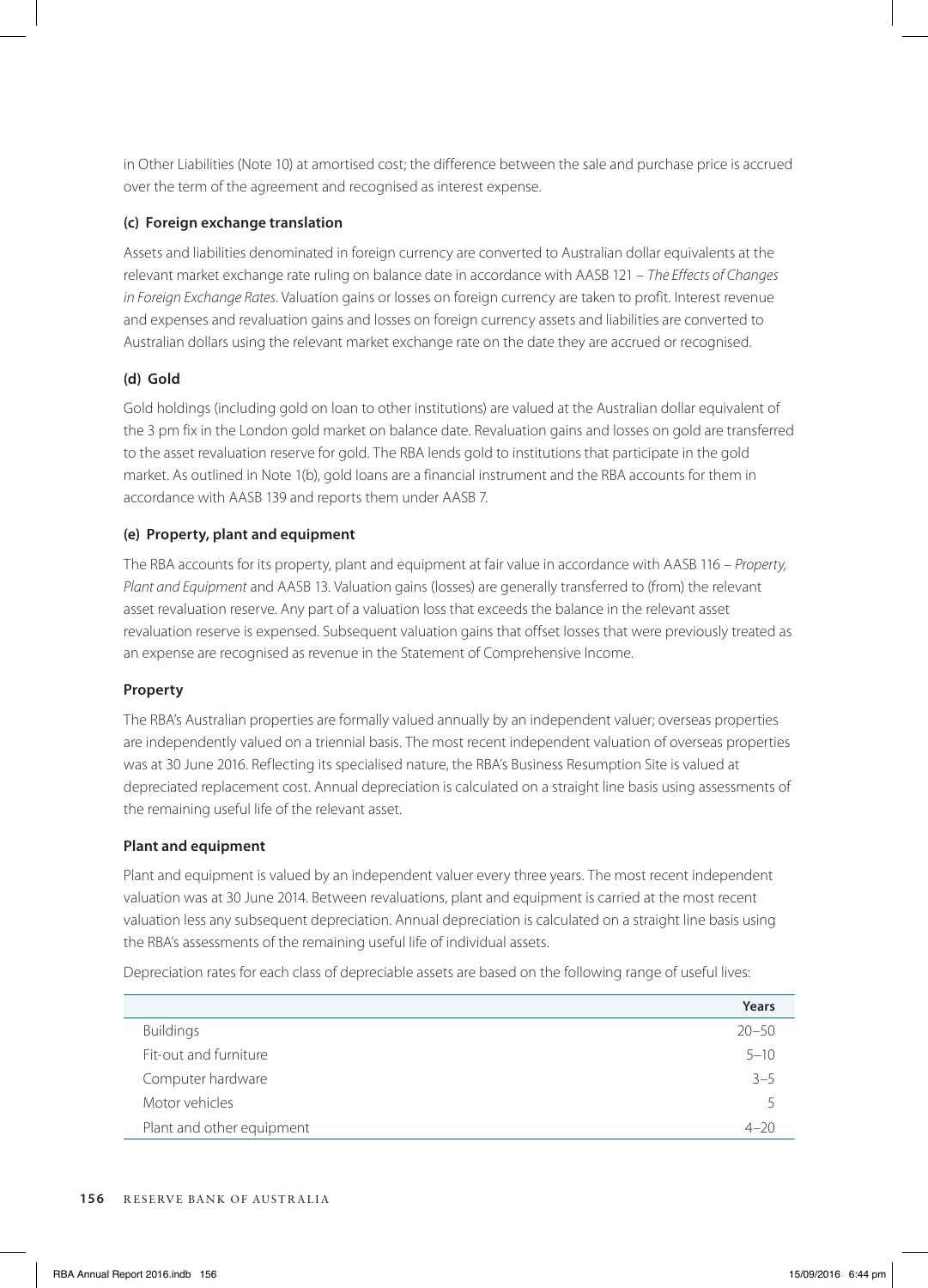The RBA's assets are assessed for impairment at the end of each financial year. If indications of impairment are evident, the asset's recoverable amount is estimated and an impairment adjustment is made if the recoverable amount is less than the asset's carrying amount.

Annual net expenditure, revaluation adjustments and depreciation of buildings, plant and equipment are included in Note 8.

# **(f) Computer software**

Computer software is treated in accordance with AASB 138 – *Intangible Assets*. Computer software is recognised at cost less accumulated amortisation and impairment adjustments, if any (refer to Note 7).

Amortisation of computer software is disclosed in Note 2 and is calculated on a straight line basis over the estimated useful life of the relevant asset, usually for a period of between three and five years. The useful life of core banking software may be up to 15 years, reflecting the period over which future economic benefits are expected to be realised from this asset.

# **(g) Capital and reserves**

The capital of the Reserve Bank is established by the Reserve Bank Act.

The Reserve Bank Reserve Fund (RBRF) is also established by the Reserve Bank Act and is regarded essentially as capital. The RBRF is a permanent reserve maintained to provide for events which are contingent and not foreseeable, including to cover losses from falls in the market value of the RBA's holdings of Australian dollar and foreign currency securities that cannot be absorbed by its other resources. The RBRF also provides for other risks such as fraud and operational risk. In accordance with the Reserve Bank Act, this reserve is funded only by transfers from net profits.

The Reserve Bank Board assesses the adequacy of the balance of the RBRF each year. In line with section 30 of the Reserve Bank Act, the Treasurer, after consulting the Board, determines any amounts to be placed to the credit of the RBRF from net profit (refer Note 1(h)). Accordingly, the Treasurer, after consulting the Board, has determined that a sum of \$1,390 million be transferred from the 2015/16 net profit to the RBRF. The balance of the RBRF currently stands at a level that the Board regards as appropriate for the risks the Bank holds on its balance sheet.

The RBA also holds as equity a number of other reserves.

Unrealised gains and losses on foreign exchange, foreign securities and Australian dollar securities are recognised in net profit. Such gains or losses are not available for distribution and are transferred to the Unrealised profits reserve, where they remain available to absorb future unrealised losses or become available for distribution if gains are realised when assets are sold or mature.

The balance of the Superannuation reserve represents accumulated re-measurement gains and losses on the RBA's defined benefit superannuation obligations (refer Note 1 (i)). These unrealised gains and losses are included in Other Comprehensive Income in accordance with AASB 119 – *Employee Benefits*.

Balances of asset revaluation reserves reflect differences between the fair value of non-traded assets and their cost. These assets are: gold; property, plant and equipment; and shares in international and other institutions. Valuation gains are transferred directly to the relevant reserves and are included in Other Comprehensive Income; gains on these assets are not distributable unless an asset is sold and these gains are realised.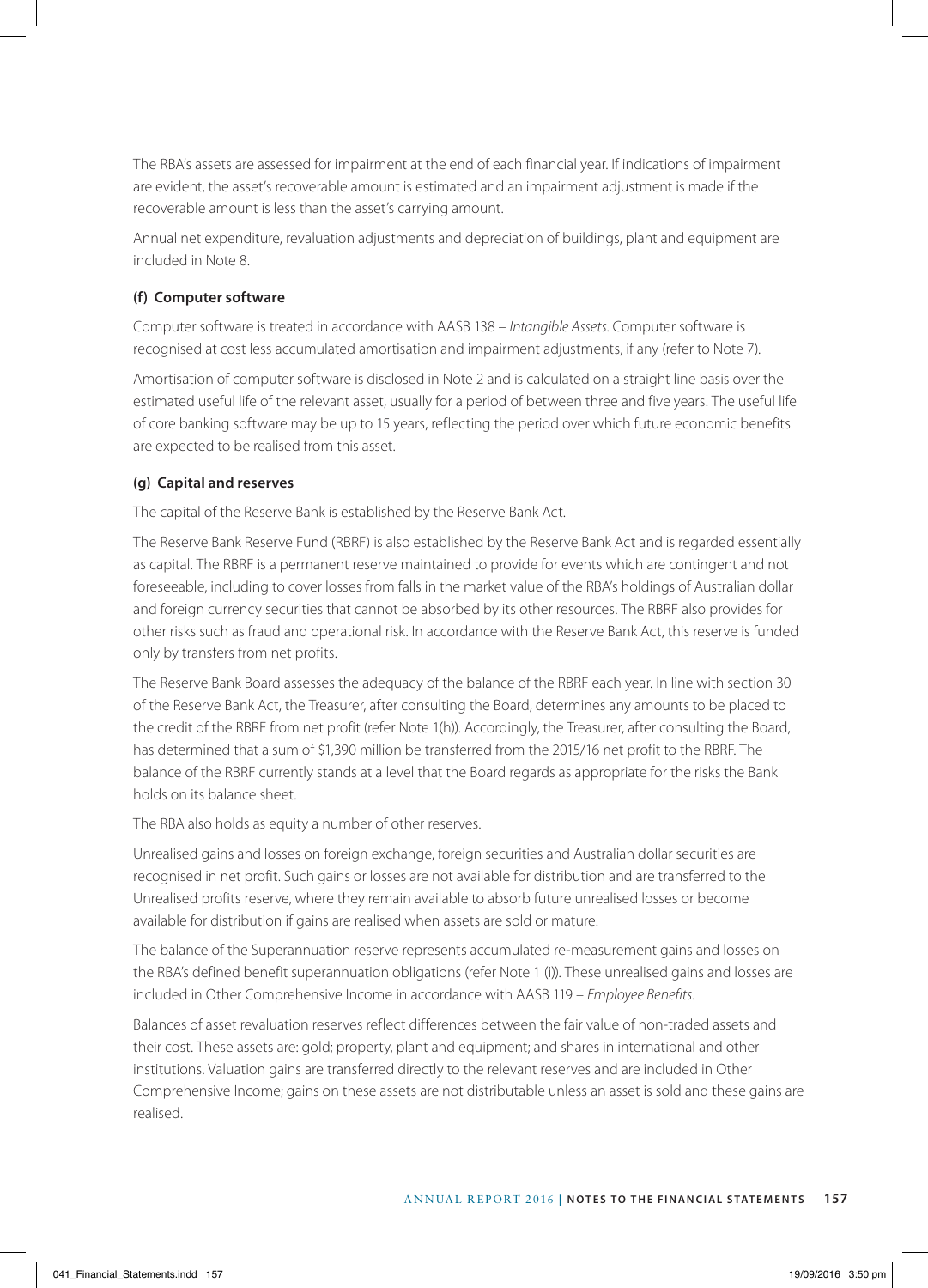# **(h) Profits**

Profits of the RBA are dealt with in the following terms by section 30 of the Reserve Bank Act:

- (1) Subject to subsection (2), the net profits of the Bank in each year shall be dealt with as follows:
	- (aa) such amount as the Treasurer, after consultation with the Reserve Bank Board, determines is to be set aside for contingencies; and
	- (a) such amount as the Treasurer, after consultation with the Reserve Bank Board, determines shall be placed to the credit of the Reserve Bank Reserve Fund; and
	- (b) the remainder shall be paid to the Commonwealth.
- (2) If the net profit of the Bank for a year is calculated on a basis that requires the inclusion of unrealised gains on assets during the year, the amount to which subsection (1) applies is to be worked out as follows:
	- (a) deduct from the net profit an amount equal to the total of all amounts of unrealised gains included in the net profit; and
	- (b) if an asset in respect of which unrealised gains were included in the net profit for a previous year or years is realised during the year – add to the amount remaining after applying paragraph (a) the total amount of those unrealised gains.

# **(i) Superannuation funds**

The RBA includes in its Statement of Financial Position an asset or liability representing the position of its defined benefit superannuation funds measured in accordance with AASB 119. Movements in the superannuation asset or liability are reflected in the Statement of Comprehensive Income. Re-measurement gains and losses are transferred to the Superannuation reserve. Details of the superannuation funds and superannuation expenses are included in Note 14.

# **(j) Committed Liquidity Facility**

From 1 January 2015, the RBA has provided a Committed Liquidity Facility (CLF) to eligible authorised deposit-taking institutions. Fees received from providing the CLF are recognised as fee income in the Statement of Comprehensive Income. Additional information on the CLF is provided in Note 11.

# **(k) Rounding**

Amounts in the financial statements are rounded to the nearest million dollars unless otherwise stated.

# **(l) Application of new or revised Australian accounting standards**

A number of new and revised Australian accounting standards will apply to the RBA's financial statements in future reporting periods, as set out below. Application of these standards is not expected to have a material effect on the RBA's financial statements.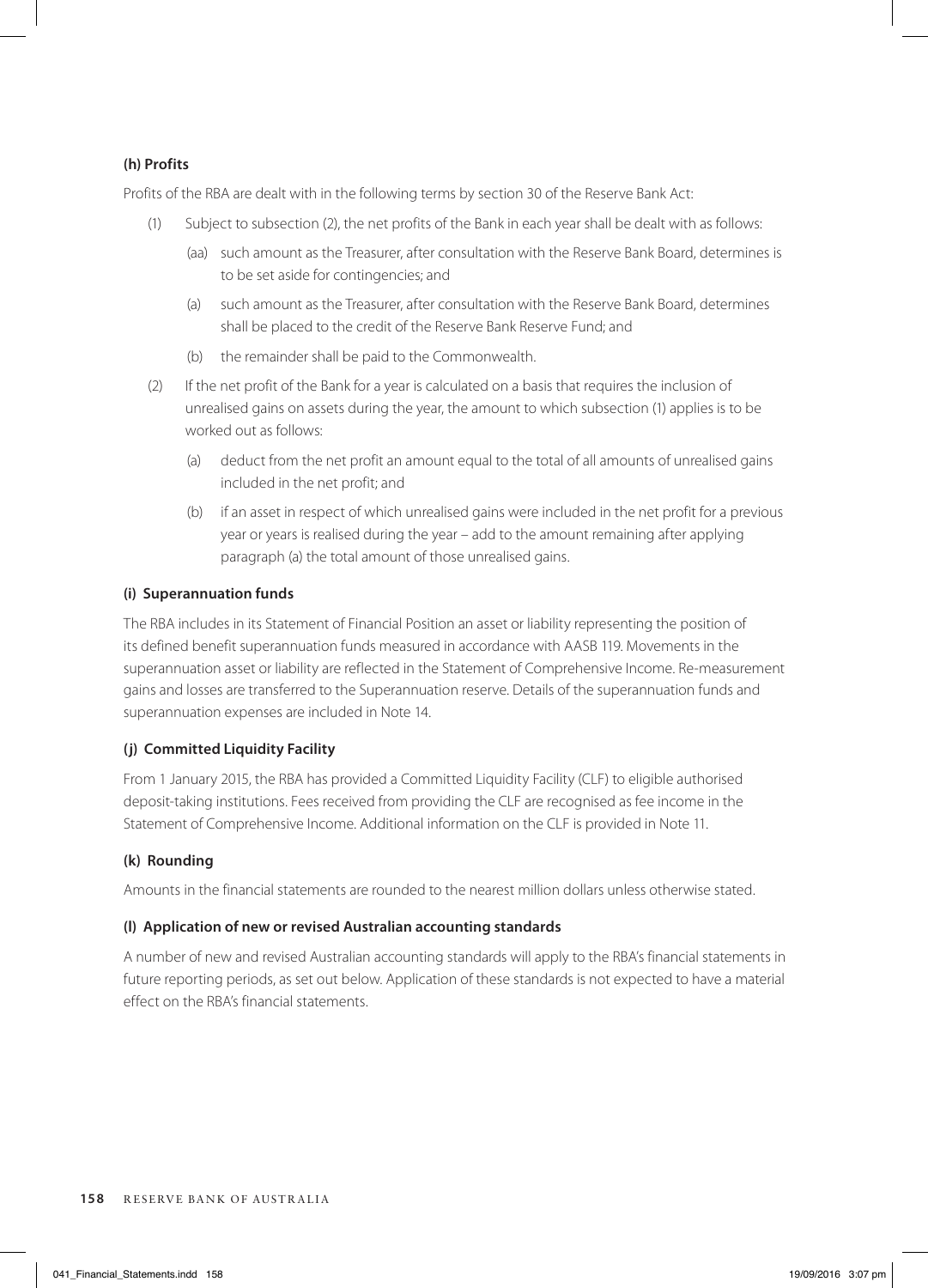# *AASB 9 – Financial Instruments*

The new standard, which will be applicable for annual reporting periods beginning on or after 1 January 2018, contains requirements for the classification, measurement and recognition of financial assets and liabilities. It will replace the corresponding requirements currently in AASB 139.

# *AASB 15 – Revenue from Contracts with Customers*

AASB 15, which will be applicable for annual reporting periods beginning on or after 1 January 2018, contains requirements for the recognition, measurement, classification and disclosure of revenue arising from contracts with customers. It will replace corresponding requirements currently contained in AASB 118 – *Revenue* and AASB 111 – *Construction Contracts*.

# *AASB 16 – Leases*

AASB 16 contains requirements for the recognition, measurement, classification and disclosure of leases for both lessee and lessors. The new standard, which will be applicable for annual reporting periods beginning on or after 1 January 2019, will replace corresponding requirements currently contained in AASB 117 – *Leases*.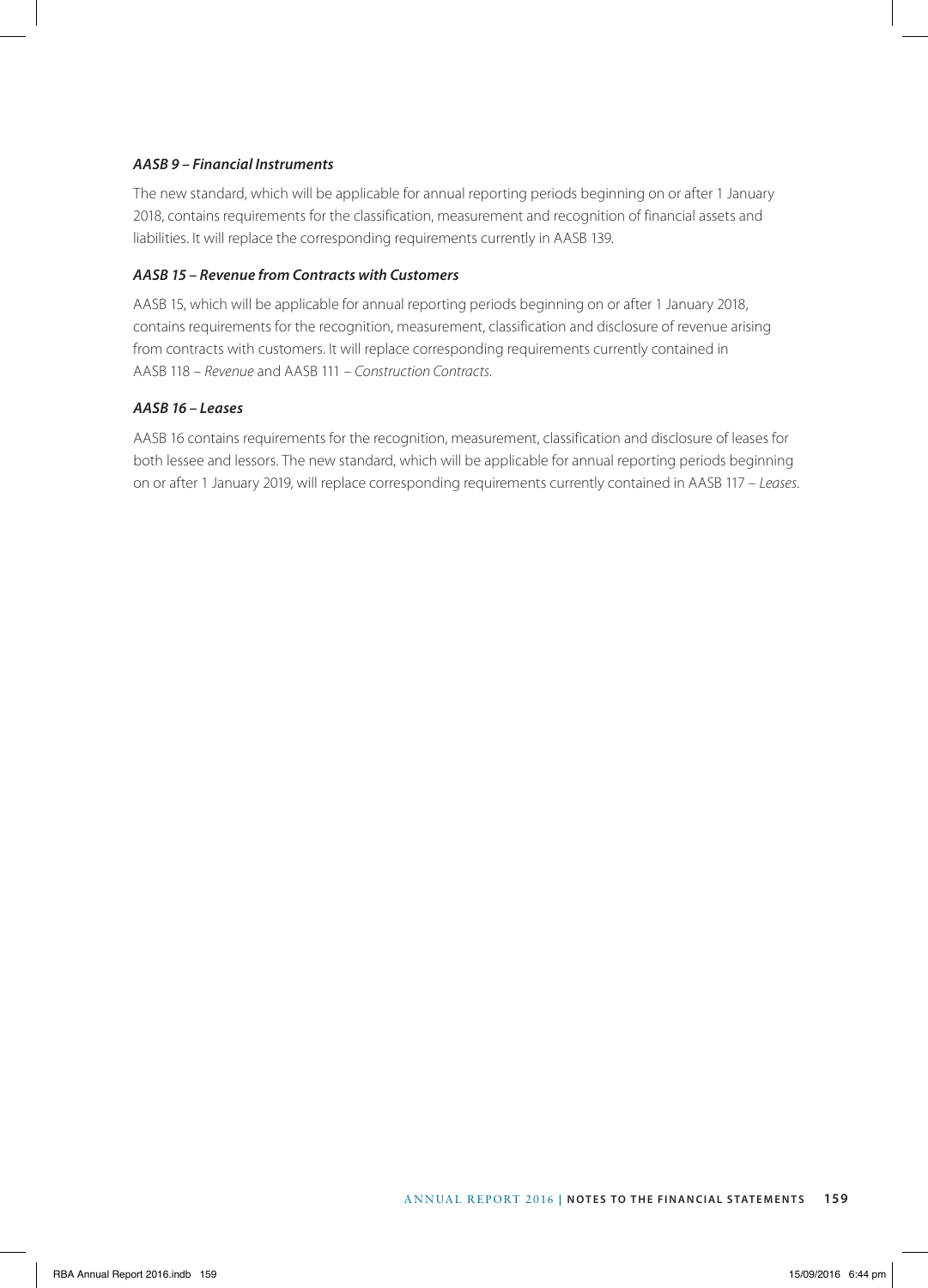# Note 2 – Net Profit

|                                                       | <b>Note</b> | 2016<br>\$M    | 2015<br>\$Μ              |
|-------------------------------------------------------|-------------|----------------|--------------------------|
| Net interest income                                   |             |                |                          |
| Interest income                                       | $1(b)$ , 4  | 2,305          | 2,165                    |
| Interest expense                                      | $1(b)$ , 4  | (1, 112)       | (1,245)                  |
|                                                       |             | 1,193          | 920                      |
| Net gains/(losses) on securities and foreign exchange |             |                |                          |
| Foreign investments                                   | 1(b)        | 68             | 40                       |
| Australian dollar securities                          | 1(b)        | (229)          | (130)                    |
| Foreign currency                                      | 1(b)        | 1,821          | 6,146                    |
|                                                       |             | 1,660          | 6,056                    |
| <b>Fees and commissions income</b>                    |             |                |                          |
| Committed Liquidity Facility fee income               | 1(i)        | 390            | 208                      |
| Banking services fee income                           |             | 100            | 98                       |
| Payment services fee income                           |             | 18             | 18                       |
|                                                       |             | 508            | 324                      |
| Other income                                          |             |                |                          |
| Sales of note and security products                   |             | 43             | 41                       |
| Rental of Bank premises                               |             | 9              | 10                       |
| Gain on sale of Securency                             | 1(a)        | 6              | 8                        |
| Dividend revenue                                      | 1(b)        | $\overline{4}$ | 4                        |
| Other                                                 |             | $\overline{4}$ | $\overline{\phantom{a}}$ |
|                                                       |             | 66             | 65                       |
| General administrative expenses                       |             |                |                          |
| Staff costs                                           |             | (215)          | (196)                    |
| Net gains/(losses) on employee provisions             |             | (34)           | 10                       |
| Superannuation costs                                  | 1(i)        | (50)           | (54)                     |
| Depreciation of property, plant and equipment         | $1(e)$ , 8  | (34)           | (32)                     |
| Amortisation of computer software                     | $1(f)$ , 7  | (5)            | (4)                      |
| Premises and equipment                                |             | (50)           | (47)                     |
| Other                                                 |             | (17)           | (17)                     |
|                                                       |             | (405)          | (340)                    |
| Other expenses                                        |             |                |                          |
| Banking service fee expenses                          |             | (81)           | (79)                     |
| Materials used in note and security products          |             | (25)           | (28)                     |
| Banknote distribution expenses                        |             | (3)            | (4)                      |
| Other                                                 |             | (30)           | (26)                     |
|                                                       |             | (139)          | (137)                    |
|                                                       |             |                |                          |
| <b>Net Profit</b>                                     |             | 2,883          | 6,888                    |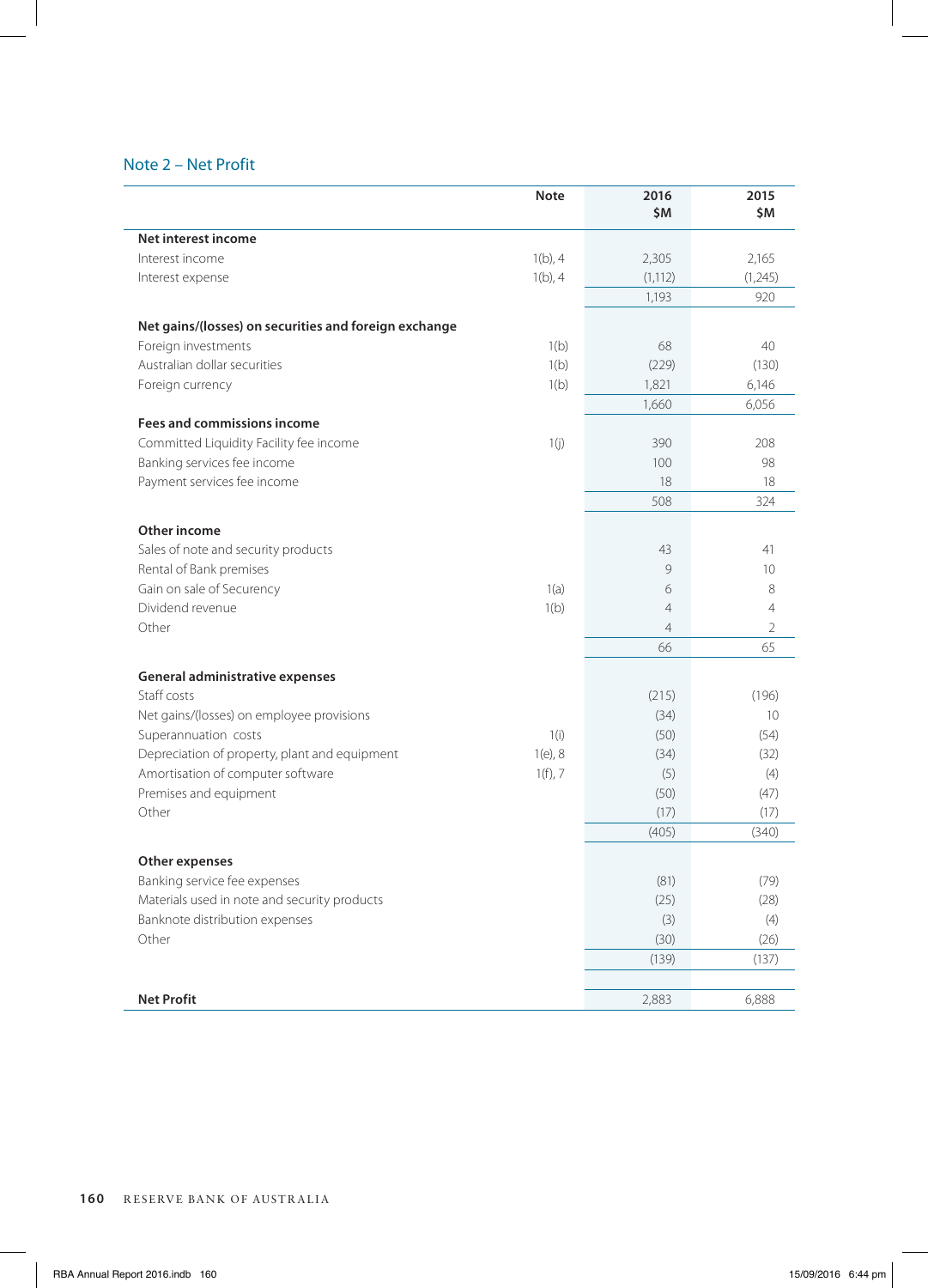# Note 3 – Distribution Payable to the Commonwealth

|                                         | 2016<br>\$M | 2015<br>\$Μ |
|-----------------------------------------|-------------|-------------|
| Opening balance                         | 2,501       | 1.235       |
| Distribution to the Commonwealth        | (2,501)     | (618)       |
| Transfer from Statement of Distribution | 3,222       | 1.884       |
| As at 30 June                           | 3,222       | 2.501       |

Section 30 of the Reserve Bank Act requires that the net profits of the RBA, less amounts set aside for contingencies or placed to the credit of the RBRF, shall be paid to the Commonwealth (see Note 1(h)). Also under section 30, unrealised profits from foreign exchange, foreign securities and Australian dollar securities are not available for distribution. Instead they are transferred to the Unrealised profits reserve where they remain available to absorb future valuation losses or are realised when relevant assets are sold or mature. Unrealised losses are, in the first instance, absorbed within the Unrealised profits reserve and are offset against unrealised profits accumulated from previous years. For purposes of distribution, if such losses exceed the balance of the Unrealised profits reserve, the amount by which they do so is initially charged against other components of net profit, and any remaining loss is absorbed by the RBRF.

In 2015/16, the RBA recorded a net profit of \$2,883 million. Unrealised profits recorded in previous years were also realised during 2015/16, resulting in a net transfer of \$1,729 million from the Unrealised profits reserve which became available for distribution. Earnings available for distribution therefore totalled \$4,612 million in 2015/16.

The Treasurer, after consulting the Board, determined that a sum of \$1,390 million was to be placed from earnings to the credit of the RBRF. Accordingly, a sum of \$3,222 million is payable as a dividend to the Commonwealth. This sum will be paid to the Commonwealth in August 2016. In 2015/16, the Bank made payments totalling \$2,501 million, comprising the dividend from 2014/15 profits of \$1,884 million, paid in two equal instalments in August and May, and a sum of \$618 million deferred from the dividend payable the previous year.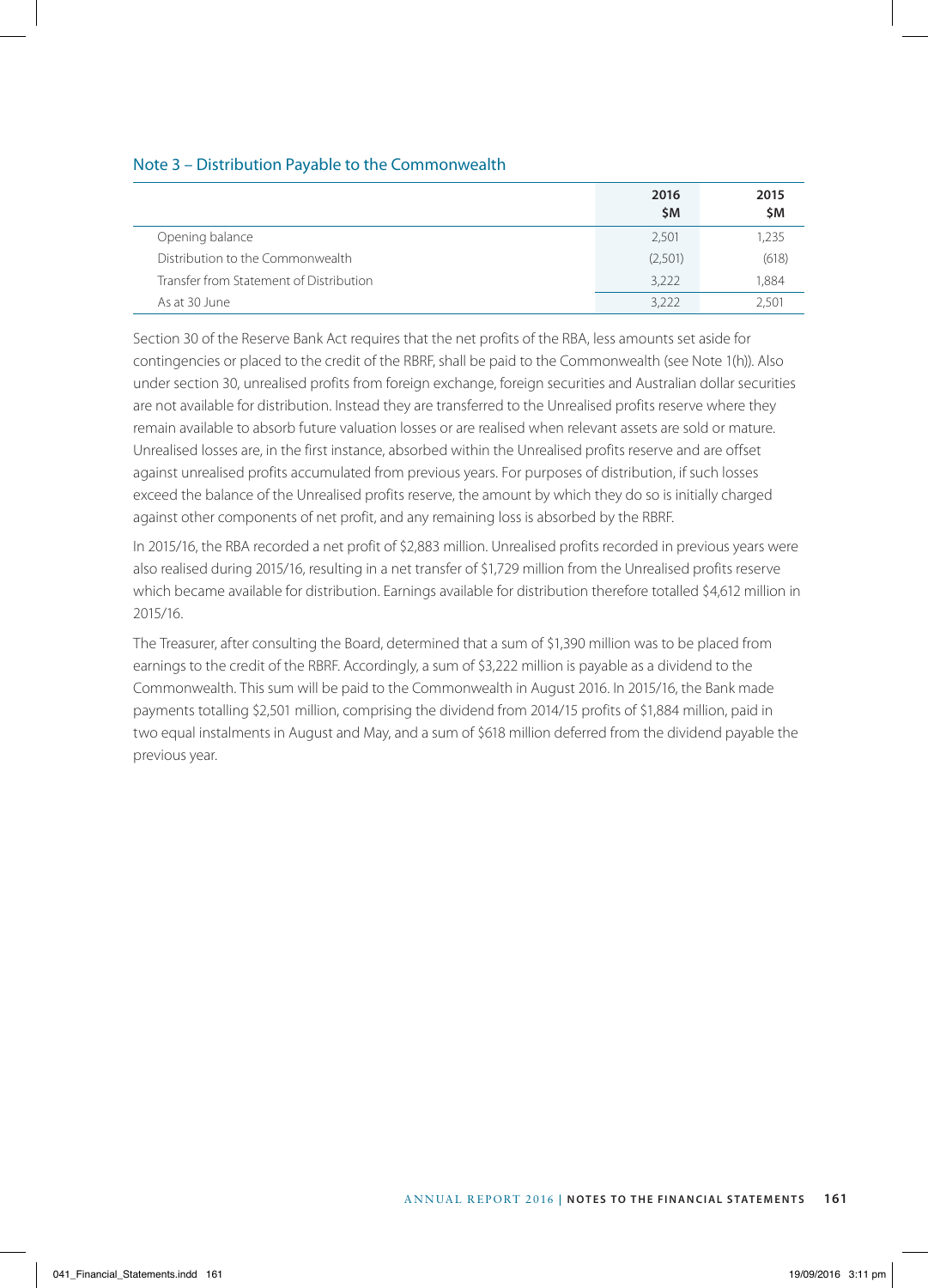# Note 4 – Interest Income and Interest Expense

Analysis for the year ended 30 June 2016.

|                                          | Average<br>balance | Interest       | Average annual<br>interest rate |
|------------------------------------------|--------------------|----------------|---------------------------------|
|                                          | \$M                | \$M            | Per cent                        |
| Interest income                          |                    |                |                                 |
| Foreign currency investments             | 63,013             | 189            | 0.3                             |
| Australian dollar investments            | 86,152             | 2,098          | 2.4                             |
| Overnight settlements                    | 342                | 6              | 1.7                             |
| Cash collateral provided                 | 563                | 11             | 1.9                             |
| Gold loans                               | 195                | 1              | 0.2                             |
| Loans, advances and other                | 23                 |                | 1.6                             |
|                                          | 150,288            | 2,305          | 1.5                             |
| Interest expense                         |                    |                |                                 |
| Exchange Settlement balances             | 23,552             | 458            | 1.9                             |
| Deposits from governments                | 29,280             | 581            | 2.0                             |
| Deposits from overseas institutions      | 2,363              | 17             | 0.7                             |
| Banknote holdings of banks               | 2,913              | 50             | 1.7                             |
| Foreign currency repurchase agreements   | 3,313              | $\overline{4}$ | 0.1                             |
| Australian dollar repurchase agreements  | 66                 | 1              | 2.0                             |
| Cash collateral received                 | 95                 | 1              | 2.0                             |
| Other deposits                           | 14                 | ÷              | 1.0                             |
|                                          | 61,596             | 1,112          | 1.8                             |
| Net interest income                      | 88,692             | 1,193          | 1.3                             |
| Analysis for the year ended 30 June 2015 |                    |                |                                 |
| Interest income                          | 135,194            | 2,165          | 1.6                             |
| Interest expense                         | 56,439             | 1,245          | 2.2                             |
| Net interest income                      | 78,755             | 920            | 1.2                             |

Interest income for 2015/16 includes \$1,503 million calculated using the effective interest method for financial assets not at fair value through profit or loss (\$1,625 million in 2014/15). Interest expense for 2015/16 includes \$1,112 million calculated using the effective interest method for financial liabilities not at fair value through profit or loss (\$1,245 million in 2014/15).

# Note 5 – Asset Revaluation Reserves

The composition of the RBA's asset revaluation reserves (Note 1(g)) is shown below.

|                                                | <b>Note</b> | 2016<br><b>SM</b> | 2015<br>\$M |
|------------------------------------------------|-------------|-------------------|-------------|
| Gold                                           | 1(d)        | 4,439             | 3,788       |
| Shares in international and other institutions | $1(b)$ , 7  | 370               | 356         |
| Property, plant and equipment                  | $1(e)$ , 8  | 265               | 232         |
| As at 30 June                                  |             | 5,074             | 4,376       |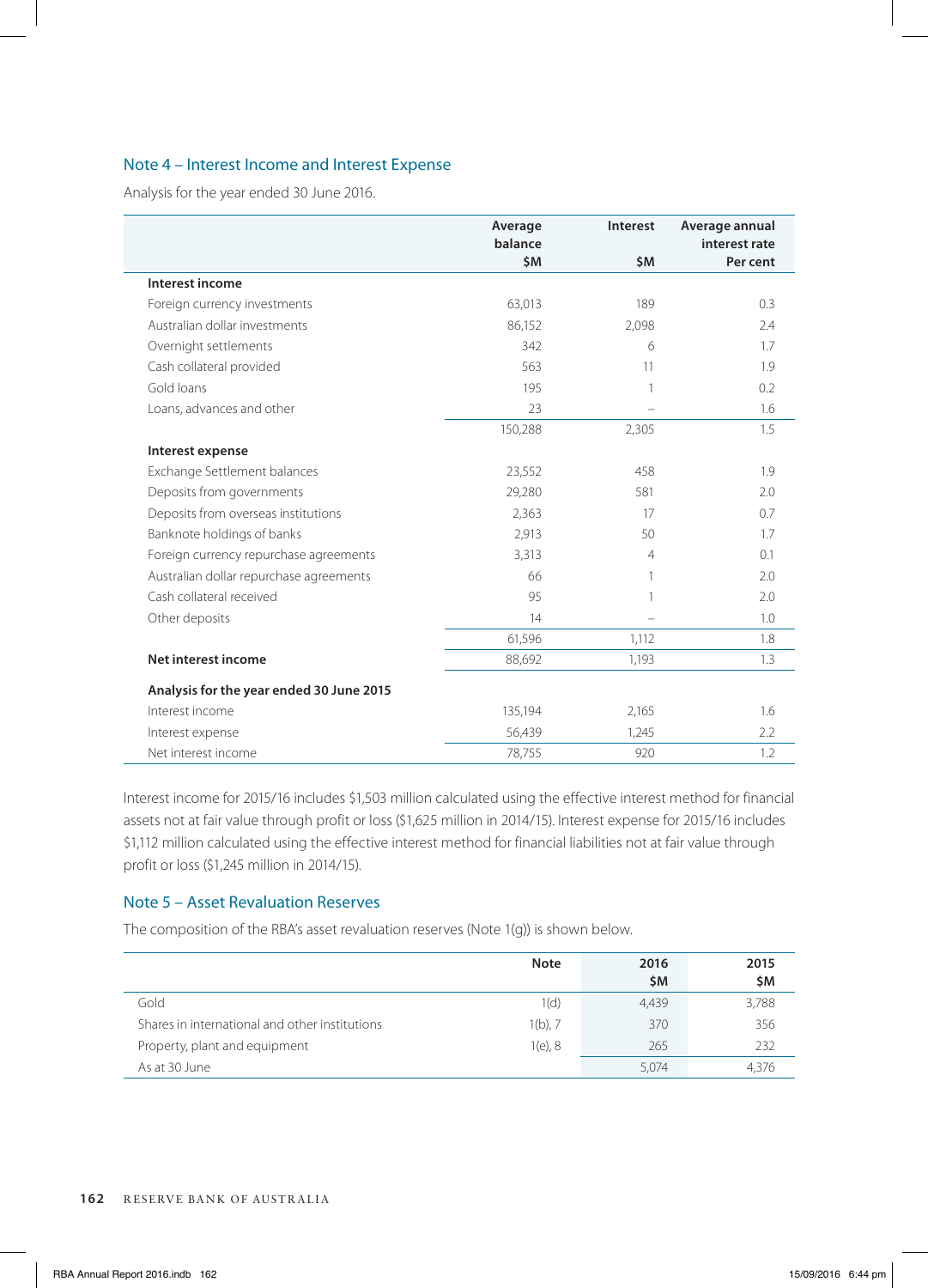# Note 6 – Cash and Cash Equivalents

|                       | 2016<br>\$M | 2015<br>\$M |
|-----------------------|-------------|-------------|
| Cash                  | 31          | 33          |
| Overnight settlements | 336         | 405         |
| As at 30 June         | 367         | 438         |

| Reconciliation of net cash used in operating<br>activities to Net Profit | <b>Note</b> | 2016<br>\$M | 2015<br>\$M |
|--------------------------------------------------------------------------|-------------|-------------|-------------|
| Net Profit                                                               |             | 2,883       | 6,888       |
| Increase/(decrease) in interest payable                                  |             | 11          | (6)         |
| Net loss/(gain) on overseas investments                                  | C.          | (68)        | (40)        |
| Net loss/(gain) on Australian dollar securities                          | 2           | 229         | 130         |
| Net loss/(gain) on foreign currency                                      | 2           | (1,821)     | (6,146)     |
| Decrease/(increase) in income accrued on investments                     |             |             | 11          |
| Cash collateral received/(pledged)                                       |             | (3,002)     | 545         |
| Depreciation of property, plant and equipment                            | C.          | 34          | 32          |
| Amortisation of computer software                                        | 2           | 5           | 4           |
| Net payments for investments                                             |             | (1, 194)    | (12, 243)   |
| Other                                                                    |             | (7)         | 26          |
| Net cash used in operating activities                                    |             | (2,930)     | (10.799)    |

Cash and cash equivalents include net amounts of \$336 million owed to the RBA for overnight clearances of financial transactions through the payments system (\$405 million at 30 June 2015). Other cash and cash equivalents include NPA's bank deposits.

Cash and cash equivalents exclude Australian and foreign short-term investments held to implement monetary policy or as part of Australia's foreign reserve assets. These investments are disclosed as Australian dollar investments and foreign currency investments, respectively; further detail is disclosed in Note 15.

# Note 7 – Other Assets

|                                                    | <b>Note</b> | 2016<br><b>SM</b> | 2015<br>\$M |
|----------------------------------------------------|-------------|-------------------|-------------|
| Shareholding in Bank for International Settlements | 1(b)        | 413               | 399         |
| Computer software                                  | 1(f)        | 56                | 34          |
| Other                                              |             | 67                | 43          |
| As at 30 June                                      |             | 536               |             |

At 30 June 2016, the gross book value of the RBA's computer software amounted to \$79.3 million and the accumulated amortisation on these assets was \$23.1 million (\$53.2 million and \$18.9 million, respectively, at 30 June 2015). During 2015/16, there were \$26.1 million in net additions to computer software (\$20.0 million in 2014/15) and \$4.6 million in amortisation expense (\$4.0 million in 2014/15). The RBA had contractual commitments of \$1.1 million as at 30 June 2016 for the acquisition of computer software (\$11.7 million at 30 June 2015).

Other assets include receivables of \$24.9 million as at 30 June 2016 (\$21.6 million at 30 June 2015), none of which is impaired.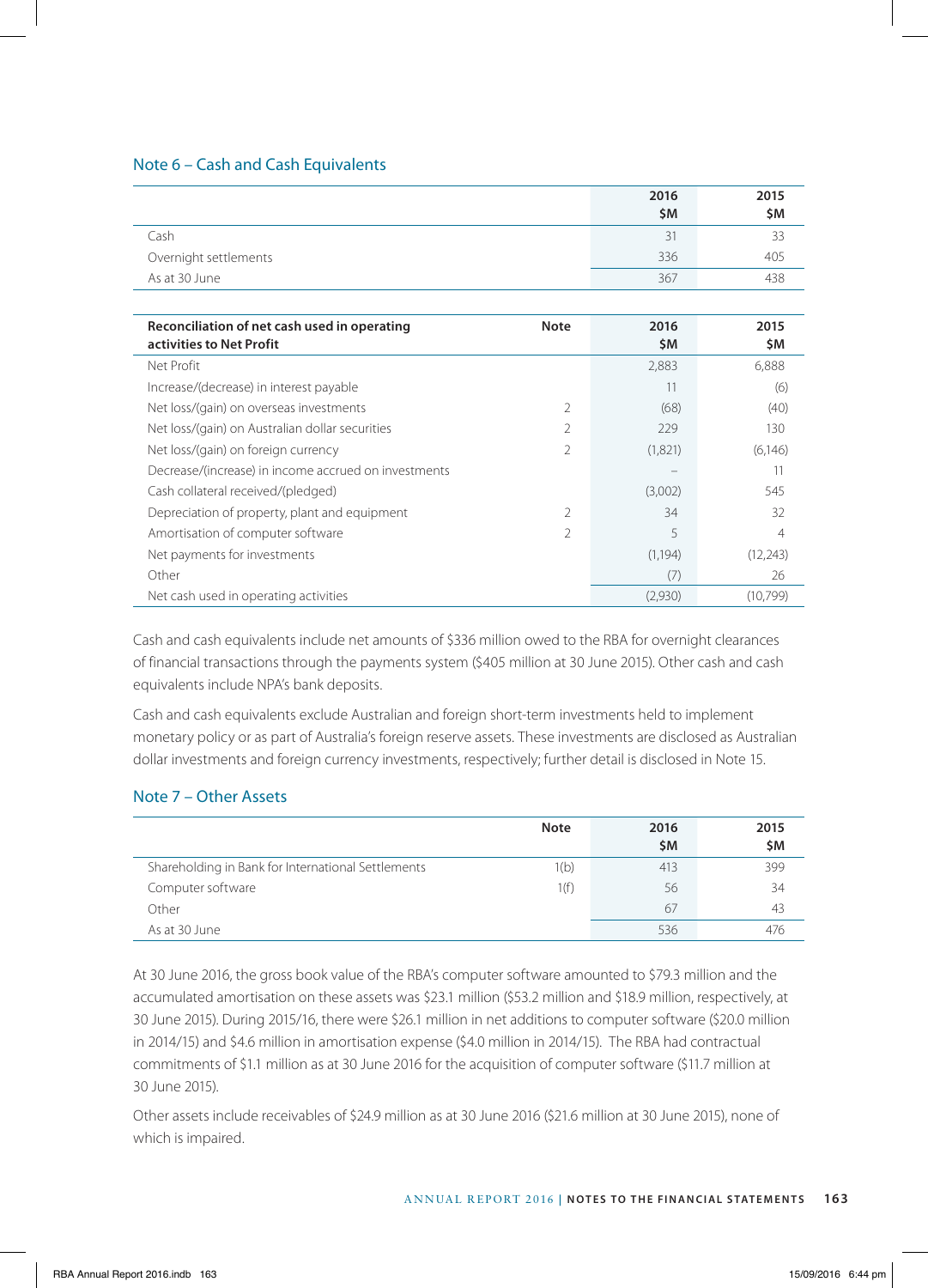# Note 8 – Property, Plant and Equipment

|                                                          | Land and<br><b>Buildings</b> | <b>Plant and</b><br>Equipment | <b>Total</b> |
|----------------------------------------------------------|------------------------------|-------------------------------|--------------|
|                                                          | \$M                          | \$Μ                           | \$M          |
| Gross Book Value as at 30 June 2015                      | 383                          | 207                           | 590          |
| Accumulated depreciation                                 | (1)                          | (40)                          | (41)         |
| <b>Net Book Value</b>                                    | 382                          | 167                           | 549          |
|                                                          |                              |                               |              |
| Additions                                                | 46                           | 46                            | 92           |
| Depreciation expense                                     | (9)                          | (25)                          | (34)         |
| Net gain/(loss) recognised in Net Profit                 |                              |                               |              |
| Net gain/(loss) recognised in Other Comprehensive Income | 33                           |                               | 33           |
| <b>Disposals</b>                                         |                              | (1)                           | (1)          |
| Net additions to net book value                          | 71                           | 20                            | 91           |
|                                                          |                              |                               |              |
| Gross Book Value as at 30 June 2016                      | 453                          | 250                           | 703          |
| Accumulated depreciation                                 |                              | (63)                          | (63)         |
| <b>Net Book Value</b>                                    | 453                          | 187                           | 640          |

The net book value of the RBA's property, plant and equipment includes \$83.4 million of work in progress (\$39.7 million at 30 June 2015).

As at 30 June 2016, the RBA had contractual commitments of \$65.7 million for the acquisition or development of property, plant and equipment (\$81.2 million at 30 June 2015); contractual commitments of \$46.9 million are due within one year (\$59.6 million at 30 June 2015). Included within these contractual commitments is an amount of \$26.5 million which relates to the construction of the new National Banknote Site in Craigieburn (\$55.0 million at 30 June 2015), which is due within one year.

# Note 9 – Deposits

|                                                                           | 2016<br>\$Μ | 2015<br>\$M |
|---------------------------------------------------------------------------|-------------|-------------|
| Exchange Settlement balances                                              | 24,745      | 23,360      |
| Australian Government                                                     | 31,521      | 36,294      |
| State governments                                                         | 120         | 59          |
| Foreign governments, foreign institutions and international organisations | 4.810       | 758         |
| Other depositors                                                          | 14          | 15          |
| As at 30 June                                                             | 61,210      | 60.486      |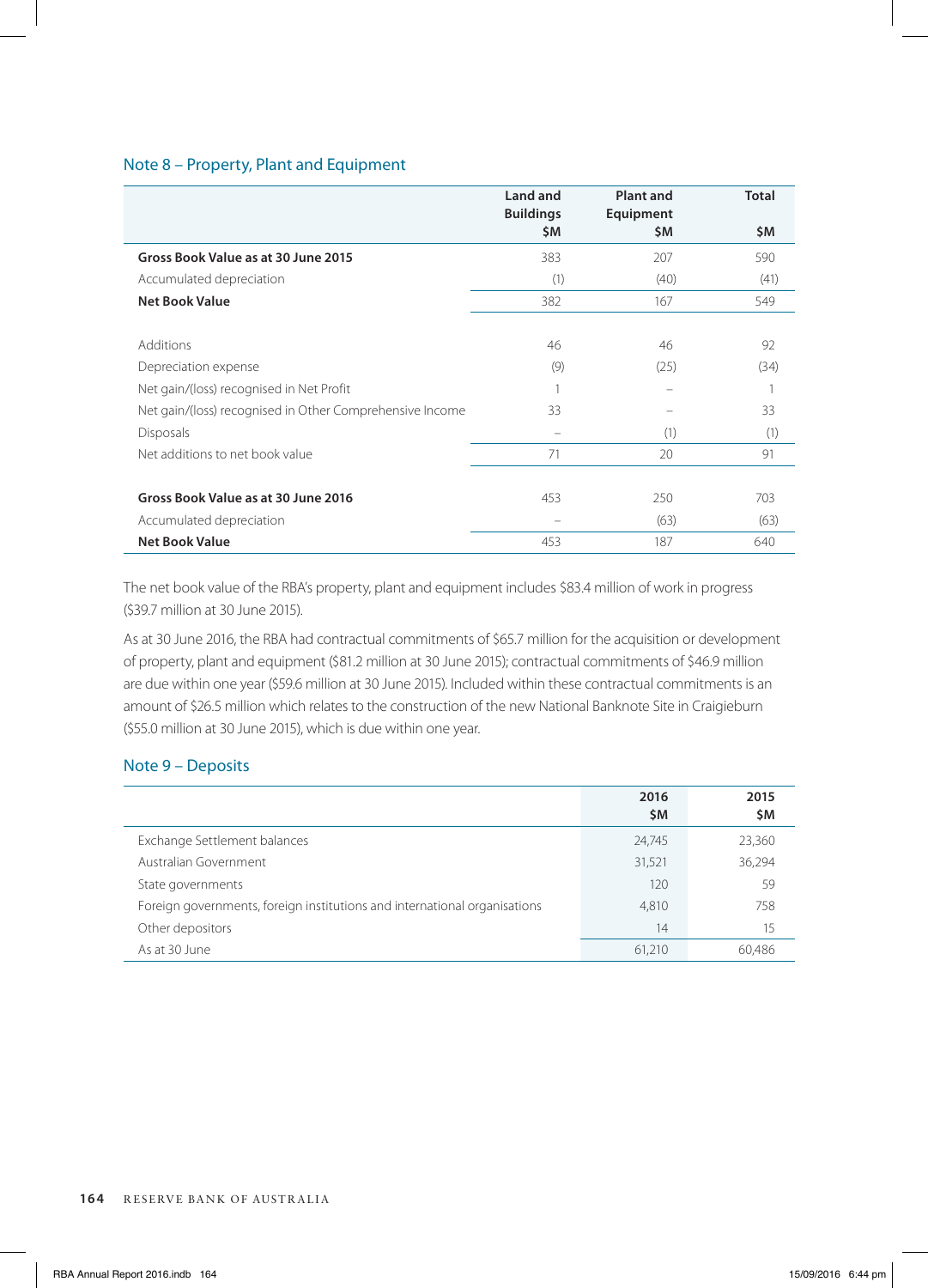# Note 10 – Other Liabilities

|                                                | <b>Note</b> | 2016<br>\$M | 2015<br>\$M |
|------------------------------------------------|-------------|-------------|-------------|
| <b>Provisions</b>                              |             |             |             |
| Provision for annual and other leave           |             | 19          | 18          |
| Provision for long service leave               |             | 43          | 39          |
| Provision for post-employment benefits         |             | 125         | 92          |
| Other                                          |             |             |             |
|                                                |             | 188         | 149         |
| Other                                          |             |             |             |
| Securities sold under agreements to repurchase | 1(b)        | 4,526       | 1,780       |
| Payable for unsettled purchases of securities  |             | 1,809       | 1,556       |
| Interest accrued on deposits                   |             | 64          | 59          |
| Superannuation liability                       | $1(i)$ , 14 | 397         | 64          |
| Other                                          |             | 1,952       | 968         |
|                                                |             | 8,748       | 4,427       |
| Total Other Liabilities as at 30 June          |             | 8,936       | 4,576       |

The RBA's provision for its post-employment benefits was \$33.1 million higher in 2015/16, largely due to a decrease in the discount rate. Benefits of \$4.6 million were paid out of the provision for post-employment benefits in 2015/16. The balance of the provision for post-employment benefits will change if assumptions about the length of staff service, the longevity of retired staff, future movements in medical costs or the discount rate vary.

Other provisions consist of \$694,000 for workers compensation (\$416,000 at 30 June 2015).

# Note 11 – Contingent Assets and Liabilities

# *Committed Liquidity Facility*

From 1 January 2015, the RBA has provided a Committed Liquidity Facility (CLF) to eligible authorised deposit-taking institutions (ADIs) as part of Australia's implementation of the Basel III liquidity standards. The CLF provides ADIs with a contractual commitment to funding under repurchase agreements with the RBA, subject to certain conditions. It was established to ensure that ADIs are able to meet their liquidity requirements under Basel III. The CLF is made available to ADIs in Australia because the supply of High Quality Liquid Assets (HQLA) is lower in Australia than is typical in other major countries; in other countries, these liquidity requirements are usually met by banks holding HQLAs on their balance sheet. While the RBA administers the CLF, the Australian Prudential Regulation Authority (APRA) determines which institutions have access to the facility and the limits available. Any drawdown must meet certain conditions, including: APRA does not object to the drawdown; and the RBA assesses that the ADI has positive net worth. Accordingly, the potential funding under the CLF is disclosed as a contingent liability; repurchase agreements associated with providing funding are disclosed as a contingent asset. If an ADI drew on the CLF, the funds drawn would be shown as a deposit liability of the RBA, and the counterpart repurchase agreement as an Australian dollar investment.

The aggregate undrawn commitment of the CLF at 30 June 2016 totalled about \$224 billion for 13 ADIs (about \$255 billion for 13 ADIs at 30 June 2015).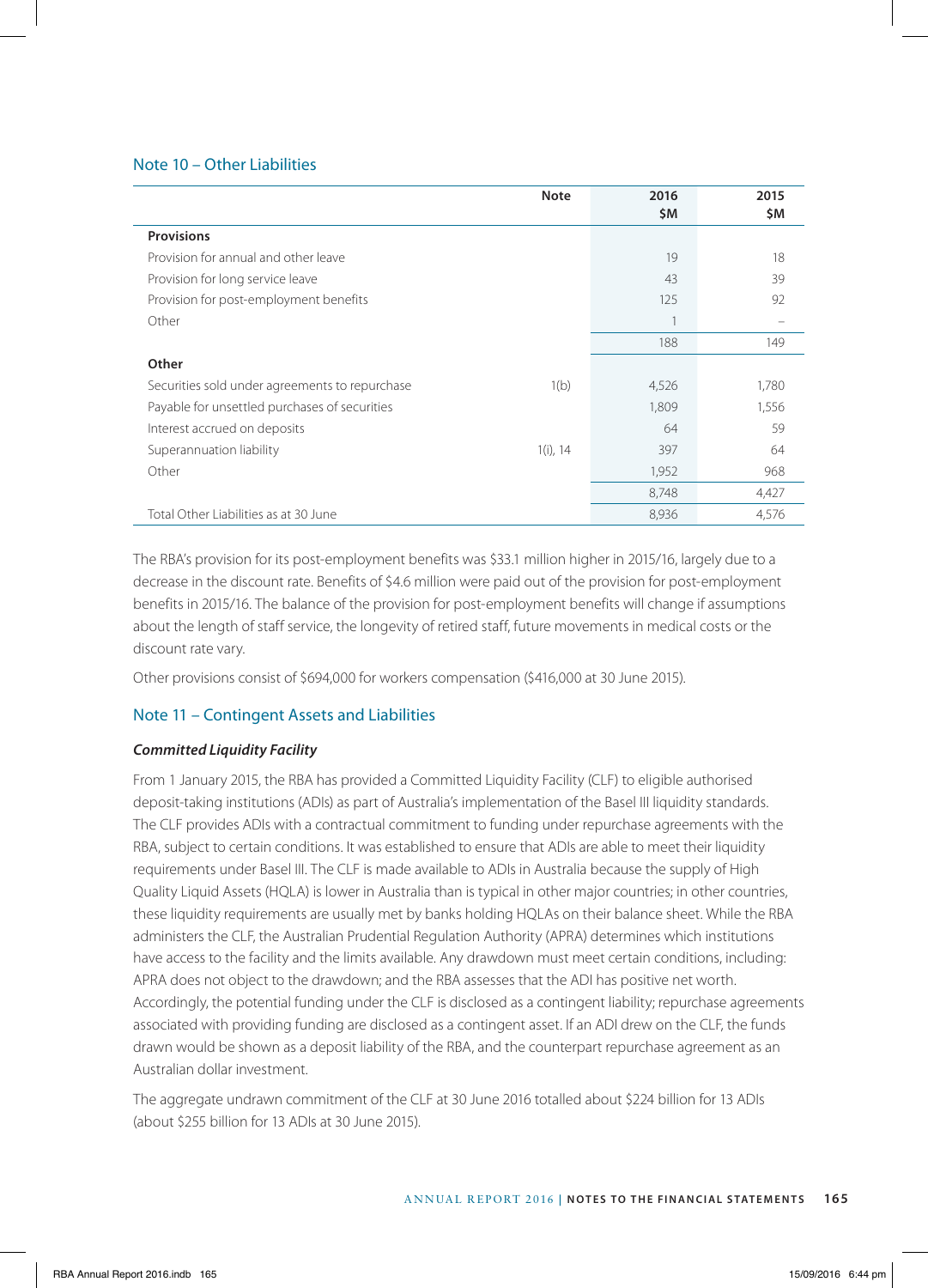# *Bank for International Settlements*

The RBA has a contingent liability, amounting to \$67.7 million at 30 June 2016 (\$65.8 million at 30 June 2015), for the uncalled portion of its shares held in the BIS.

# *NPA and Securency*

As outlined in Note 1, the RBA has accounted for the costs, and potential costs, to the consolidated entity associated with the charges laid against NPA, Securency and several former employees of these companies during 2011 and the charges against former employees laid in 2013. In light of several uncertainties, it is not possible to make reliable estimates of all of the potential costs associated with the charges, or potential claims in connection with them, at the date of preparing these accounts.

Regarding the sale of Securency in 2013, the RBA provided the owner of Innovia Security with a number of indemnities for the period during which the company had been jointly owned by the RBA and Innovia Films. It is not possible to reliably estimate the potential financial effect of these indemnities. The RBA, however, does not consider it probable at this time that it will have to make payments in terms of these indemnities. Accordingly, they are treated as contingent liabilities in accordance with AASB 137 – *Provisions, Contingent Liabilities and Contingent Assets*.

In addition, an amount covering 50 per cent of certain potential liabilities of Innovia Security relating to events prior to the sale has been placed in escrow. The RBA will receive the remaining balance after relevant claims have been paid, settled or lapse. If it is not possible to estimate the likelihood of the RBA receiving any payments from amounts held in escrow, these amounts are treated as a contingent asset, in accordance with AASB 137.

# *Insurance*

The RBA carries its own insurance risks except when external insurance cover is considered to be more cost-effective or is required by legislation.

# *Performance Guarantees*

In the course of providing services to its customers, the RBA provides performance guarantees to third parties in relation to customer activities. Such exposure is not material and has not given rise to losses in the past.

# Note 12 – Key Management Personnel

The key management personnel of the Reserve Bank are the Governor and Deputy Governor, non-executive members of the Reserve Bank Board, non-executive members of the Payments System Board and the Assistant Governors, who are the senior staff responsible for planning, directing and controlling the activities of the Bank. On the retirement of the Assistant Governor (Banking & Payments) late in 2015, the responsibilities of this position were consolidated with those of another Assistant Governor, creating a single role as the Assistant Governor (Business Services); there are now five Assistant Governors compared with six in the previous year. During the financial year, a total of 22 individuals occupied positions classified as Key Management Personnel for all or part of the year, the same as in the previous year.

The positions of Governor and Deputy Governor are designated as Principal Executive Offices in terms of the *Remuneration Tribunal Act 1973*, which provides for the Remuneration Tribunal to determine the applicable remuneration for these positions. Within these parameters, the Reserve Bank Board Remuneration Committee, comprising three non-executive directors, makes a recommendation on remuneration for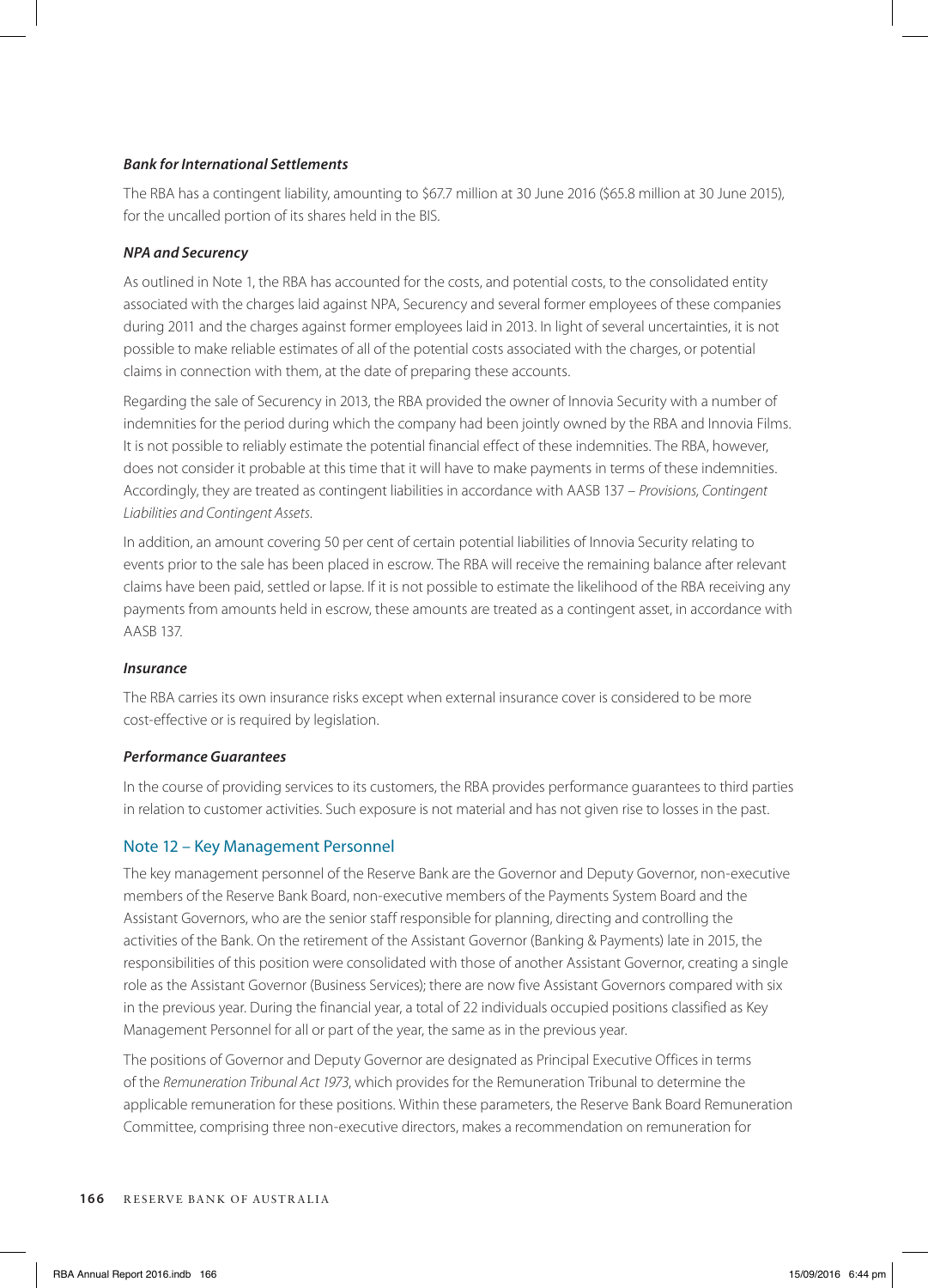these positions for the approval of the Board, which is the 'employing body' for the positions. Fees for non-executive members of the Reserve Bank Board and the Payments System Board are determined by the Remuneration Tribunal. The Governor, in consultation with the Board Remuneration Committee, determines the remuneration of Assistant Governors and other staff. For staff generally, remuneration aims to be market competitive and designed to attract and retain appropriately skilled people. Remuneration levels for employees are externally benchmarked.

In December 2015, the Remuneration Tribunal determined that, effective 1 January 2016, an adjustment of 2 per cent would be made to the remuneration of offices in its jurisdiction, including those of the Governor and Deputy Governor. Accordingly, total remuneration for the position of Governor was \$1,030,645 (including superannuation salary of \$878,549) and for the Deputy Governor was \$771,120 (including superannuation salary of \$593,782).

The RBA discloses remuneration of key management personnel in terms of both AAS and the FRR; these disclosures are set out below.

# **Disclosures under AAS**

Under AAS, disclosure of remuneration of key management personnel is based on AASB 124 – *Related Party Disclosures*, as shown below in Table A. The figures are disclosed on an accruals basis and show the full cost to the consolidated entity; they include all leave and fringe benefits tax charges.

|                              | 2016      | 2015      |
|------------------------------|-----------|-----------|
| Short-term employee benefits | 5,402,979 | 5,457,650 |
| Post-employment benefits     | 1,013,006 | 1,026,138 |
| Other long-term benefits     | 300,252   | (65,074)  |
| Termination benefits         |           |           |
| <b>Total compensation</b>    | 6,716,237 | 6,418,714 |

# **Table A: Remuneration of Key Management Personnel**

Short-term benefits include cash salary and, where relevant for executives, lump sum payments, motor vehicle benefits, car parking and health benefits and the fringe benefits tax paid or payable on these benefits. Post-employment benefits include superannuation benefits and, in the case of staff, health benefits. Other long-term benefits include long service leave and annual leave as well as the cost of (or gain on) revaluing previously accrued leave entitlements in accordance with AASB 119 (refer Note 10).

There were no loans during 2015/16 and 2014/15 by the RBA to any key management personnel.

There were no related party transactions with Board members or executives. Transactions with directorrelated entities that occurred in the normal course of the RBA's operations were incidental and conducted on terms no more favourable than similar transactions with other employees or customers; any vendor relationships with such entities were at arm's length and complied with the Bank's procurement policy.

# **Disclosure under FRR**

The disclosures on senior management remuneration required under section 27 of the FRR are shown in Table B below. Aggregates in Table B are similar to those in Table A and correspond to the same group of key management personnel. The figures in Table B exclude valuation changes in accumulated annual and long service leave entitlements, consistent with the requirements of the FRR.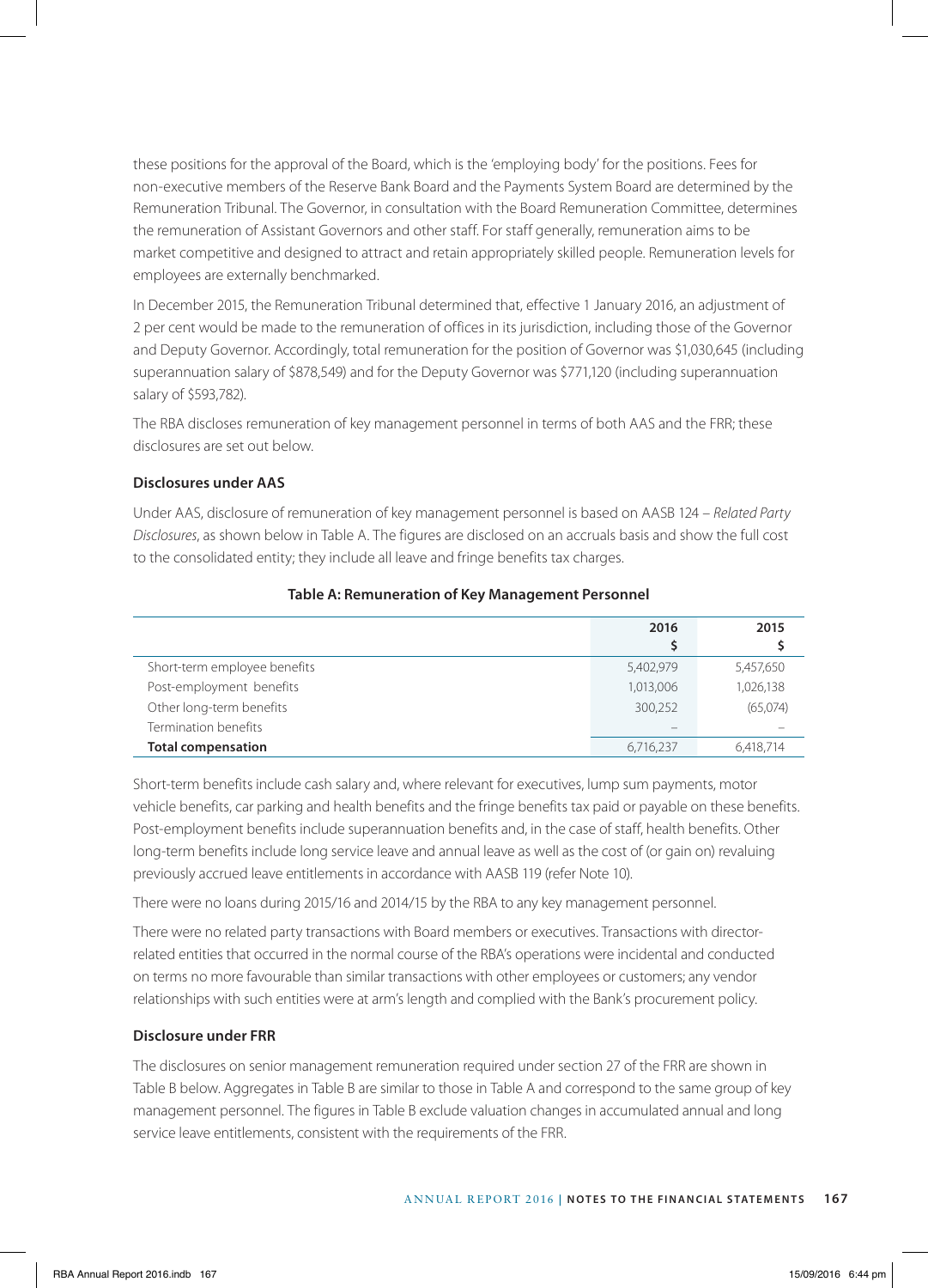|                                         | 2016      | 2015      |
|-----------------------------------------|-----------|-----------|
|                                         | \$        | \$        |
| Short-term employee benefits            |           |           |
| Salary                                  | 4,322,772 | 4,383,444 |
| Performance-related payments            | 58,604    | 57,105    |
| Other <sup>(b)</sup>                    | 226,628   | 236,392   |
| Directors' fees                         | 794,975   | 780,709   |
| Total short-term employee benefits      | 5,402,979 | 5,457,650 |
|                                         |           |           |
| Post-employment benefits                |           |           |
| Superannuation                          | 983,355   | 996,003   |
| Other <sup>(c)</sup>                    | 29,651    | 30,135    |
| Total post-employment benefits          | 1,013,006 | 1,026,138 |
|                                         |           |           |
| Other long-term benefits <sup>(d)</sup> |           |           |
| Annual leave                            | 16,760    | (16, 130) |
| Long service leave                      | 80,055    | 66,133    |
| Total other long-term benefits          | 96,815    | 50,003    |
|                                         |           |           |
| <b>Termination benefits</b>             |           |           |
|                                         |           |           |
| <b>Total employment benefits</b>        | 6,512,800 | 6,533,791 |

(a) Within the group of 22 key management personnel, 20 positions are remunerated and included in this table, which is prepared on an accruals basis

(b) Other short-term employee benefits include car parking and health benefits and, for relevant executives, motor vehicle and related benefits

(c) Other post-employment benefits include health benefits

(d) Other long-term benefits include the net accrual of annual and long service leave in the relevant year, but not the cost of revaluing leave entitlements previously accrued (as in Table A above)

# Note 13 – Auditor's Remuneration

|                                                                    | 2016    | 2015    |
|--------------------------------------------------------------------|---------|---------|
| Fees paid or payable to the statutory auditor (Australian National |         |         |
| Audit Office) for audit services                                   | 425,000 | 411.600 |

KPMG has been contracted by the Australian National Audit Office (ANAO) to provide audit services for the external audit of the RBA. This includes audit services for the RBA's subsidiary NPA and the Reserve Bank of Australia Officers' Superannuation Fund.

During 2015/16, KPMG earned additional fees of \$184,698 for non-audit services that were separately contracted by the RBA (\$143,085 in 2014/15). These fees are mainly included in General administrative expenses in Note 2.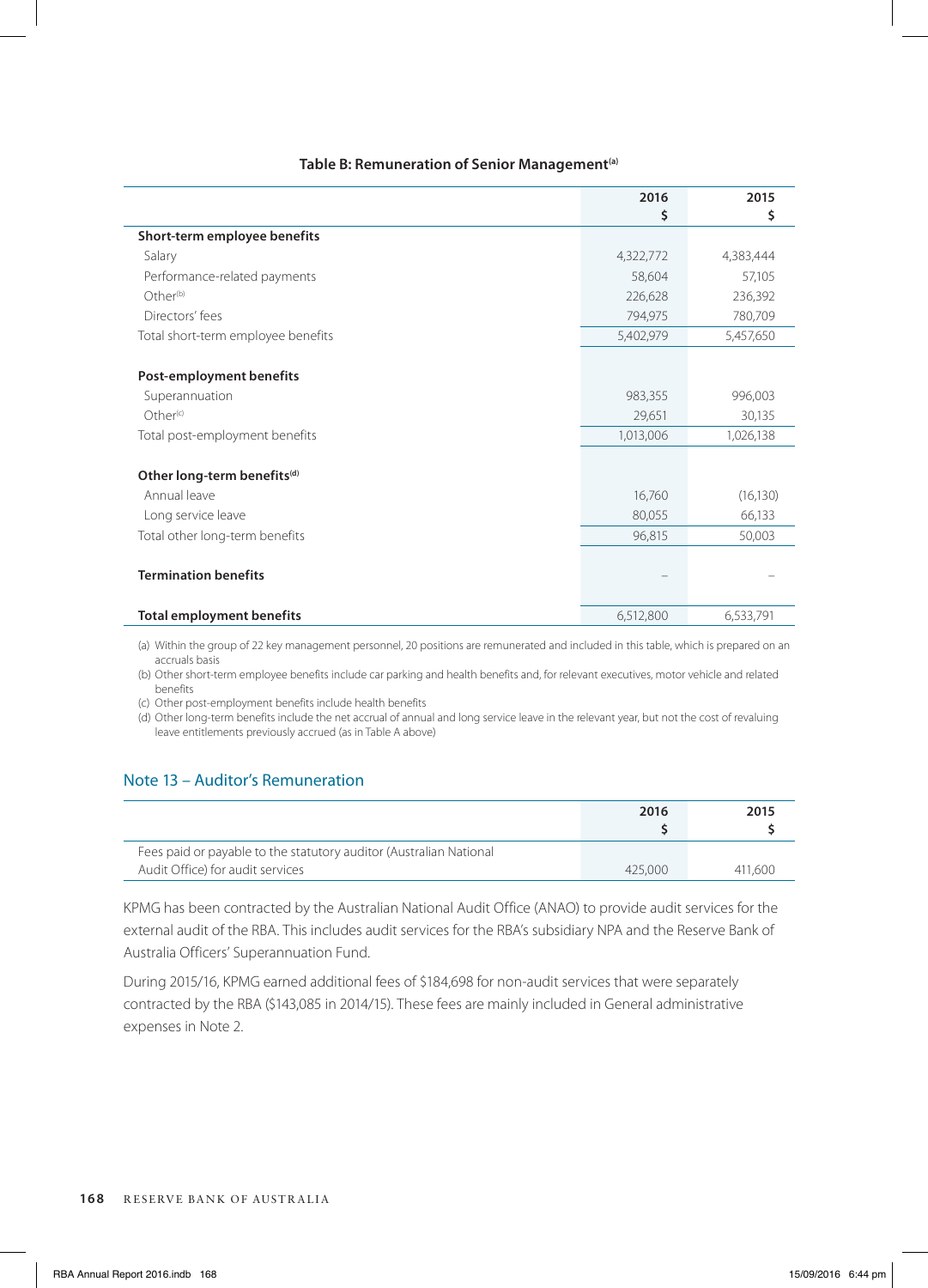# Note 14 – Superannuation Funds

#### **Overview**

Independent actuarial estimates place the RBA defined benefit superannuation fund (the OSF) in surplus at 30 June 2016. This analysis updates the full actuarial valuation prepared as at 30 June 2014, and is consistent with AAS 25 – *Financial Reporting by Superannuation Plans*. The next full actuarial review of the fund will be completed for the financial position as at 30 June 2017.

For financial statement purposes, disclosures on superannuation follow AASB 119 and are based on future liabilities being discounted at the yield on high-quality Australian dollar corporate bonds. This places a higher present value on those liabilities than the funding assessment, which discounts them at the assumed return on fund assets. The RBA currently carries a liability for defined benefit superannuation in terms of AASB 119.

The RBA and OSF Board of Trustees are currently working to transfer the members and assets of the OSF to a multi-employer fund (MEF) via a successor fund transfer. The transfer to an MEF is expected to be completed by mid-2017, when the Bank's role in directly operating and governing the fund will cease.

# **Structure of funds**

The RBA has two superannuation funds: the Reserve Bank of Australia Officers' Superannuation Fund (OSF) and the Reserve Bank of Australia UK Pension Scheme. Current and future benefits are funded by member and RBA contributions and the existing assets of these schemes. The RBA's superannuation expenses are included in net profits and shown in Note 2. Administration and other operational costs, and any recoupment of costs from the funds, are also included in Note 2. There were no other related party transactions between the RBA and either fund during 2015/16.

The OSF is a hybrid fund licensed by APRA, with a mix of defined benefit members, defined contribution members and pensioners. Defined benefit members receive a defined benefit in accordance with the OSF's Trust Deed. All members have unitised accumulation balances, which comprise employer contributions and members' personal contributions plus earnings on contributions. The OSF is classified as a single-employer plan in terms of AASB 119. Defined benefit membership in the OSF was closed to new RBA staff from 1 August 2014. From that date, new staff have been offered defined contribution superannuation. The UK Pension Scheme is a closed defined benefit scheme subject to relevant UK regulation.

# **Funding valuation – AAS 25**

Independent actuarial valuations of the OSF and UK Pension Scheme are conducted every three years. The latest for the OSF was at 30 June 2014 and for the UK Scheme at 30 June 2013. These valuations showed both funds were in surplus and in a satisfactory financial position.

The funding valuation of the OSF in 2014 was based on the Attained Age Funding method. Accrued benefits were determined as the value of the future benefits payable to members (allowing for future salary increases), discounted by the expected rate of return on assets held to fund these benefits. At the time of this review, the surplus of the OSF was \$110.3 million. The OSF surplus measured on this basis as at 30 June 2016 amounted to \$132.0 million.

The RBA maintained its contribution rate to the OSF defined benefit at 18.3 per cent of salaries in 2015/16, consistent with the actuary's recommendation.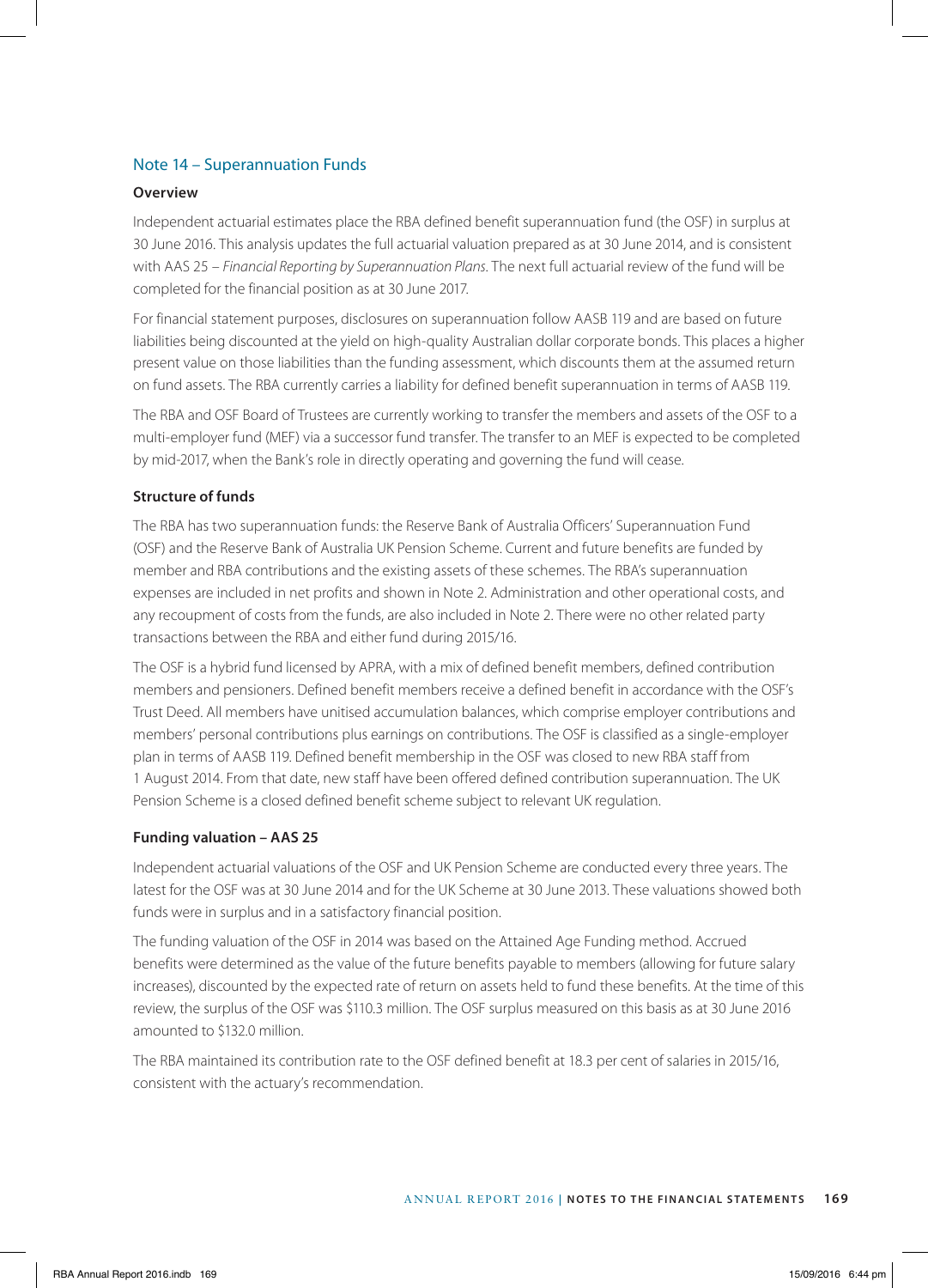The latest funding valuation for the UK Pension Scheme was prepared as at 30 June 2013 and was also based on the Attained Age Funding method. On this basis, the UK Pension Scheme recorded a small deficit at 30 June 2016, with assets of \$25.6 million compared with accrued benefits of \$26.0 million (assets of \$26.4 million and accrued benefits of \$26.5 million at 30 June 2015). The Trustees of the UK Scheme will keep its funding position under review.

# **Accounting valuation – AASB 119**

For financial statement purposes, the financial positions of the OSF and UK Pension Scheme are valued in accordance with AASB 119. This standard requires disclosures of significant actuarial assumptions, a maturity analysis of the defined benefit obligation and key risk exposures. Unless otherwise stated, information is provided only for the OSF, as the UK Pension Scheme is not material.

# *Actuarial assumptions*

The principal actuarial assumptions for the AASB 119 valuation of the OSF are:

|                                      | 2016     | 2015     |
|--------------------------------------|----------|----------|
|                                      | Per cent | Per cent |
| Discount rate (gross of tax)(a)      | 3.6      | 4.9      |
| Future salary growth <sup>(b)</sup>  | 3.0      | 3.0      |
| Future pension growth <sup>(b)</sup> | 3.0      |          |

(a) Based on highly rated Australian dollar denominated corporate bond yields

(b) Includes a short-term assumption of 2.00 per cent for the first five years of the projections (2.50 per cent for the first five years of the projections in 2015)

# *Maturity analysis*

The weighted-average duration of the defined benefit obligation for the OSF is 21 years (18 years at 30 June 2015). The expected maturity profile for defined benefit obligations of the OSF is as follows:

|                         | 2016<br>Per cent | 2015<br>Per cent |
|-------------------------|------------------|------------------|
| Maturity profile        |                  |                  |
| Less than 5 years       | 15               | 19               |
| Between 5 and 10 years  | 14               | 16               |
| Between 10 and 20 years | 25               | 26               |
| Between 20 and 30 years | 20               | 18               |
| Over 30 years           | 26               | 21               |
| Total                   | 100              | 100              |

# *Risk exposures*

Key risks from the RBA's sponsorship of the OSF defined benefit plan include investment, interest rate, longevity, salary and pension risks.

*Investment risk* is the risk that the actual future return on plan assets will be lower than the assumed rate.

*Interest rate risk* is the exposure of the defined benefit obligations to adverse movements in interest rates. A decrease in interest rates will increase the present value of these obligations.

*Longevity risk* is the risk that OSF members live longer than actuarial estimates of life expectancy.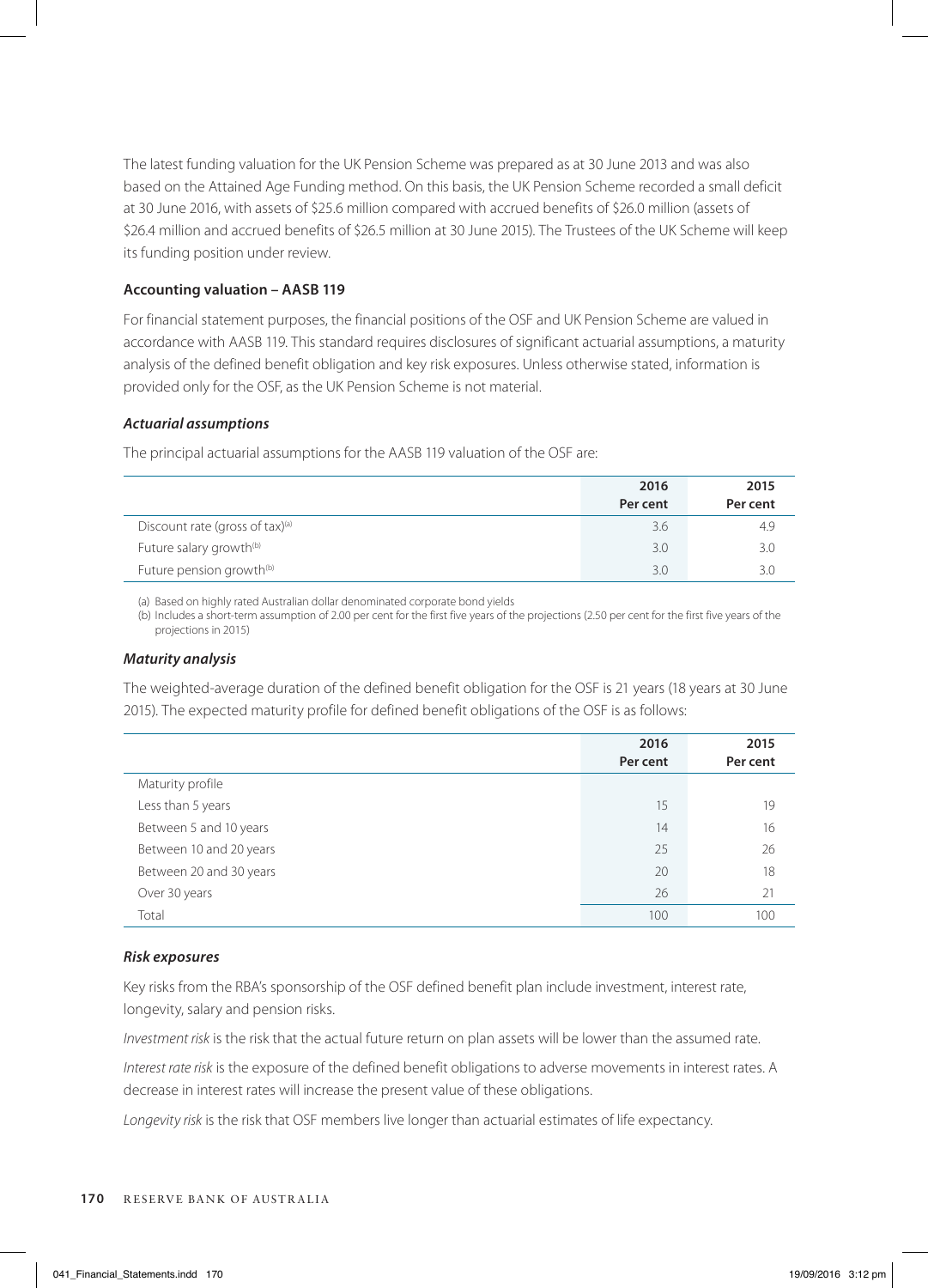*Salary risk* is the risk that higher than assumed salary growth will increase the cost of providing a salaryrelated pension.

*Pension risk* is the risk that pensions increase at a faster rate than assumed and increases the cost of providing them.

The table below shows the estimated change in the defined benefit obligation resulting from movements in key actuarial assumptions. These estimates change each assumption individually, holding other factors constant; they do not incorporate any correlations among these factors.

|                                                                                  | 2016<br>\$M | 2015<br>\$Μ |
|----------------------------------------------------------------------------------|-------------|-------------|
| Change in defined benefit obligation from an increase of 0.25 percentage points: |             |             |
| Discount rate (gross of tax)                                                     | (76)        | (50)        |
| Future salary growth                                                             | 21          | 13          |
| Future pension growth                                                            | 56          | 38          |
| Change in defined benefit obligation from a decrease of 0.25 percentage points:  |             |             |
| Discount rate (gross of tax)                                                     | 82          | 54          |
| Future salary growth                                                             | (20)        | (13)        |
| Future pension growth                                                            | (53)        | (36)        |
| Change in defined benefit obligation from an increase in                         |             |             |
| life expectancy of one year                                                      | 54          | 38          |

# *Asset distribution*

The distribution of the OSF's assets used to fund members' defined benefits at 30 June is:

|                                       |      | Per cent of fund assets |
|---------------------------------------|------|-------------------------|
|                                       | 2016 | 2015                    |
| Cash and short-term securities        | 3    |                         |
| Fixed interest and indexed securities | 15   | 14                      |
| Domestic equities                     | 35   | 36                      |
| Foreign equities                      | 17   | 18                      |
| Property                              | 15   | 14                      |
| Private equity and infrastructure     | 15   | 13                      |
| Total                                 | 100  | 100                     |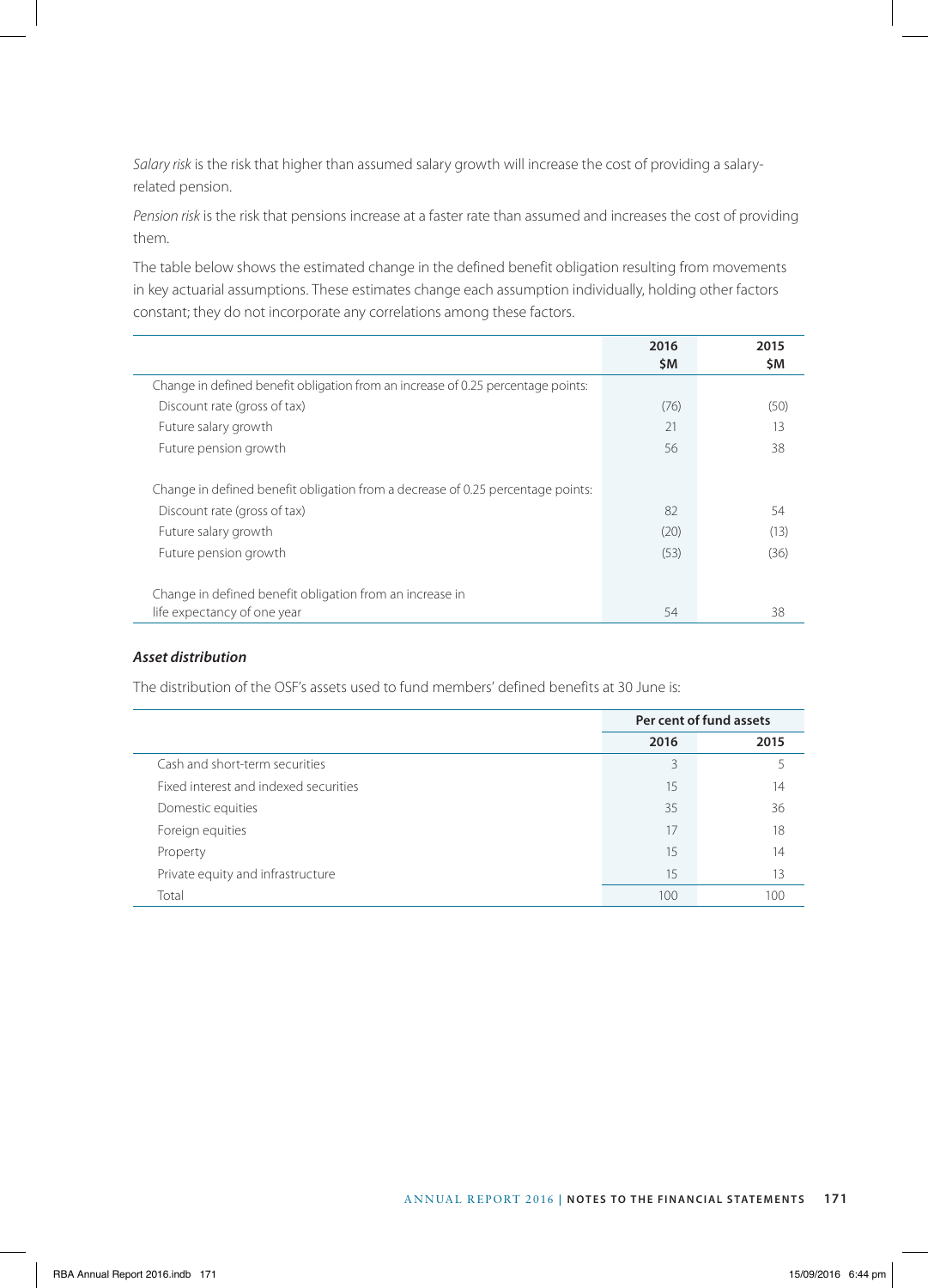# *AASB 119 Reconciliation*

The table below contains a reconciliation of the AASB 119 valuation of the two superannuation funds. For the OSF these details are for the defined benefit component only, as the RBA faces no actuarial risk on defined contribution balances and these balances have no effect on the measurement of the financial position of the OSF. At 30 June 2016, OSF accumulation balances totalled \$279.5 million (\$265.0 million as at 30 June 2015).

|                                            | <b>OSF</b>  |                          | <b>UK Scheme</b>         |                   | <b>Total</b> |             |
|--------------------------------------------|-------------|--------------------------|--------------------------|-------------------|--------------|-------------|
|                                            | 2016<br>\$M | 2015<br>\$M              | 2016<br>\$M              | 2015<br>\$Μ       | 2016<br>\$M  | 2015<br>\$Μ |
| Opening balances:                          |             |                          |                          |                   |              |             |
| Net market value of assets                 | 967         | 906                      | 26                       | 22                | 993          | 927         |
| Accrued benefits                           | (1,031)     | (1,103)                  | (22)                     | (19)              | (1,053)      | (1, 123)    |
| Surplus/(deficit)                          | (64)        | (197)                    | $\overline{4}$           | $\mathcal{P}$     | (60)         | (195)       |
| Effect of asset cap                        |             |                          | (4)                      | (2)               | (4)          | (2)         |
| Opening superannuation asset/(liability)   | (64)        | (197)                    |                          | $\equiv$          | (63)         | (197)       |
| Change in net market value of assets       | 24          | 61                       | (1)                      | 5                 | 23           | 66          |
| Change in accrued benefits                 | (357)       | 72                       | $\overline{2}$           | (3)               | (355)        | 69          |
| Change in asset cap                        |             | $\overline{\phantom{0}}$ | (1)                      | (2)               | (1)          | (2)         |
| Change in superannuation asset/(liability) | (333)       | 133                      | $\overline{\phantom{0}}$ | $\qquad \qquad -$ | (333)        | 133         |
| Closing balances:                          |             |                          |                          |                   |              |             |
| Net market value of assets                 | 991         | 967                      | 26                       | 26                | 1,017        | 993         |
| Accrued benefits                           | (1, 388)    | (1,031)                  | (21)                     | (22)              | (1,409)      | (1,053)     |
| Surplus/(deficit)                          | (397)       | (64)                     | 5                        | $\overline{4}$    | (392)        | (60)        |
| Effect of asset cap                        |             |                          | (5)                      | (4)               | (5)          | (4)         |
| Closing superannuation asset/(liability)   | (397)       | (64)                     |                          |                   | (397)        | (63)        |
| Interest income                            | 47          | 41                       | $\mathbf{1}$             | $\mathbf{1}$      | 48           | 42          |
| Benefit payments                           | (42)        | (43)                     | (1)                      | (1)               | (43)         | (44)        |
| Return on plan assets                      | (6)         | 38                       | 3                        | $\mathcal{P}$     | (3)          | 40          |
| Contributions from RBA to defined          |             |                          |                          |                   |              |             |
| benefit schemes                            | 24          | 25                       | $\qquad \qquad -$        | $\qquad \qquad -$ | 24           | 25          |
| Exchange rate gains/(losses)               |             | ÷                        | (3)                      | 3                 | (3)          | 3           |
| Change in net market value of assets       | 24          | 61                       | (1)                      | 5                 | 23           | 66          |

*The components of this table may not add due to rounding.*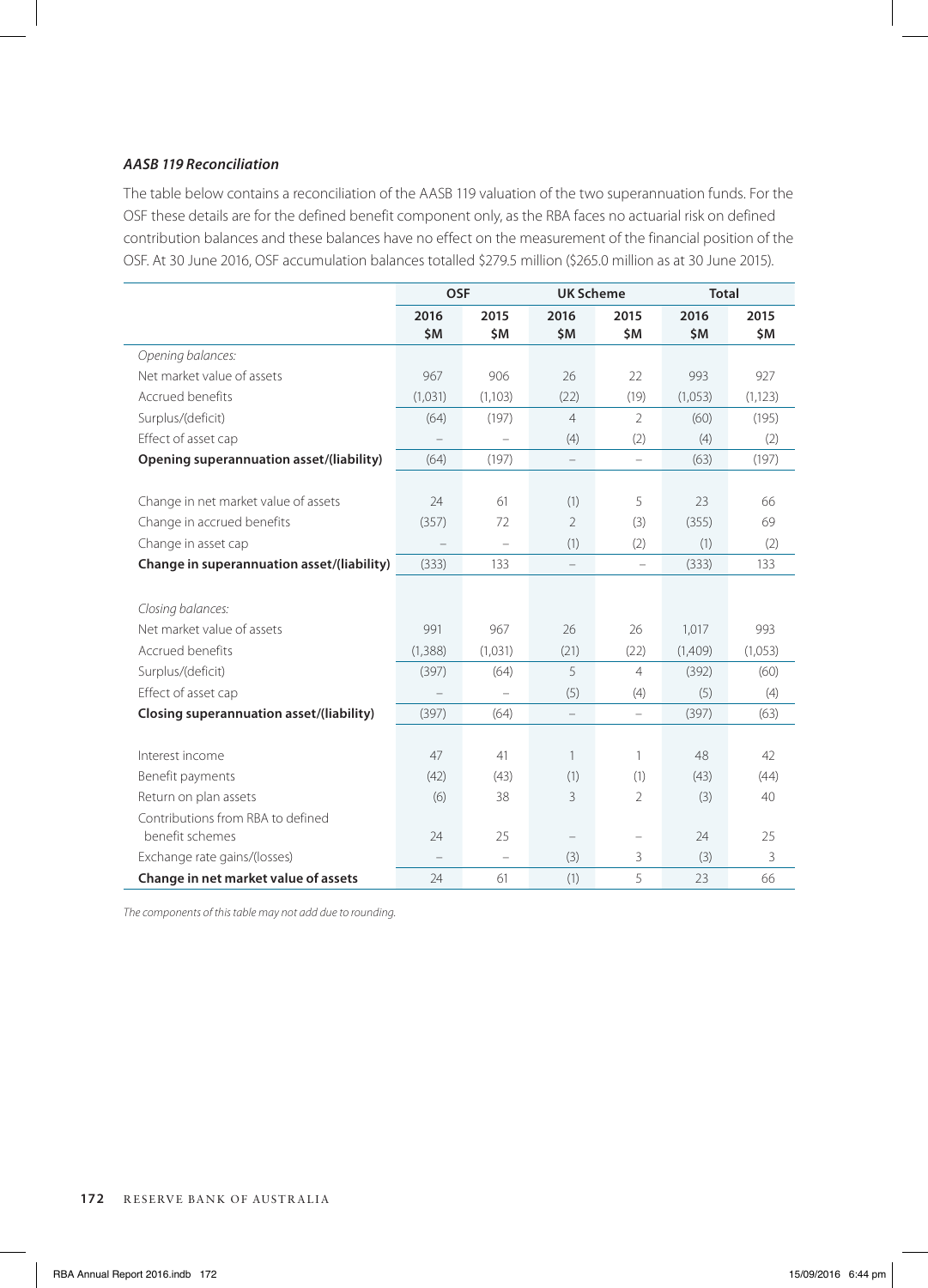# Note 14 – Superannuation Funds (continued)

|                                           | <b>OSF</b>     |                          | <b>UK Scheme</b>  |             | <b>Total</b>   |             |
|-------------------------------------------|----------------|--------------------------|-------------------|-------------|----------------|-------------|
|                                           | 2016<br>\$M    | 2015<br>\$M              | 2016<br>\$M       | 2015<br>\$M | 2016<br>\$M    | 2015<br>\$M |
| Current service cost                      | (37)           | (40)                     |                   |             | (37)           | (40)        |
| Interest cost                             | (50)           | (50)                     | (1)               | (1)         | (51)           | (51)        |
| Benefit payments                          | 42             | 43                       | 1                 | 1           | 43             | 44          |
| Gains/(losses) from change in demographic |                |                          |                   |             |                |             |
| assumptions                               |                |                          |                   |             |                |             |
| Gains/(losses) from change in financial   |                |                          |                   |             |                |             |
| assumptions                               | (312)          | 88                       | (1)               | (1)         | (313)          | 87          |
| Gains/(losses) from change in other       |                |                          |                   |             |                |             |
| assumptions                               | 1              | 31                       |                   |             |                | 31          |
| Exchange rate gains/(losses)              |                | $\overline{\phantom{0}}$ | 3                 | (2)         | 3              | (2)         |
| Change in accrued benefits                | (357)          | 72                       | $\overline{2}$    | (3)         | (355)          | 69          |
|                                           |                |                          |                   |             |                |             |
| Current service cost                      | 37             | 40                       |                   |             | 37             | 40          |
| Net Interest expense/(income)             | $\overline{4}$ | 9                        |                   |             | $\overline{4}$ | 9           |
| Productivity and superannuation quarantee |                |                          |                   |             |                |             |
| contributions                             | 6              | 5                        | -                 |             | 6              | 5           |
| Superannuation expense/(income)           |                |                          |                   |             |                |             |
| included in profit or loss                | 47             | 54                       |                   |             | 47             | 53          |
| Actuarial remeasurement loss/(gain)       | 316            | (157)                    | $\qquad \qquad -$ | -           | 316            | (157)       |
| Superannuation expense/(income) included  |                |                          |                   |             |                |             |
| in Statement of Comprehensive Income      | 363            | (103)                    |                   |             | 363            | (103)       |

*The components of this table may not add due to rounding.*

# Note 15 – Financial Instruments and Risk

As the central bank in Australia, the RBA is responsible for implementing monetary policy and managing Australia's foreign reserve assets. Consequently, the RBA holds a range of financial assets, including government securities, repurchase agreements and foreign currency swaps. As to financial liabilities, the RBA issues Australia's banknotes and takes deposits from its customers, mainly the Australian Government, and eligible financial institutions. The RBA also provides banking services to its customers and operates Australia's high-value payments and interbank settlement systems.

# Financial Risk

The RBA is exposed to a range of financial risks that reflect its policy and operational responsibilities. These risks include market risk, credit risk and liquidity risk. The chapters in the Annual Report on 'Operations in Financial Markets' and 'Risk Management' provide additional information on the RBA's management of these financial risks. The RBA's approach to managing financial risk is set out in the Risk Appetite Statement available on the RBA website.

# **Market risk**

Market risk is the risk that the fair value or future cash flows of a financial instrument will fluctuate because of changes in market prices. Market risk comprises foreign exchange risk and interest rate risk.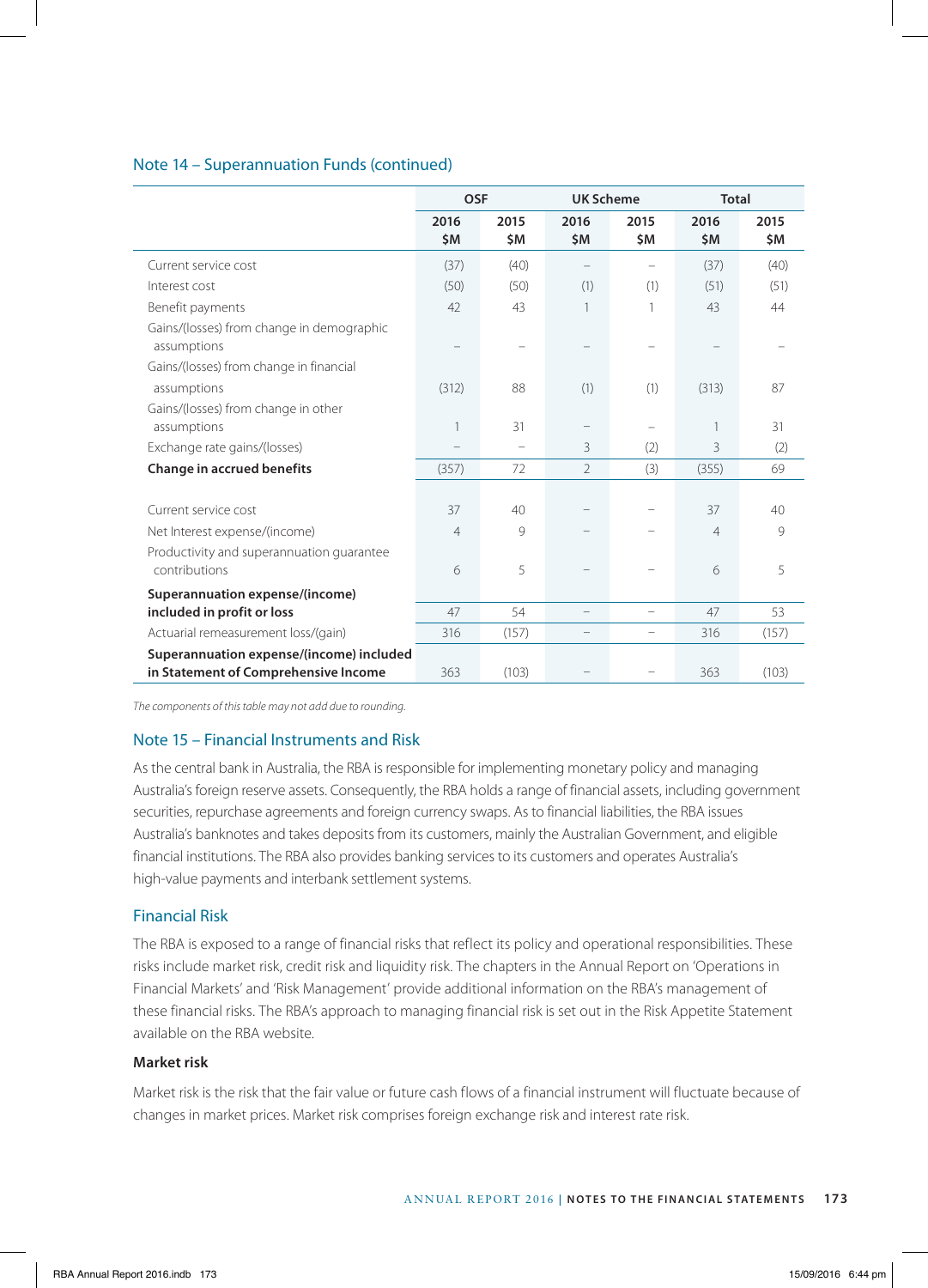# *Foreign exchange risk*

Foreign exchange risk is the risk that the fair value or cash flows of the RBA's foreign currency assets and liabilities will fluctuate because of movements in exchange rates. An appreciation in the exchange rate results in valuation losses, while a depreciation leads to valuation gains. The overall level of foreign currency exposure is determined by policy considerations. The RBA's net foreign currency exposure as at 30 June 2016 was \$53.3 billion (\$50.1 billion as at 30 June 2015). Within the overall exposure and to a limited extent, foreign currency risk can be mitigated by holding assets across a diversified portfolio of currencies. The RBA holds foreign reserves in seven currencies – the US dollar, euro, Japanese yen, Canadian dollar, Chinese renminbi, UK pound sterling and South Korean won.

The RBA also undertakes foreign currency swaps to assist its daily domestic liquidity management and to manage foreign reserve assets. These instruments carry no foreign exchange risk.

# *Concentration of foreign exchange*

The RBA's net holdings of foreign exchange (excluding Special Drawing Rights) were distributed as follows as at 30 June:

|                        | Per cent of foreign exchange |      |  |
|------------------------|------------------------------|------|--|
|                        | 2016                         | 2015 |  |
| US dollar              | 55                           | 55   |  |
| Euro                   | 20                           | 25   |  |
| Japanese yen           | 5                            |      |  |
| Canadian dollar        | 5                            |      |  |
| Chinese renminbi       | 5                            |      |  |
| UK pound sterling      | 5                            |      |  |
| South Korean won       | 5                            |      |  |
| Total foreign exchange | 100                          | 100  |  |

# *Sensitivity to foreign exchange risk*

The sensitivity of the RBA's profit and equity to a movement of  $+/-10$  per cent in the value of the Australian dollar exchange rate as at 30 June is shown below. These figures are generally reflective of the RBA's exposure over the financial year.

|                                                                                                        | 2016<br>\$M | 2015<br>\$Μ |
|--------------------------------------------------------------------------------------------------------|-------------|-------------|
| Change in profit/equity due to a 10 per cent appreciation in the<br>reserves-weighted value of the A\$ | (4.845)     | (4.547)     |
| Change in profit/equity due to a 10 per cent depreciation in the<br>reserves-weighted value of the A\$ | 5.922       | 5.557       |

# *Interest rate risk*

Interest rate risk is the risk that the fair value or cash flows of financial instruments will fluctuate because of movements in market interest rates. The RBA faces interest rate risk because most of its assets are financial assets that have a fixed income stream, such as Australian dollar and foreign currency securities. The price of such securities rises when market interest rates decline, and it falls if market rates rise. Interest rate risk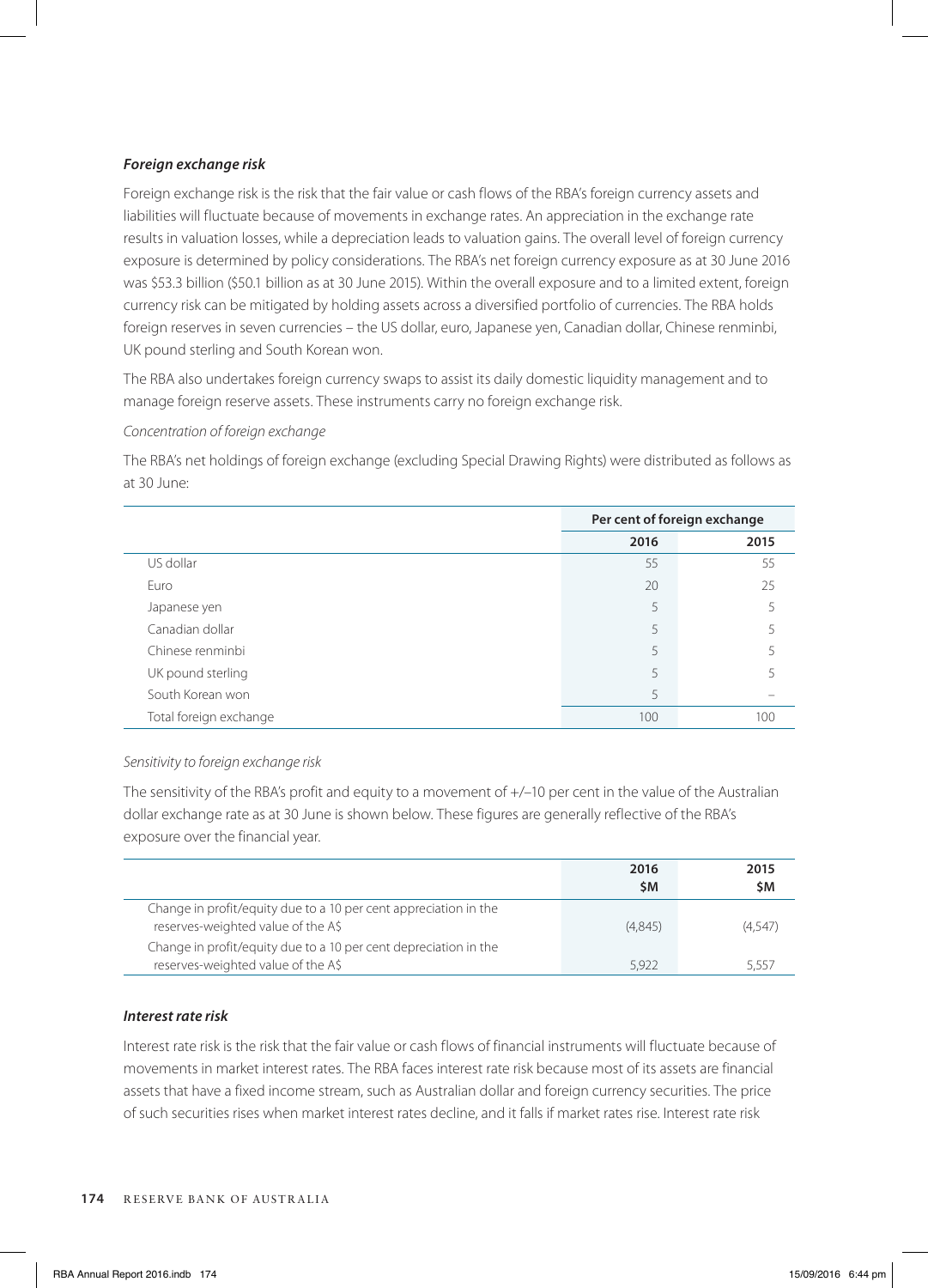increases with the maturity of a security. Interest rate risk on foreign assets is controlled through limits on the duration of these portfolios. Interest rate risk on Australian dollar assets is relatively low as most of the portfolio is held in short-term reverse repurchase agreements.

# *Sensitivity to interest rate risk*

The figures below show the effect on the RBA's profit and equity of a movement of +/–1 percentage point in interest rates, given the level, composition and modified duration of the RBA's foreign currency and Australian dollar securities as at 30 June.

|                                                                                             | 2016<br><b>SM</b> | 2015<br>\$Μ |
|---------------------------------------------------------------------------------------------|-------------------|-------------|
| Change in profit/equity due to movements of $+/-1$ percentage point<br>across yield curves: |                   |             |
| Foreign currency securities                                                                 | $-7+339$          | $-7+300$    |
| Australian dollar securities                                                                | $-/-144$          | $-$ /+156   |

# **Liquidity risk**

Liquidity risk is the risk that the RBA will not have the resources required at a particular time to meet its obligations to settle its financial liabilities. As the ultimate source of liquidity in Australian dollars, the RBA can create liquidity in unlimited amounts in Australian dollars at any time. A small component of the RBA's liabilities is in foreign currencies, namely foreign repurchase agreements.

Liquidity risk may also be associated with the RBA, in extraordinary circumstances, being forced to sell a financial asset at a price less than its fair value. The RBA manages this risk by holding a diversified portfolio of highly liquid Australian dollar and foreign currency assets.

The analysis of portfolio maturity in the table that follows is based on the RBA's contracted portfolio as reported in the RBA's Statement of Financial Position. All financial instruments are shown at their remaining term to maturity, which is equivalent to the repricing period. Other liabilities include amounts outstanding under repurchase agreements. Foreign currency swaps reflect the gross settlement amount of the RBA's outstanding foreign currency swap positions.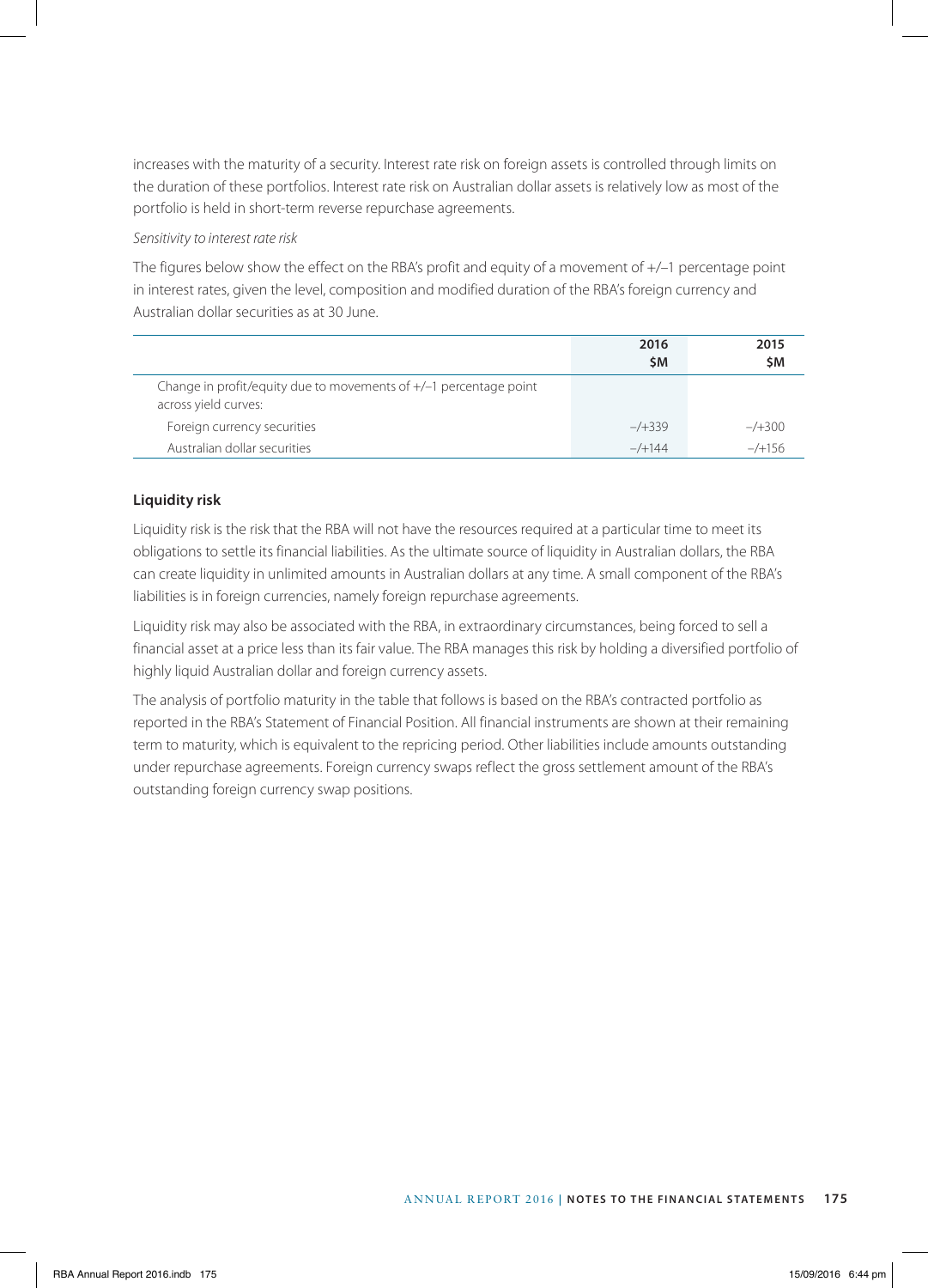# Maturity Analysis – as at 30 June 2016

|                                                     | <b>Balance</b><br>sheet | <b>Contracted maturity</b><br>\$M |                      |                                   |                          |                                   |                 |                     |  | No<br>specified | Weighted<br>average |
|-----------------------------------------------------|-------------------------|-----------------------------------|----------------------|-----------------------------------|--------------------------|-----------------------------------|-----------------|---------------------|--|-----------------|---------------------|
|                                                     | total<br>\$M            | On<br>demand                      | $0$ to $3$<br>months | 3 to 12<br>months                 | $1$ to $5$<br>years      | Over 5<br>years                   | maturity<br>\$M | effective<br>rate % |  |                 |                     |
| Assets                                              |                         |                                   |                      |                                   |                          |                                   |                 |                     |  |                 |                     |
| Cash and cash equivalents                           | 367                     | 30                                | 336                  |                                   |                          |                                   | 1               | 1.50                |  |                 |                     |
| Australian dollar investments                       |                         |                                   |                      |                                   |                          |                                   |                 |                     |  |                 |                     |
| Securities sold under                               |                         |                                   |                      |                                   |                          |                                   |                 |                     |  |                 |                     |
| repurchase agreements                               | 35                      |                                   |                      |                                   |                          | 35                                |                 | 2.51                |  |                 |                     |
| Securities purchased under                          |                         |                                   |                      |                                   |                          |                                   |                 |                     |  |                 |                     |
| repurchase agreements                               | 83,223                  |                                   | 58,315               | 1,828                             | $\overline{a}$           | $\hspace{0.1in} - \hspace{0.1in}$ | 23,080          | 1.83                |  |                 |                     |
| Other securities                                    | 5,069                   |                                   | Ē,                   | $\overline{\phantom{0}}$          | 3,922                    | 1,147                             |                 | 1.80                |  |                 |                     |
| Accrued interest                                    | 173<br>88,500           |                                   | 163                  | 10                                | L.                       |                                   |                 | na                  |  |                 |                     |
|                                                     |                         |                                   |                      |                                   |                          |                                   |                 |                     |  |                 |                     |
| <b>Foreign currency investments</b>                 |                         |                                   |                      |                                   |                          |                                   |                 |                     |  |                 |                     |
| Balances with central banks                         | 8,135                   | 7,394                             | 741                  |                                   |                          |                                   |                 | 0.04                |  |                 |                     |
| Securities sold under                               |                         |                                   |                      |                                   |                          |                                   |                 |                     |  |                 |                     |
| repurchase agreements                               | 4,491                   |                                   |                      | 3,463                             | 1,028                    |                                   |                 | 0.40                |  |                 |                     |
| Securities purchased under<br>repurchase agreements |                         | $\overline{\phantom{0}}$          | 5,873                | $\hspace{1.0cm} - \hspace{1.0cm}$ | L,                       |                                   |                 | 0.67                |  |                 |                     |
|                                                     | 5,873                   |                                   |                      |                                   |                          |                                   |                 |                     |  |                 |                     |
| Other securities                                    | 51,931                  | $\hspace{1.0cm} - \hspace{1.0cm}$ | 28,411               | 11,356                            | 6,139                    | 510                               | 5,515           | 0.09                |  |                 |                     |
| Deposits                                            | 42                      |                                   | 42                   | L.                                | L.                       | $\overline{\phantom{0}}$          |                 | 0.44                |  |                 |                     |
| Cash collateral provided                            | 2,329                   |                                   | 2,329                |                                   |                          |                                   |                 | 1.75                |  |                 |                     |
| Accrued interest                                    | 78                      |                                   | 56                   | 22                                |                          |                                   |                 | na                  |  |                 |                     |
|                                                     | 72,879                  |                                   |                      |                                   |                          |                                   |                 |                     |  |                 |                     |
| Gold                                                |                         |                                   |                      |                                   |                          |                                   |                 |                     |  |                 |                     |
| Gold loans                                          | 402                     |                                   | 230                  | 172                               |                          |                                   |                 | 0.22                |  |                 |                     |
| Gold holdings                                       | 4,165                   |                                   |                      |                                   |                          |                                   | 4,165           | na                  |  |                 |                     |
|                                                     | 4,567                   |                                   |                      |                                   |                          |                                   |                 |                     |  |                 |                     |
| Property, plant & equipment                         | 640                     |                                   | ÷                    | $\overline{\phantom{0}}$          | -                        | $\overline{\phantom{a}}$          | 640             | na                  |  |                 |                     |
| Other assets                                        | 536                     |                                   | 23                   | $\overline{4}$                    | 6                        | $\overline{2}$                    | 501             | na                  |  |                 |                     |
| <b>Total assets</b>                                 | 167,489                 | 7,424                             | 96,519               | 16,855                            | 11,095                   | 1,694                             | 33,902          | 1.03                |  |                 |                     |
| <b>Liabilities</b>                                  |                         |                                   |                      |                                   |                          |                                   |                 |                     |  |                 |                     |
| Deposits                                            | 61,210                  | 30,943                            | 30,267               |                                   |                          |                                   |                 | 1.69                |  |                 |                     |
| Distribution payable to                             |                         |                                   |                      |                                   |                          |                                   |                 |                     |  |                 |                     |
| the Commonwealth                                    | 3,222                   | $\overline{\phantom{0}}$          | 3,222                |                                   |                          |                                   |                 | na                  |  |                 |                     |
| Cash collateral received                            |                         |                                   |                      |                                   |                          |                                   |                 | na                  |  |                 |                     |
| Australian banknotes on issue                       | 70,209                  |                                   |                      |                                   |                          | $\hspace{1.0cm} - \hspace{1.0cm}$ | 70,209          | 0.06                |  |                 |                     |
| Other liabilities                                   | 8,936                   | $\qquad \qquad -$                 | 8,346                | $\qquad \qquad -$                 | $\qquad \qquad -$        | $\overline{\phantom{a}}$          | 590             | 0.26                |  |                 |                     |
| <b>Total liabilities</b>                            | 143,577                 | 30,943                            | 41,835               | $\overline{\phantom{0}}$          | $\overline{\phantom{0}}$ | $\overline{\phantom{0}}$          | 70,799          | 0.77                |  |                 |                     |
| Capital and reserves                                | 23,912                  |                                   |                      |                                   |                          |                                   |                 |                     |  |                 |                     |
| <b>Total balance sheet</b>                          | 167,489                 |                                   |                      |                                   |                          |                                   |                 |                     |  |                 |                     |
| Swaps                                               |                         |                                   |                      |                                   |                          |                                   |                 |                     |  |                 |                     |
| Australian dollars                                  |                         |                                   |                      |                                   |                          |                                   |                 |                     |  |                 |                     |
| Contractual outflow                                 | (115)                   |                                   | (115)                | i.                                |                          |                                   |                 |                     |  |                 |                     |
| Contractual inflow                                  | 9,255                   |                                   | 9,255                |                                   |                          |                                   |                 |                     |  |                 |                     |
|                                                     | 9,140                   | $\equiv$                          | 9,140                | $\overline{\phantom{0}}$          | $\equiv$                 | $\overline{\phantom{0}}$          |                 |                     |  |                 |                     |
| Foreign currency                                    |                         |                                   |                      |                                   |                          |                                   |                 |                     |  |                 |                     |
|                                                     |                         |                                   |                      |                                   |                          |                                   |                 |                     |  |                 |                     |
| Contractual outflow                                 | (34, 472)               | $\hspace{1.0cm} - \hspace{1.0cm}$ | (34, 472)            |                                   |                          |                                   |                 |                     |  |                 |                     |
| Contractual inflow                                  | 25,332                  |                                   | 25,332               |                                   |                          |                                   |                 |                     |  |                 |                     |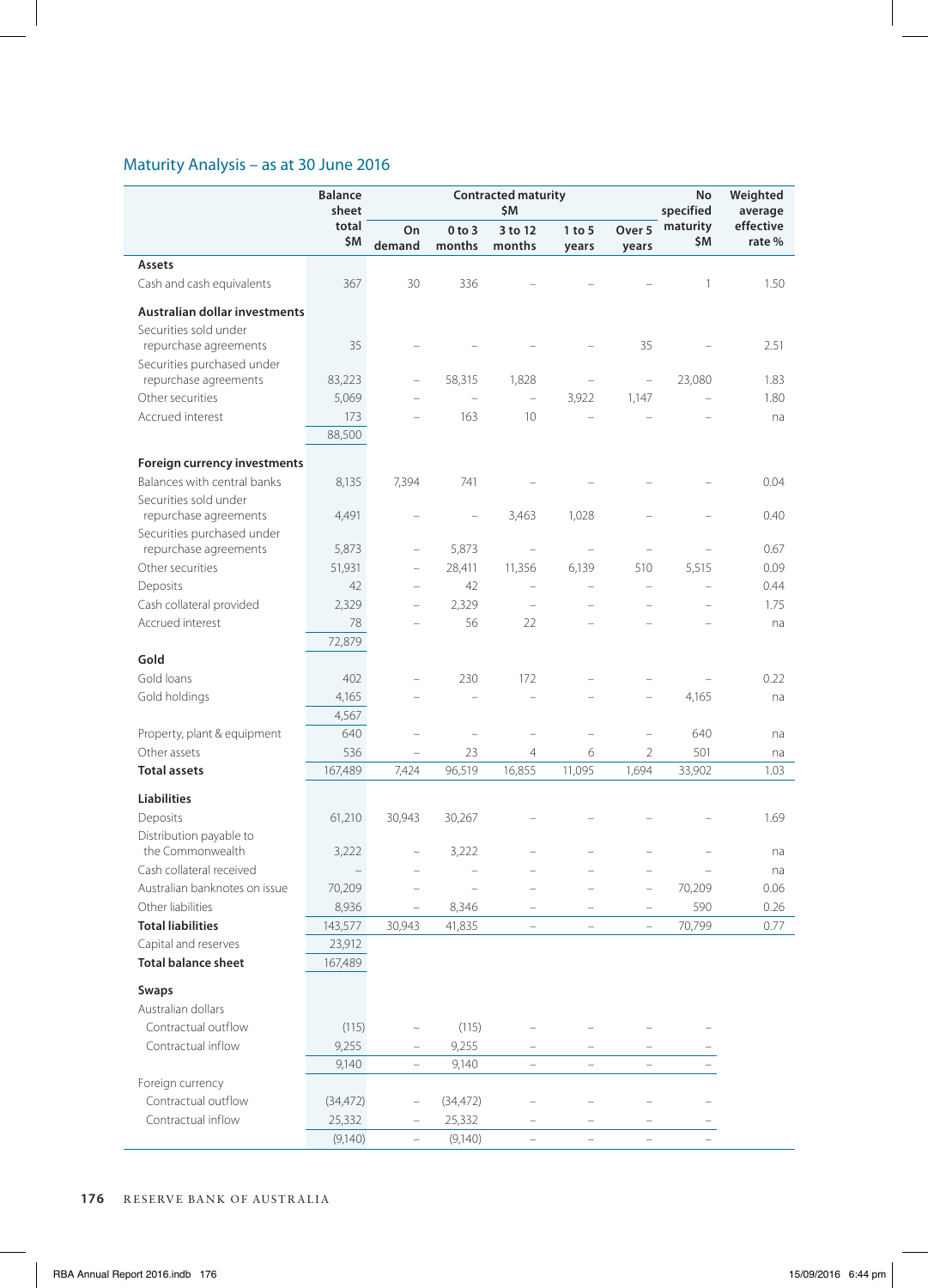# Maturity Analysis – as at 30 June 2015

|                                      | <b>Balance</b><br>sheet |                          |                                   | <b>Contracted maturity</b><br>\$M |                          |                          | No<br>specified          | Weighted<br>average |
|--------------------------------------|-------------------------|--------------------------|-----------------------------------|-----------------------------------|--------------------------|--------------------------|--------------------------|---------------------|
|                                      | total<br>\$M            | On<br>demand             | $0$ to $3$<br>months              | 3 to 12<br>months                 | $1$ to $5$<br>years      | Over 5<br>years          | maturity<br>\$M          | effective<br>rate%  |
| Assets                               |                         |                          |                                   |                                   |                          |                          |                          |                     |
| Cash and cash equivalents            | 438                     | 32                       | 405                               |                                   |                          |                          | 1                        | 1.75                |
| <b>Australian dollar investments</b> |                         |                          |                                   |                                   |                          |                          |                          |                     |
| Securities sold under                |                         |                          |                                   |                                   |                          |                          |                          |                     |
| repurchase agreements                |                         |                          |                                   |                                   |                          |                          |                          | na                  |
| Securities purchased under           |                         |                          |                                   |                                   |                          |                          |                          |                     |
| repurchase agreements                | 76,183                  | $\overline{\phantom{0}}$ | 52,800                            | 1,969                             | $\overline{\phantom{0}}$ | $\overline{\phantom{0}}$ | 21,414                   | 2.02                |
| Other securities                     | 9,930                   |                          | 1,404                             | 6,318                             | 899                      | 1,309                    |                          | 2.15                |
| Accrued interest                     | 181                     |                          | 137                               | 44                                | L,                       |                          |                          | na                  |
|                                      | 86,294                  |                          |                                   |                                   |                          |                          |                          |                     |
| Foreign currency investments         |                         |                          |                                   |                                   |                          |                          |                          |                     |
| Balances with central banks          | 832                     | 116                      | 716                               |                                   |                          |                          |                          | 0.13                |
| Securities sold under                |                         |                          |                                   |                                   |                          |                          |                          |                     |
| repurchase agreements                | 1,780                   | $\overline{\phantom{0}}$ | 544                               | 1,118                             | 118                      |                          |                          | 0.02                |
| Securities purchased under           |                         |                          |                                   |                                   |                          |                          |                          |                     |
| repurchase agreements                | 4,090                   | $\overline{\phantom{0}}$ | 4,090                             | $\overline{\phantom{a}}$          |                          |                          |                          | 0.11                |
| Other securities                     | 58,467                  | $\qquad \qquad -$        | 33,609                            | 12,037                            | 5,832                    | 495                      | 6,494                    | 0.16                |
| Deposits                             | $\mathbf{1}$            | $\overline{\phantom{0}}$ | 1                                 | $\qquad \qquad -$                 | L,                       | ÷                        | $\overline{a}$           | (0.03)              |
| Cash collateral provided             |                         |                          | $\hspace{0.1in} - \hspace{0.1in}$ | $\overline{\phantom{a}}$          |                          |                          | $\overline{\phantom{0}}$ | na                  |
| Accrued interest                     | 71                      |                          | 42                                | 29                                |                          |                          |                          | na                  |
|                                      | 65,241                  |                          |                                   |                                   |                          |                          |                          |                     |
| Gold                                 |                         |                          |                                   |                                   |                          |                          |                          |                     |
| Gold loans                           | 49                      |                          |                                   | 49                                |                          |                          |                          | 0.25                |
| Gold holdings                        | 3,866                   |                          |                                   |                                   |                          |                          | 3,866                    | na                  |
|                                      | 3,915                   |                          |                                   |                                   |                          |                          |                          |                     |
| Property, plant & equipment          | 549                     |                          | -                                 |                                   |                          | ۰                        | 549                      | na                  |
| Other assets                         | 476                     |                          | 23                                | 3                                 |                          | 3                        | 447                      | na                  |
| <b>Total assets</b>                  | 156,913                 | 148                      | 93,771                            | 21,567                            | 6,849                    | 1,807                    | 32,771                   | 1.18                |
| Liabilities                          |                         |                          |                                   |                                   |                          |                          |                          |                     |
| Deposits                             | 60,486                  | 26,236                   | 34,250                            |                                   |                          |                          |                          | 1.98                |
| Distribution payable to              |                         |                          |                                   |                                   |                          |                          |                          |                     |
| the Commonwealth                     | 2,501                   | $\overline{\phantom{0}}$ | 1,559                             |                                   | 942                      |                          |                          | na                  |
| Cash collateral received             | 673                     |                          | 673                               |                                   | L,                       |                          |                          | 2.00                |
| Australian banknotes on issue        | 65,481                  |                          | L.                                |                                   |                          | L,                       | 65,481                   | 0.07                |
| Other liabilities                    | 3,903                   | $\overline{\phantom{0}}$ | 3,687                             |                                   |                          |                          | 216                      | (0.02)              |
| <b>Total liabilities</b>             | 133,044                 | 26,236                   | 40,169                            | $\overline{\phantom{0}}$          | 942                      | $\overline{\phantom{0}}$ | 65,697                   | 0.94                |
| Capital and reserves                 | 23,869                  |                          |                                   |                                   |                          |                          |                          |                     |
| <b>Total balance sheet</b>           | 156,913                 |                          |                                   |                                   |                          |                          |                          |                     |
| Swaps                                |                         |                          |                                   |                                   |                          |                          |                          |                     |
| Australian dollars                   |                         |                          |                                   |                                   |                          |                          |                          |                     |
| Contractual outflow                  | (40)                    |                          | (40)                              |                                   |                          |                          |                          |                     |
| Contractual inflow                   | 11,676                  | $\qquad \qquad -$        | 11,676                            |                                   | -                        |                          |                          |                     |
|                                      | 11,636                  |                          | 11,636                            | $\overline{\phantom{a}}$          | L,                       |                          |                          |                     |
| Foreign currency                     |                         |                          |                                   |                                   |                          |                          |                          |                     |
| Contractual outflow                  | (28, 846)               |                          | (28, 846)                         |                                   |                          |                          |                          |                     |
| Contractual inflow                   | 17,210                  | $\overline{\phantom{0}}$ | 17,210                            |                                   |                          |                          |                          |                     |
|                                      | (11, 636)               | $\qquad \qquad -$        | (11, 636)                         | $\overline{\phantom{0}}$          | $\overline{a}$           |                          |                          |                     |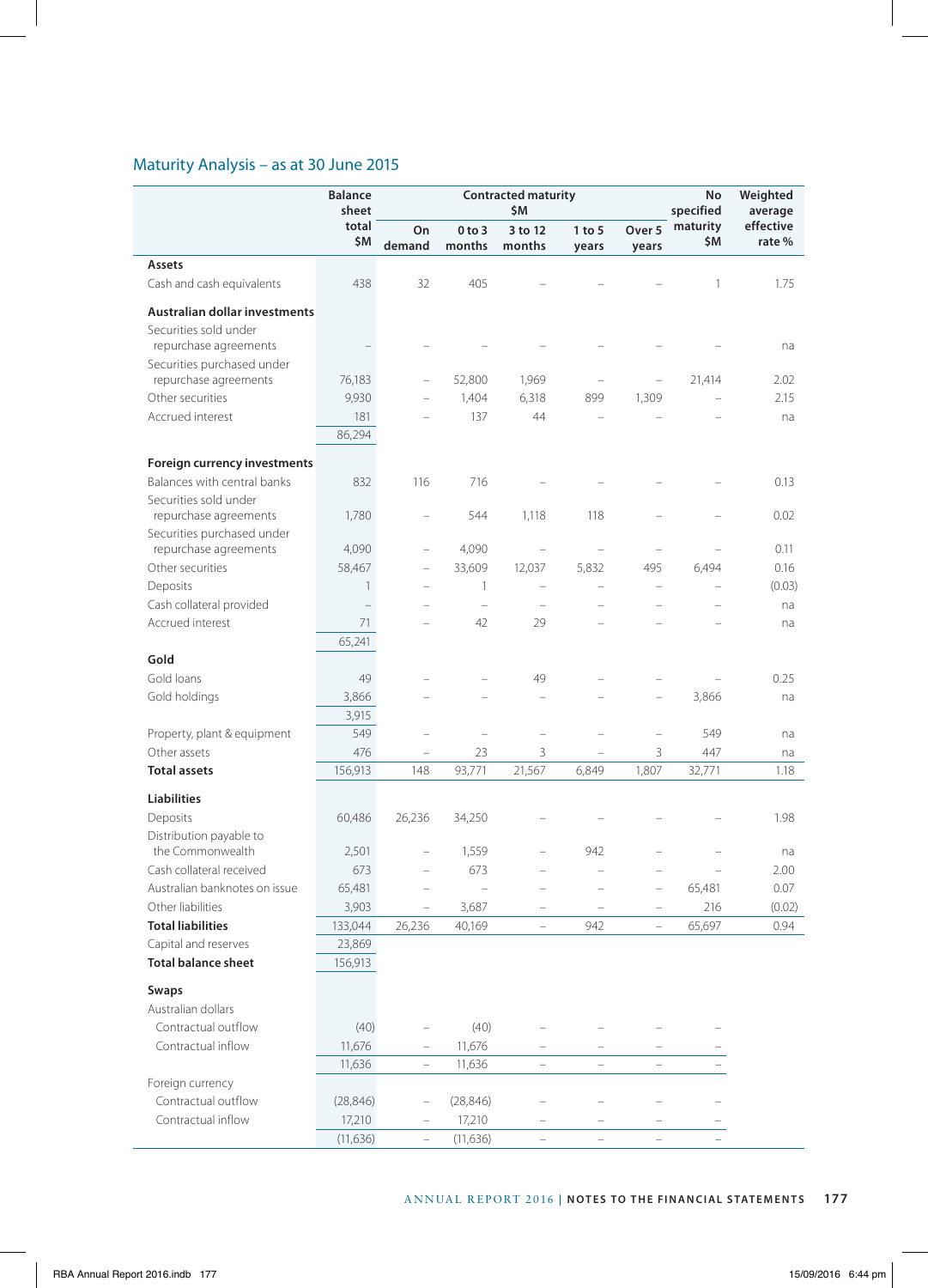# **Credit risk**

Credit risk is the potential for financial loss arising from an issuer or counterparty defaulting on its obligations to: repay principal; make interest payments due on an asset; or settle a transaction. The RBA's credit exposure is managed within a framework designed to contain risk to a level consistent with its very low appetite for such risk. In particular, credit risk is controlled by: holding securities issued by a limited number of highly rated governments, government-guaranteed agencies and supranational organisations; and holding high-quality collateral against reverse repurchase agreements.

The RBA's maximum exposure to credit risk for each class of recognised financial assets, other than derivatives, is the carrying amount of those assets as indicated in the balance sheet.

The RBA's maximum credit risk exposure to derivative financial instruments is:

*1. Foreign exchange swaps* – As at 30 June 2016, the RBA was under contract to purchase \$25.3 billion of foreign currency (\$17.2 billion at 30 June 2015) and sell \$34.5 billion of foreign currency (\$28.8 billion at 30 June 2015). As of that date there was a net unrealised loss of \$1,852 million on these swap positions included in net profit (\$218 million unrealised gain at 30 June 2015).

The RBA has a credit exposure from foreign exchange swaps because of the risk that a counterparty might fail to deliver the second leg of a swap, a sum that would then have to be replaced in the market, potentially at a loss. To manage credit risk on swaps, the RBA exchanges collateral with counterparties under credit support annexes (CSAs), which cover the potential cost of replacing the swap position in the market if a counterparty fails to deliver. The RBA's CSAs specify that only Australian dollar cash is eligible as collateral. Under CSAs, either party to the agreement may be obliged to deliver collateral with interest paid or received on a monthly basis. At 30 June 2016, there was no cash collateral received (\$673 million at 30 June 2015), while cash collateral provided was \$2,329 million (nil at 30 June 2015).

*2. Interest rate futures* – As at 30 June 2016, the amount of credit risk on margin accounts associated with interest rate futures contracts held by the RBA was approximately \$0.4 million (\$0.5 million at 30 June 2015). As at 30 June 2016, there was an unrealised loss of \$0.2 million brought to account on those contracts (\$0.2 million unrealised loss at 30 June 2015).

The RBA held no past due or impaired assets at 30 June 2016 or 30 June 2015.

# *Collateral held under reverse repurchase agreements*

Cash invested under reverse repurchase agreements in overseas markets is secured against government securities or securities issued by US agencies; the RBA takes and maintains collateral to the value of 102 per cent of the cash invested. Cash invested under Australian dollar reverse repurchase agreements is secured by securities issued by Australian governments, banks and various corporate and asset-backed securities. The RBA holds collateral equivalent to the amount invested plus a margin according to the risk profile of the collateral held. If the current value of collateral falls by more than a predetermined amount, the counterparty is required to provide additional collateral to restore this margin; the thresholds are specified in the legal agreements which govern these transactions. The management of collateral and cash associated with tri-party repurchase agreements is conducted through a third party, in this case the Australian Securities Exchange. The terms and requirements of tri-party repurchase agreements are broadly consistent with bilateral agreements and the RBA manages the risk of holding them in a similar way.

The RBA does not sell or re-pledge securities held as collateral under reverse repurchase agreements.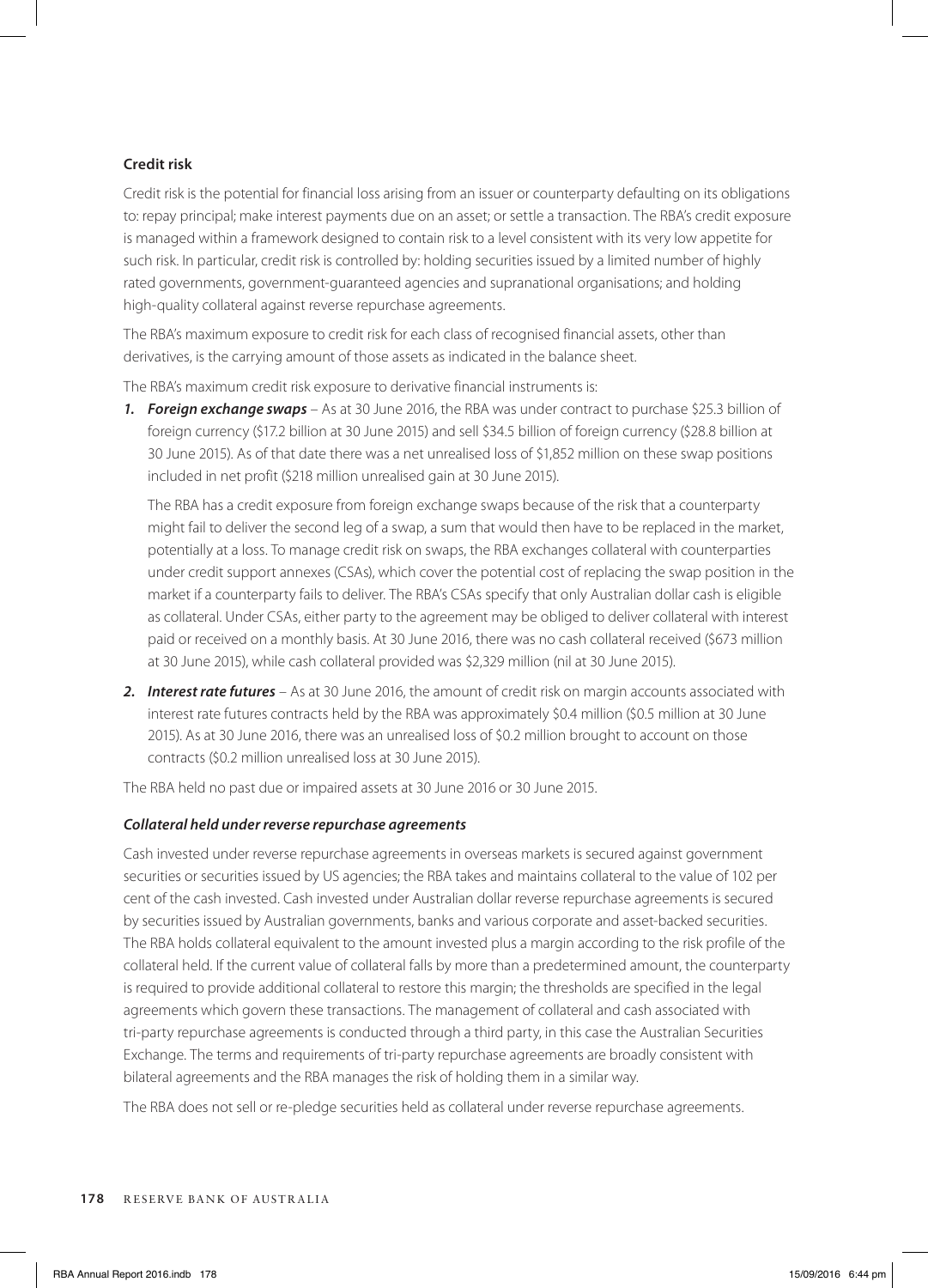# *Collateral provided under repurchase agreements*

At 30 June 2016, the carrying amount of securities sold and contracted for purchase under repurchase agreements was \$4,527 million (\$1,781 million at 30 June 2015). Terms and conditions of repurchase agreements are consistent with those for reverse repurchase agreements disclosed above.

# *Concentration of credit risk*

As noted, the RBA operates to minimise its credit risk exposure through comprehensive risk management policy guidelines. The following table indicates the concentration of credit risk in the RBA's investment portfolio.

|                                              | <b>Risk rating of</b> | Risk rating of                                               | Per cent of investments |         |  |
|----------------------------------------------|-----------------------|--------------------------------------------------------------|-------------------------|---------|--|
|                                              |                       | security/issuer <sup>(a)</sup> counterparties <sup>(a)</sup> | 2016                    | 2015    |  |
| Australian dollar investments                |                       |                                                              |                         |         |  |
| Holdings of Australian Government Securities | Aaa                   | na                                                           | 1.6                     | 3.8     |  |
| Holdings of semi-government securities       | Aaa                   | na                                                           | 0.6                     | 0.6     |  |
|                                              | Aa                    | na                                                           | 0.9                     | 2.0     |  |
| Securities purchased under reverse           | Aaa                   | Aa                                                           | 26.4                    | 27.4    |  |
| repurchase agreements                        | Aaa                   | A                                                            | 10.4                    | 7.3     |  |
|                                              | Aaa                   | Other <sup>(b)</sup>                                         | 1.1                     | 1.6     |  |
|                                              | Aa                    | Aa                                                           | 8.1                     | 6.8     |  |
|                                              | Aa                    | A                                                            | 1.5                     | 3.1     |  |
|                                              | Aa                    | Baa                                                          | 0.1                     | 0.2     |  |
|                                              | Aa                    | B                                                            | 0.0                     | 0.1     |  |
|                                              | Aa                    | Other <sup>(b)</sup>                                         | 0.1                     | 0.3     |  |
|                                              | A                     | Aa                                                           | 1.4                     | 1.2     |  |
|                                              | A                     | $\overline{A}$                                               | 0.5                     | 0.6     |  |
|                                              | A                     | Baa                                                          | 0.1                     | $0.0\,$ |  |
|                                              | Baa                   | Aa                                                           | 0.1                     | 0.0     |  |
| <b>Foreign investments</b>                   |                       |                                                              |                         |         |  |
| Holdings of securities                       | Aaa                   | na                                                           | 10.6                    | 14.7    |  |
|                                              | Aa                    | na                                                           | 3.4                     | 3.9     |  |
|                                              | A                     | na                                                           | 15.3                    | 18.0    |  |
| Securities sold under repurchase agreements  | Aaa                   | Aa                                                           | 1.1                     | 0.9     |  |
|                                              | Aaa                   | A                                                            | 1.4                     | 0.2     |  |
| Securities purchased under reverse           | Aaa                   | Aa                                                           | 1.4                     | 1.1     |  |
| repurchase agreements                        | Aaa                   | A                                                            | 1.9                     | 0.5     |  |
|                                              | Aaa                   | Baa                                                          | 0.0                     | 0.2     |  |
|                                              | Aa                    | A                                                            | 0.0                     | 0.1     |  |
|                                              | A                     | A                                                            | 0.2                     | 0.8     |  |
| Deposits                                     | na                    | Aaa                                                          | 0.5                     | 0.5     |  |
|                                              | na                    | Aa                                                           | 0.1                     | 0.0     |  |
|                                              | na                    | A                                                            | 4.3                     | 0.0     |  |
| Other                                        | Aaa                   | A                                                            | 0.4                     | 0.0     |  |
|                                              | Aaa                   | Other <sup>(b)</sup>                                         | 0.1                     | 0.0     |  |
|                                              | Α                     | A                                                            | 1.3                     | 0.4     |  |
|                                              | Other <sup>(b)</sup>  | Aa                                                           | 0.7                     | 0.1     |  |
|                                              | Other <sup>(b)</sup>  | A                                                            | 0.1                     | 0.1     |  |
|                                              | Other <sup>(b)</sup>  | Other <sup>(b)</sup>                                         | 0.6                     | 0.0     |  |
| Other assets                                 |                       |                                                              | 3.7                     | 3.5     |  |
|                                              |                       |                                                              | 100.0                   | 100.0   |  |

(a) Average of the credit ratings of the three major rating agencies, where available

(b) This category includes counterparties which are not rated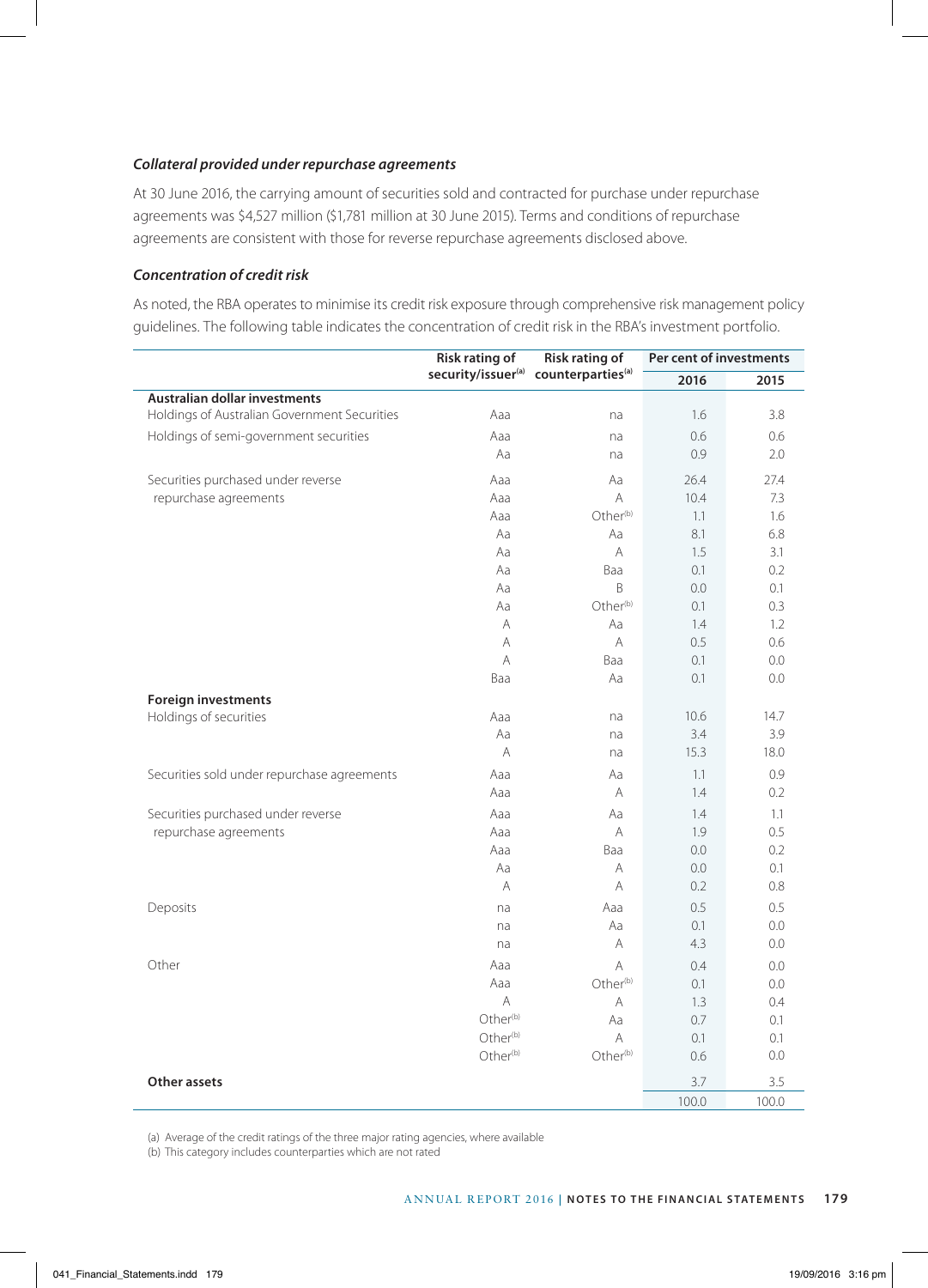# Note 16 – Fair Value

Fair value is the price that would be received to sell an asset or paid to transfer a liability in an orderly transaction between market participants at measurement date. This is the quoted market price if one is available. The RBA's financial assets measured at fair value include its holdings of Australian dollar securities, foreign government securities, interest rate futures, foreign currency swap contracts and its shareholding in the BIS. Non-financial assets carried on the balance sheet at fair value include the RBA's property, plant and equipment. Other than derivatives, there are no financial liabilities measured at fair value.

AASB 13 requires financial and non-financial assets and liabilities measured at fair value to be disclosed according to their position in the fair value hierarchy. This hierarchy has three levels: valuation for Level 1 assets is based on quoted prices in active markets for identical assets; that for Level 2 assets is based on quoted prices or other observable market data not included in Level 1; Level 3 assets include inputs to valuation other than observable market data.

|                                          |         | <b>Fair Value</b>  |                          | <b>Amortised</b> | <b>Total</b> |
|------------------------------------------|---------|--------------------|--------------------------|------------------|--------------|
|                                          | Level 1 | Level <sub>2</sub> | Level 3                  | Cost             |              |
|                                          | \$M     | \$M                | \$M                      | \$M              | \$M          |
| As at 30 June 2016                       |         |                    |                          |                  |              |
| Financial assets                         |         |                    |                          |                  |              |
| At fair value through profit or loss     |         |                    |                          |                  |              |
| Australian dollar securities             | 5,083   | 67                 |                          | na               | 5,150        |
| Foreign government securities            | 48,021  | 5,438              |                          | na               | 53,459       |
| Foreign currency swaps                   |         | 10                 |                          | na               | 10           |
| Available for sale                       |         |                    |                          |                  |              |
| Shares in other institutions             |         |                    | 415                      |                  | 415          |
| Loans and receivables                    | na      | na                 | na                       | 103,561          | 103,561      |
|                                          | 53,104  | 5,515              | 415                      | 103,561          | 162,595      |
| Non-financial assets                     |         |                    |                          |                  |              |
| Land and buildings                       |         |                    | 453                      | na               | 453          |
| Plant and equipment                      |         |                    | 187                      | na               | 187          |
| Gold holdings not on loan                | 4,165   |                    |                          | na               | 4,165        |
| Other                                    |         | ÷,                 | $\overline{\phantom{0}}$ | 89               | 89           |
|                                          | 4,165   | $\overline{a}$     | 640                      | 89               | 4,894        |
| <b>Total assets</b>                      | 57,269  | 5,515              | 1,055                    | 103,650          | 167,489      |
| <b>Financial liabilities</b>             |         |                    |                          |                  |              |
| At fair value through profit or loss     |         |                    |                          |                  |              |
| Foreign currency swaps                   | 200     | 1.661              |                          | na               | 1,861        |
| Not at fair value through profit or loss | na      | na                 | na                       | 141,093          | 141,093      |
|                                          | 200     | 1,661              | $\overline{\phantom{0}}$ | 141,093          | 142,954      |
| Non-financial liabilities                | na      | na                 | na                       | 623              | 623          |
| <b>Total liabilities</b>                 | 200     | 1,661              | $\overline{\phantom{0}}$ | 141,716          | 143,577      |

The table below presents the RBA's assets and liabilities measured and recognised at fair value and their classification within the fair value hierarchy at 30 June 2016.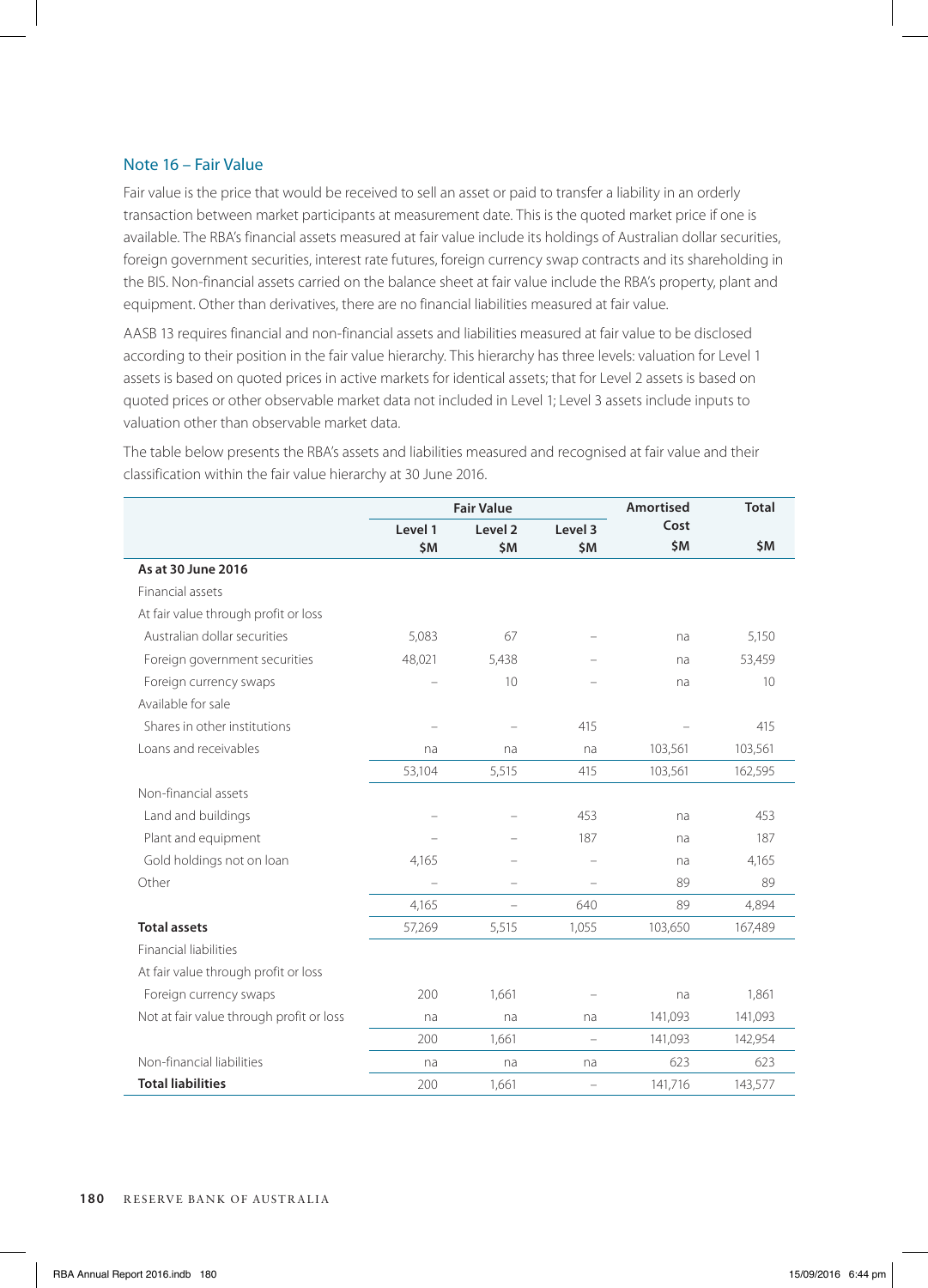|                                          |                   | <b>Fair Value</b>  |                   | Amortised | <b>Total</b> |
|------------------------------------------|-------------------|--------------------|-------------------|-----------|--------------|
|                                          | Level 1           | Level <sub>2</sub> | Level 3           | Cost      |              |
|                                          | \$M               | \$M                | \$M               | \$M       | \$M          |
| As at 30 June 2015                       |                   |                    |                   |           |              |
| Financial assets                         |                   |                    |                   |           |              |
| At fair value through profit or loss     |                   |                    |                   |           |              |
| Australian dollar securities             | 9,379             | 617                |                   | na        | 9,996        |
| Foreign government securities            | 54,535            | 4,582              |                   | na        | 59,117       |
| Foreign currency swaps                   | 50                | 367                |                   | na        | 417          |
| Available for sale                       |                   |                    |                   |           |              |
| Shares in other institutions             |                   |                    | 401               |           | 401          |
| Loans and receivables                    | na                | na                 | na                | 82,521    | 82,521       |
|                                          | 63,964            | 5,566              | 401               | 82,521    | 152,452      |
| Non-financial assets                     |                   |                    |                   |           |              |
| Land and buildings                       |                   |                    | 382               |           | 382          |
| Plant and equipment                      |                   |                    | 167               |           | 167          |
| Gold holdings not on loan                | 3,866             |                    |                   |           | 3,866        |
| Other                                    |                   |                    | $\qquad \qquad -$ | 46        | 46           |
|                                          | 3,866             | $\equiv$           | 549               | 46        | 4,461        |
| <b>Total assets</b>                      | 67,830            | 5,566              | 950               | 82,567    | 156,913      |
| <b>Financial liabilities</b>             |                   |                    |                   |           |              |
| At fair value through profit or loss     |                   |                    |                   |           |              |
| Foreign currency swaps                   |                   | 198                |                   | na        | 198          |
| Not at fair value through profit or loss | na                | na                 | na                | 132,594   | 132,594      |
|                                          |                   | 198                |                   | 132,594   | 132,792      |
| Non-financial liabilities                | na                | na                 | na                | 252       | 252          |
| <b>Total liabilities</b>                 | $\qquad \qquad -$ | 198                | $\qquad \qquad -$ | 132,846   | 133,044      |

The RBA's Level 2 financial instruments include Australian dollar-denominated discount securities and some foreign currency swaps priced with reference to an active market yield or rate, but with an adjustment applied to reflect maturity dates. Prices for some Australian dollar and foreign currency denominated securities are derived from markets that are not considered active.

Level 3 assets include the RBA's shareholding in the BIS and its property, plant and equipment, as fair values for these assets are determined by reference to inputs that cannot be directly observed. The shareholding in the BIS is valued using the net asset value, as published in annual financial statements of the BIS, less a discount of 30 per cent. The discount applied is based on a Hague Arbitral Tribunal decision on compensation paid to former private shareholders, and subsequent transactions involving the re-allocation of BIS shares. Fair values of the RBA's property, plant and equipment incorporate factors such as net market income and capitalisation rates, for property valued using an income capitalisation or a discounted cash flow approach, and depreciation rates for property and plant and equipment valued using a depreciable replacement cost methodology.

There were no transfers between levels within the fair value hierarchy during the financial year. Movements in the fair value of the RBA's property, plant and equipment assets during the financial year are detailed in Note 8; the increase in value of the RBA's shareholding in the BIS solely reflects a valuation gain recognised in Other Comprehensive Income.